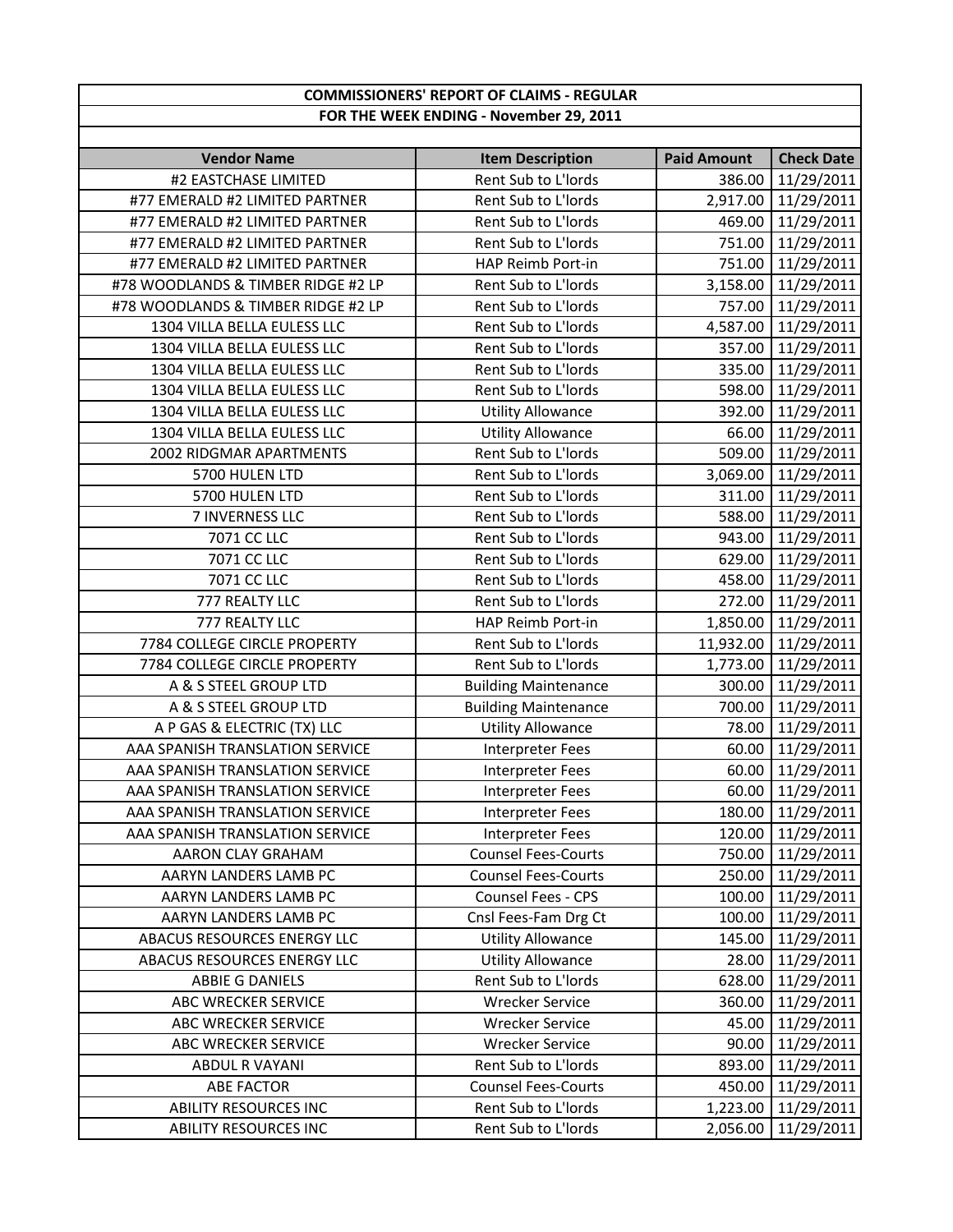| <b>ABILITY RESOURCES INC</b>      | HAP Reimb Port-in               | 414.00    | 11/29/2011           |
|-----------------------------------|---------------------------------|-----------|----------------------|
| <b>ABRAHAM NIMEH</b>              | Rent Sub to L'Iords             | 808.00    | 11/29/2011           |
| ABREICO CO INC                    | Rent Sub to L'Iords             |           | 922.00 11/29/2011    |
| <b>ACACIA ENERGY LLC</b>          | <b>Utility Allowance</b>        | 278.00    | 11/29/2011           |
| ACCUCARE MORTUARY SERVICE INC     | Transportation                  | 6,417.25  | 11/29/2011           |
| ADDI ABUELSHAR                    | HAP Reimb Port-in               | 808.00    | 11/29/2011           |
| <b>ADELL MURPHY</b>               | Rent Sub to L'Iords             | 547.00    | 11/29/2011           |
| ADVANTAGE CAPITAL INVESTMENTS LP  | Rent Sub to L'Iords             | 925.00    | 11/29/2011           |
| AFFORDABLE ATTRACTIVE REALITY     | Rent Sub to L'Iords             | 421.00    | 11/29/2011           |
| <b>AFFORDABLE POWER</b>           | <b>Utility Assistance</b>       |           | 229.15 11/29/2011    |
| AFFORDABLE POWER LP               | <b>Utility Allowance</b>        | 470.00    | 11/29/2011           |
| AFFORDABLE POWER LP               | HAP Reimb Port-in               | 85.00     | 11/29/2011           |
| <b>AG VANTAGE</b>                 | Rent Sub to L'Iords             | 605.00    | 11/29/2011           |
| <b>AG VANTAGE</b>                 | Rent Sub to L'Iords             | 741.00    | 11/29/2011           |
| <b>AG VANTAGE</b>                 | HAP Reimb Port-in               |           | 1,580.00 11/29/2011  |
| <b>AGR FUNDING INC</b>            | Contract Labor                  | 1,561.60  | 11/29/2011           |
| AHC BRECKENRIDGE ASSOC LLC        | Rent Sub to L'Iords             |           | 2,453.00 11/29/2011  |
| AHC BRECKENRIDGE ASSOC LLC        | Rent Sub to L'Iords             |           | 937.00 11/29/2011    |
| AHF-HILLCREST LLC                 | Rent Sub to L'Iords             |           | 2,266.00 11/29/2011  |
| AHF-HURST MANOR COMMUNITY DEV LLC | Rent Sub to L'Iords             | 2,187.00  | 11/29/2011           |
| AHF-HURST MANOR COMMUNITY DEV LLC | Rent Sub to L'Iords             | 681.00    | 11/29/2011           |
| AHF-HURST MANOR COMMUNITY DEV LLC | HAP Reimb Port-in               | 684.00    | 11/29/2011           |
| AHF-QUAIL RIDGE LLC               | Rent Sub to L'Iords             | 524.00    | 11/29/2011           |
| <b>AHMAD RABIE</b>                | Rent Sub to L'Iords             | 1,439.00  | 11/29/2011           |
| <b>AHMED BANDAR</b>               | Rent Sub to L'Iords             | 932.00    | 11/29/2011           |
|                                   |                                 |           |                      |
| <b>ALAMO TITLE</b>                | State Right of Way              |           | 17,567.00 11/29/2011 |
| <b>ALAN WHEELOCK</b>              | Rent Sub to L'Iords             | 315.00    | 11/29/2011           |
| ALARM SECURITY GROUP LLC          | <b>Building Maintenance</b>     | 14.50     | 11/29/2011           |
| ALARM SECURITY GROUP LLC          | <b>Building Maintenance</b>     | 29.00     | 11/29/2011           |
| ALARM SECURITY GROUP LLC          | <b>Building Maintenance</b>     | 14.50     | 11/29/2011           |
| <b>ALBERT MARTINEZ</b>            | Rent Sub to L'Iords             | 825.00    | 11/29/2011           |
| <b>ALBERT P O'CONNOR</b>          | Rent Sub to L'Iords             | 11,792.00 | 11/29/2011           |
| <b>ALBERT P O'CONNOR</b>          | Rent Sub to L'Iords             | 666.00    | 11/29/2011           |
| <b>ALBIN SLOVACEK</b>             | Rent Sub to L'Iords             | 725.00    | 11/29/2011           |
| <b>ALBIN SLOVACEK</b>             | HAP Reimb Port-in               | 474.00    | 11/29/2011           |
| ALEMEDA VILLAS LP                 | Rent Sub to L'Iords             | 6,016.00  | 11/29/2011           |
| ALEMEDA VILLAS LP                 | Rent Sub to L'Iords             | 699.00    | 11/29/2011           |
| ALEMEDA VILLAS LP                 | HAP Reimb Port-in               | 734.00    | 11/29/2011           |
| ALEX JAY CLAUNCH                  | Rent Sub to L'Iords             | 392.00    | 11/29/2011           |
| ALFRED DAVIS II                   | Rent Sub to L'Iords             | 713.00    | 11/29/2011           |
| ALL CITIES SERVICE                | <b>Building Maintenance</b>     | 138.00    | 11/29/2011           |
| ALLEGIANCE SECURITY GROUP LLC     | <b>Security Contract</b>        | 6,991.32  | 11/29/2011           |
| <b>ALLEN FULSOM</b>               | Rent Sub to L'Iords             | 342.00    | 11/29/2011           |
| AMBIT ENERGY LLC                  | <b>Utility Allowance</b>        | 1,540.00  | 11/29/2011           |
| AMBIT ENERGY LLC                  | <b>Utility Allowance</b>        | 212.00    | 11/29/2011           |
| AMBIT ENERGY LLC                  | HAP Reimb Port-in               | 159.00    | 11/29/2011           |
| AMBIT ENERGY LLC                  | <b>Utility Assistance</b>       | 283.29    | 11/29/2011           |
| AMBIT ENERGY LLC                  | <b>Utility Assistance</b>       | 392.80    | 11/29/2011           |
| AMBRA MONTGOMERY                  | Clothing<br>Rent Sub to L'Iords | 337.74    | 11/29/2011           |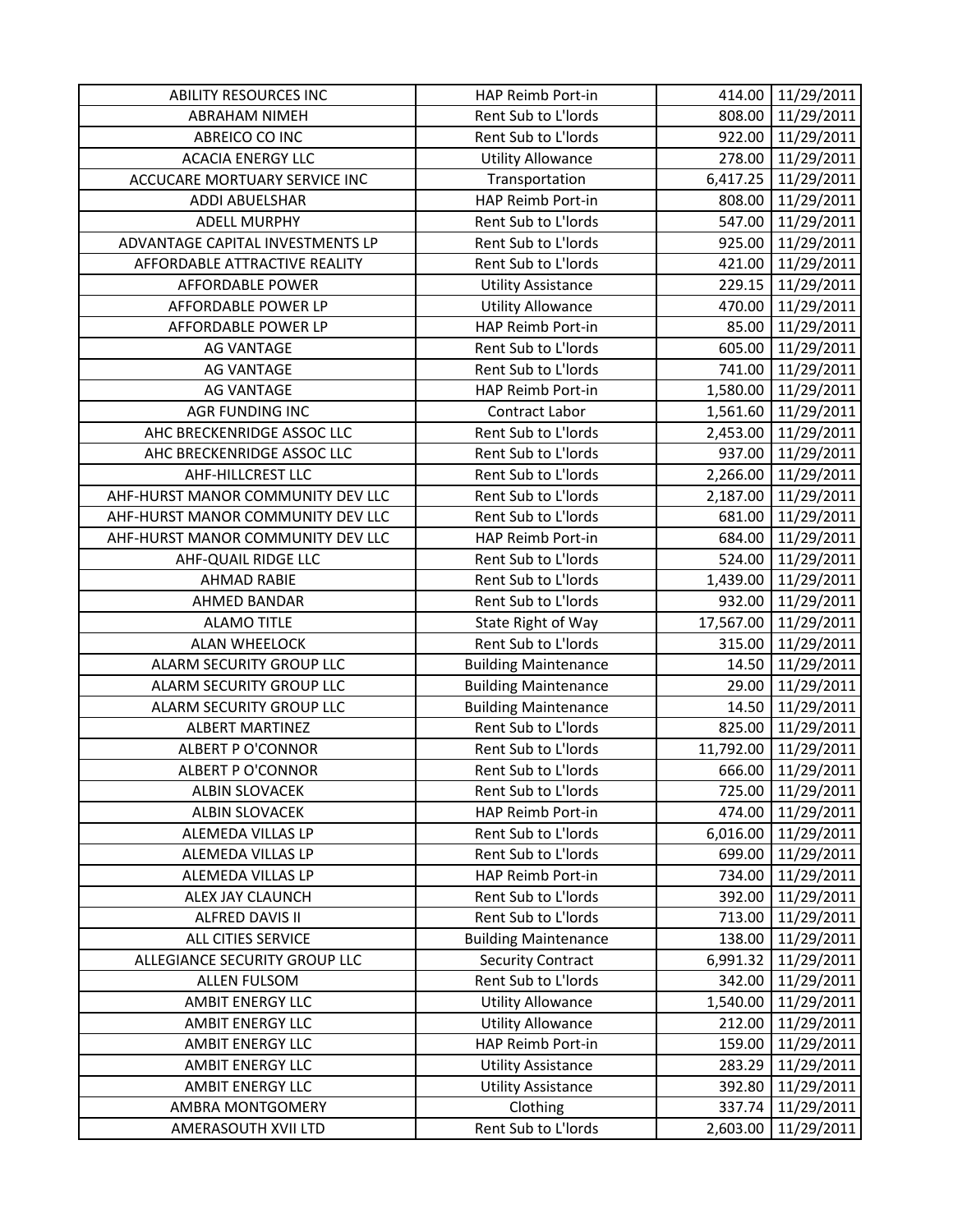| AMERASOUTH XVII LTD                 | Rent Sub to L'Iords         | 977.00    | 11/29/2011          |
|-------------------------------------|-----------------------------|-----------|---------------------|
| AMERASOUTH XVII LTD                 | Rent Sub to L'Iords         |           | 2,373.00 11/29/2011 |
| AMERICAN FLAG SERVICE LLC           | <b>Building Maintenance</b> |           | 79.20 11/29/2011    |
| AMERICAN RED CROSS FT WORTH         | Education                   | 513.00    | 11/29/2011          |
| AMERIPLEX REALTORS INC              | Rent Sub to L'Iords         | 650.00    | 11/29/2011          |
| AMERISOUTH XXVI                     | Rent Sub to L'Iords         | 649.00    | 11/29/2011          |
| AMERISOUTH XXXI LTD                 | Rent Sub to L'Iords         | 621.00    | 11/29/2011          |
| AMERISOUTH XXXI LTD                 | Rent Sub to L'Iords         | 590.00    | 11/29/2011          |
| AMFAX BUSINESS COMMUNICATIONS INC   | Supplies                    | 106.00    | 11/29/2011          |
| AMIN A ABBASHER                     | HAP Reimb Port-in           |           | 981.00 11/29/2011   |
| <b>AMY HUNG</b>                     | HAP Reimb Port-in           | 1,100.00  | 11/29/2011          |
| <b>ANAND KUMAR</b>                  | Rent Sub to L'Iords         | 595.00    | 11/29/2011          |
| ANDELER CORPORATION                 | <b>Utility Allowance</b>    | 219.00    | 11/29/2011          |
| ANDOLYN N JOHNSON                   | Rent Sub to L'Iords         | 83.00     | 11/29/2011          |
| ANDRE LANDRUM                       | Rent Sub to L'Iords         |           | 2,571.00 11/29/2011 |
| ANDREW CHINCHILLA                   | HAP Reimb Port-in           | 645.00    | 11/29/2011          |
| ANDREW OPPONG-BAWUAH                | Rent Sub to L'Iords         | 550.00    | 11/29/2011          |
| ANGEL JOHNSON                       | HAP Reimb Port-in           |           | 580.00 11/29/2011   |
| ANGELA CAUDURO                      | Rent Sub to L'Iords         | 383.00    | 11/29/2011          |
| ANGELA CAUDURO                      | Rent Sub to L'Iords         | 501.00    | 11/29/2011          |
| ANH LAN LY                          | Rent Sub to L'Iords         | 672.00    | 11/29/2011          |
| <b>ANKUR CHAWLA</b>                 | Rent Sub to L'Iords         |           | 1,548.00 11/29/2011 |
| <b>ANN KESSEL</b>                   | Rent Sub to L'Iords         | 415.00    | 11/29/2011          |
| <b>ANN LAWLER</b>                   | <b>Counsel Fees-Courts</b>  | 200.00    | 11/29/2011          |
| <b>ANN LAWLER</b>                   | Counsel Fees-Juv            | 100.00    | 11/29/2011          |
| ANNA JOHNSON                        | Rent Sub to L'Iords         |           | 1,159.00 11/29/2011 |
| <b>ANQUY TONG</b>                   | Rent Sub to L'Iords         | 640.00    | 11/29/2011          |
| ANQUY TONG                          | Rent Sub to L'Iords         | 475.00    | 11/29/2011          |
| ANSHU ASSOCIATES INC                | Rent Sub to L'Iords         | 675.00    | 11/29/2011          |
| ANTHONY AMOAKO ADDAE                | Rent Sub to L'Iords         | 800.00    | 11/29/2011          |
| <b>ANTHONY LAMAR BROWN</b>          | Rent Sub to L'Iords         | 932.00    | 11/29/2011          |
| <b>ANTHONY PEREIRA</b>              | Rent Sub to L'Iords         | 475.00    | 11/29/2011          |
| <b>APAC TEXAS INC</b>               | Asphalt-Rock/Hot Mix        | 60,584.18 | 11/29/2011          |
| <b>APANIS REALTY LLC</b>            | Rent Sub to L'Iords         | 1,127.00  | 11/29/2011          |
| APEX POINT REALTY LLC               | Rent Sub to L'Iords         | 748.00    | 11/29/2011          |
| APPROVED HOUSING SOLUTIONS LTD      | Rent Sub to L'Iords         | 1,808.00  | 11/29/2011          |
| APPROVED PROPERTY MANAGEMENT INC    | Rent Sub to L'Iords         | 1,317.00  | 11/29/2011          |
| ARAMARK UNIFORM SERVICES INC        | <b>Custodian Services</b>   | 26.75     | 11/29/2011          |
| ARAMARK UNIFORM SERVICES INC        | <b>Custodian Services</b>   | 57.44     | 11/29/2011          |
| ARAMARK UNIFORM SERVICES INC        | <b>Custodian Services</b>   | 44.00     | 11/29/2011          |
| ARAMARK UNIFORM SERVICES INC        | <b>Custodian Services</b>   | 36.50     | 11/29/2011          |
| ARAMARK UNIFORM SERVICES INC        | <b>Custodian Services</b>   | 4.50      | 11/29/2011          |
| ARBOR CP ASSOCIATES LP              | Rent Sub to L'Iords         | 812.00    | 11/29/2011          |
| ARC/ AUSTIN RIBBON & COMPUTER       | <b>Computer Supplies</b>    | 8.79      | 11/29/2011          |
| ARC/ AUSTIN RIBBON & COMPUTER       | Non-Track Equipment         | 640.12    | 11/29/2011          |
| ARC/ AUSTIN RIBBON & COMPUTER       | Capital Outlay-Low V        | 30,899.00 | 11/29/2011          |
| ARC/ AUSTIN RIBBON & COMPUTER       | <b>Supplies</b>             | 139.57    | 11/29/2011          |
| ARCHIVE SUPPLIES INC                | <b>Graphics Inventory</b>   | 720.00    | 11/29/2011          |
| <b>ARIZPE PROPERTIES</b>            | Rent Sub to L'Iords         | 800.00    | 11/29/2011          |
| ARLINGTON BOWEN SQUARE APARTMENTS L | Rental Assistance           | 845.00    | 11/29/2011          |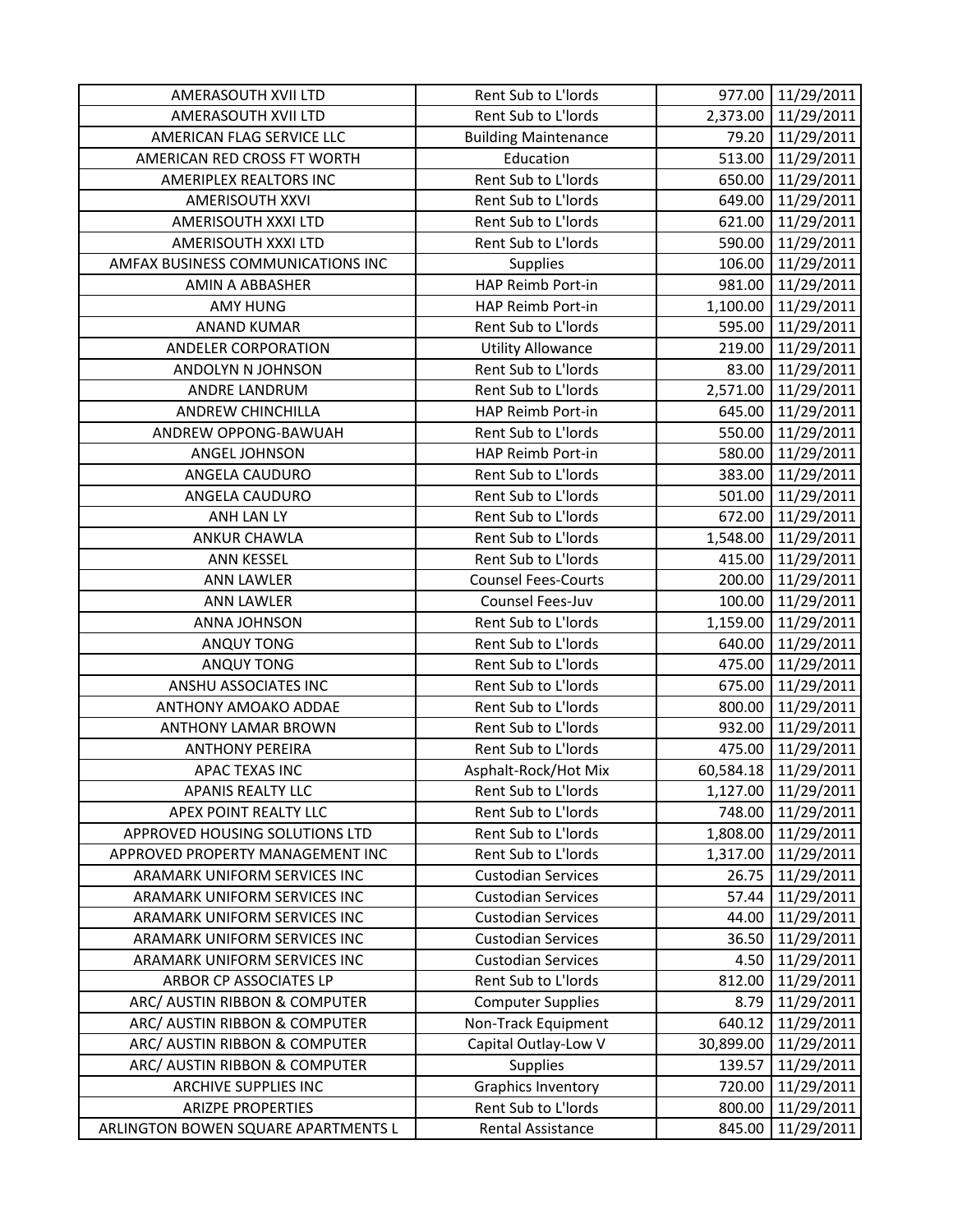| ARLINGTON HOUSING AUTHORITY         | Port HAP Port-out          |          | 6,810.00 11/29/2011  |
|-------------------------------------|----------------------------|----------|----------------------|
| ARLINGTON HOUSING AUTHORITY         | Port Admin Fee Expen       |          | 557.31 11/29/2011    |
| ARLINGTON I.S.D.                    | Space Lease Rental         |          | 200.00 11/29/2011    |
| ARROW BOLT & SUPPLY CO              | Central Garage Inv         | 335.12   | 11/29/2011           |
| ARROWHEAD SCIENTIFIC INC            | <b>Supplies</b>            | 37.20    | 11/29/2011           |
| ART REGENCY IV PARTNERS             | Rental Assistance          | 536.00   | 11/29/2011           |
| ARTEX AIR COMPANY INC               | Rent Sub to L'Iords        | 377.00   | 11/29/2011           |
| <b>ASCENSION SERVICE</b>            | <b>County Burials</b>      | 1,030.00 | 11/29/2011           |
| <b>ASHLEY DIANE BROSEN</b>          | Rent Sub to L'Iords        | 585.00   | 11/29/2011           |
| <b>ASHLEY DIANE BROSEN</b>          | HAP Reimb Port-in          | 700.00   | 11/29/2011           |
| <b>ASHRAF ISHAK</b>                 | Rent Sub to L'Iords        | 943.00   | 11/29/2011           |
| ASMARA AFFORDABLE HOUSING INC       | Rent Sub to L'Iords        | 1,615.00 | 11/29/2011           |
| <b>ATMOS ENERGY CORP</b>            | <b>Utility Assistance</b>  |          | 257.76 11/29/2011    |
| <b>ATMOS ENERGY CORP</b>            | <b>Utility Assistance</b>  | 63.56    | 11/29/2011           |
| <b>AUBURN MANCHESTER LTD</b>        | Rent Sub to L'Iords        |          | 3,442.00 11/29/2011  |
| <b>AUBURN MANCHESTER LTD</b>        | HAP Reimb Port-in          | 607.00   | 11/29/2011           |
| AV CARRIAGE HOUSE ASSOC             | Rental Assistance          | 985.00   | 11/29/2011           |
| AV PARK PLACE ASSOC LTD             | Rent Sub to L'Iords        |          | 3,004.00 11/29/2011  |
| AV WATERS LANDING ASSOC LTD         | <b>Rental Assistance</b>   | 435.00   | 11/29/2011           |
| AV WATERS LANDING ASSOC LTD         | <b>Utility Assistance</b>  | 31.65    | 11/29/2011           |
| AVENTINE TARRANT PARKWAY APTS LP    | Rent Sub to L'Iords        |          | 11,484.00 11/29/2011 |
| AVENTINE TARRANT PARKWAY APTS LP    | Rent Sub to L'Iords        | 454.00   | 11/29/2011           |
| AVENTINE TARRANT PARKWAY APTS LP    | Rent Sub to L'Iords        |          | 1,635.00 11/29/2011  |
| AVENTINE TARRANT PARKWAY APTS LP    | HAP Reimb Port-in          | 1,073.00 | 11/29/2011           |
| <b>AVTAR S HAILER</b>               | Rent Sub to L'Iords        | 600.00   | 11/29/2011           |
| AZLE OAKS APARTMENTS PARTNERSHIP    | Rent Sub to L'Iords        | 308.00   | 11/29/2011           |
| AZLE OAKS APARTMENTS PARTNERSHIP    | Rent Sub to L'Iords        | 271.00   | 11/29/2011           |
| AZLE OAKS APARTMENTS PARTNERSHIP    | Rent Sub to L'Iords        | 255.00   | 11/29/2011           |
| <b>BAILEY &amp; GALYEN</b>          | <b>Counsel Fees-Courts</b> | 200.00   | 11/29/2011           |
| <b>BAILEY &amp; GALYEN</b>          | <b>Counsel Fees-Courts</b> | 600.00   | 11/29/2011           |
| BAKER AND DAMERON LLC               | <b>Counsel Fees-Courts</b> | 200.00   | 11/29/2011           |
| <b>BALL &amp; HASE PC</b>           | Cnsl Fees-Crim Appls       | 3,187.50 | 11/29/2011           |
| <b>BANE MACHINERY INC</b>           | Parts and Supplies         | 214.58   | 11/29/2011           |
| BARBARA SLOAN NON-GST EXEMPT        | Rent Sub to L'Iords        | 4,762.00 | 11/29/2011           |
| BARBARA SLOAN NON-GST EXEMPT        | Rent Sub to L'Iords        | 1,100.00 | 11/29/2011           |
| BARBARA SLOAN NON-GST EXEMPT        | Rent Sub to L'Iords        | 650.00   | 11/29/2011           |
| BARBARA SLOAN NON-GST EXEMPT        | HAP Reimb Port-in          | 1,102.00 | 11/29/2011           |
| <b>BARBRA COLEMAN</b>               | Rent Sub to L'Iords        | 835.00   | 11/29/2011           |
| BARNES AND NOBLE BOOKSELLERS        | <b>Supplies</b>            | 31.99    | 11/29/2011           |
| <b>BARNES AND NOBLE BOOKSELLERS</b> | <b>Supplies</b>            | 31.08    | 11/29/2011           |
| <b>BARNES PROX LAW PLLC</b>         | Counsel Fees - CPS         | 150.00   | 11/29/2011           |
| BARNEY HOLLAND OIL COMPANY          | Fuel                       | 124.11   | 11/29/2011           |
| BARNEY HOLLAND OIL COMPANY          | Fuel                       | 293.09   | 11/29/2011           |
| BARNEY HOLLAND OIL COMPANY          | Fuel                       | 175.64   | 11/29/2011           |
| BARNEY HOLLAND OIL COMPANY          | Fuel                       | 8,106.27 | 11/29/2011           |
| BARNEY HOLLAND OIL COMPANY          | Fuel                       | 1,239.97 | 11/29/2011           |
| BARNEY HOLLAND OIL COMPANY          | Fuel                       | 38.06    | 11/29/2011           |
| BARNEY HOLLAND OIL COMPANY          | Fuel                       | 241.78   | 11/29/2011           |
| BARNEY HOLLAND OIL COMPANY          | Fuel                       | 3,528.29 | 11/29/2011           |
| BARNEY HOLLAND OIL COMPANY          | Fuel                       | 3,717.19 | 11/29/2011           |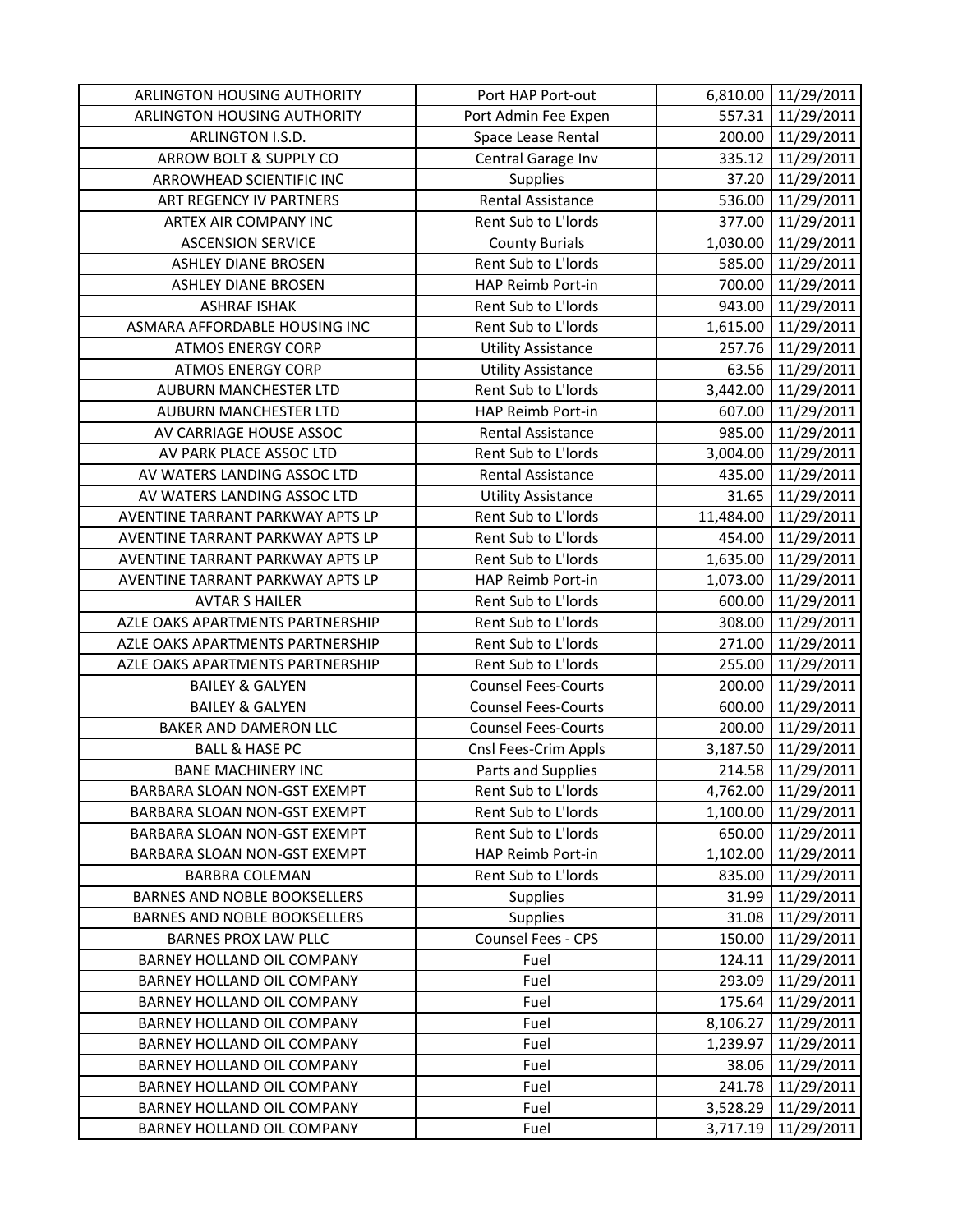| BARNEY HOLLAND OIL COMPANY        | Fuel                        |           | 10,391.78 11/29/2011 |
|-----------------------------------|-----------------------------|-----------|----------------------|
| BARNEY HOLLAND OIL COMPANY        | Fuel                        |           | 139.37 11/29/2011    |
| BARNEY HOLLAND OIL COMPANY        | Fuel                        |           | 436.36 11/29/2011    |
| <b>BARNEY HOLLAND OIL COMPANY</b> | Fuel                        | 663.81    | 11/29/2011           |
| BARNEY HOLLAND OIL COMPANY        | Fuel                        | 156.23    | 11/29/2011           |
| BARNEY HOLLAND OIL COMPANY        | Fuel                        | 831.06    | 11/29/2011           |
| <b>BARRY ALFORD</b>               | <b>Counsel Fees-Courts</b>  | 800.00    | 11/29/2011           |
| <b>BARRY ALFORD</b>               | <b>Counsel Fees-Courts</b>  | 500.00    | 11/29/2011           |
| <b>BARRY YOUNG</b>                | Rent Sub to L'Iords         | 167.00    | 11/29/2011           |
| <b>BARRY YOUNG</b>                | Rent Sub to L'Iords         | 363.00    | 11/29/2011           |
| <b>Barton D Miller</b>            | Travel                      | 100.00    | 11/29/2011           |
| <b>BATTERIES PLUS</b>             | Supplies                    | 9.96      | 11/29/2011           |
| <b>BAYTECH SUPPLY INC</b>         | <b>Custodian Supplies</b>   |           | 1,132.00 11/29/2011  |
| <b>BEAUTIFUL PROPERTIES INC</b>   | Rent Sub to L'Iords         | 5,505.00  | 11/29/2011           |
| <b>BEN LEONARD PLLC</b>           | <b>Counsel Fees-Courts</b>  | 550.00    | 11/29/2011           |
| <b>BEN LEONARD PLLC</b>           | <b>Counsel Fees-Courts</b>  | 1,025.00  | 11/29/2011           |
| <b>BEN LEONARD PLLC</b>           | <b>Counsel Fees-Courts</b>  | 250.00    | 11/29/2011           |
| <b>BENNETT BENNER PETTIT INC</b>  | <b>Professional Service</b> | 4,524.00  | 11/29/2011           |
| <b>BENNETT BENNER PETTIT INC</b>  | <b>Professional Service</b> | 73,189.28 | 11/29/2011           |
| BENNETT BENNER PETTIT INC         | <b>Professional Service</b> | 197.27    | 11/29/2011           |
| BENNETT BENNER PETTIT INC         | <b>Professional Service</b> | 13,799.77 | 11/29/2011           |
| <b>BENNY JOHNSON</b>              | Rent Sub to L'Iords         | 237.00    | 11/29/2011           |
| BENT TREE / COUNTRY PLACE LTD     | Rental Assistance           | 350.00    | 11/29/2011           |
| BENTLEY SQUARE APARTMENTS         | Rent Sub to L'Iords         | 4,172.00  | 11/29/2011           |
| <b>BERLEY E TRENTHAM JR</b>       | Rent Sub to L'Iords         | 538.00    | 11/29/2011           |
| <b>BETSY GLASS</b>                | Rent Sub to L'Iords         | 151.00    | 11/29/2011           |
| BETTER HOMES REAL ESTATE LLC      | Rent Sub to L'Iords         | 342.00    | 11/29/2011           |
| <b>BETTY HUMPHRIES</b>            | Rent Sub to L'Iords         | 847.00    | 11/29/2011           |
| <b>BETTY HUMPHRIES</b>            | Rent Sub to L'Iords         | 821.00    | 11/29/2011           |
| <b>BEVERLY BICKHAM</b>            | Clothing                    | 100.00    | 11/29/2011           |
| BIG WINDMILL TERRACE LLC          | Rent Sub to L'Iords         | 267.00    | 11/29/2011           |
| <b>BILLY R SCOTT</b>              | Rent Sub to L'Iords         | 1,149.00  | 11/29/2011           |
| <b>BILLY RAY MARCOM</b>           | Rent Sub to L'Iords         | 986.00    | 11/29/2011           |
| BLUE CROWN INVESTMENTS LLC        | Rent Sub to L'Iords         | 895.00    | 11/29/2011           |
| BLUE LAKES AT MARINE CREEK        | Rent Sub to L'Iords         | 3,672.00  | 11/29/2011           |
| BLUE LAKES AT MARINE CREEK        | HAP Reimb Port-in           | 1,382.00  | 11/29/2011           |
| BLUE PLAID INVESTMENTS LLC        | Rent Sub to L'Iords         | 281.00    | 11/29/2011           |
| <b>BOB BARKER</b>                 | Personal Hygiene            | 130.00    | 11/29/2011           |
| <b>BOB VAN HOOSE</b>              | Rent Sub to L'Iords         | 795.00    | 11/29/2011           |
| <b>BOMA FORT WORTH</b>            | Dues                        | 900.00    | 11/29/2011           |
| <b>BONNIE C WELLS</b>             | Investigative               | 443.25    | 11/29/2011           |
| <b>BOUNCE ENERGY</b>              | <b>Utility Assistance</b>   | 165.78    | 11/29/2011           |
| <b>BOUNCE ENERGY INC</b>          | <b>Utility Allowance</b>    | 328.00    | 11/29/2011           |
| <b>BOUNCE ENERGY INC</b>          | HAP Reimb Port-in           | 13.00     | 11/29/2011           |
| <b>BRADFORD SHAW</b>              | <b>Counsel Fees-Courts</b>  | 550.00    | 11/29/2011           |
| <b>BRADFORD SHAW</b>              | <b>Counsel Fees-Courts</b>  | 1,175.00  | 11/29/2011           |
| <b>BRADFORD W MCCURRY</b>         | Rent Sub to L'Iords         | 520.00    | 11/29/2011           |
| BRAMA WEST POINTE PINES LTD       | Rent Sub to L'Iords         | 3,896.00  | 11/29/2011           |
| BRAMA WEST POINTE PINES LTD       | Rent Sub to L'Iords         | 473.00    | 11/29/2011           |
| <b>BRANDON HUGHES</b>             | Rent Sub to L'Iords         | 734.00    | 11/29/2011           |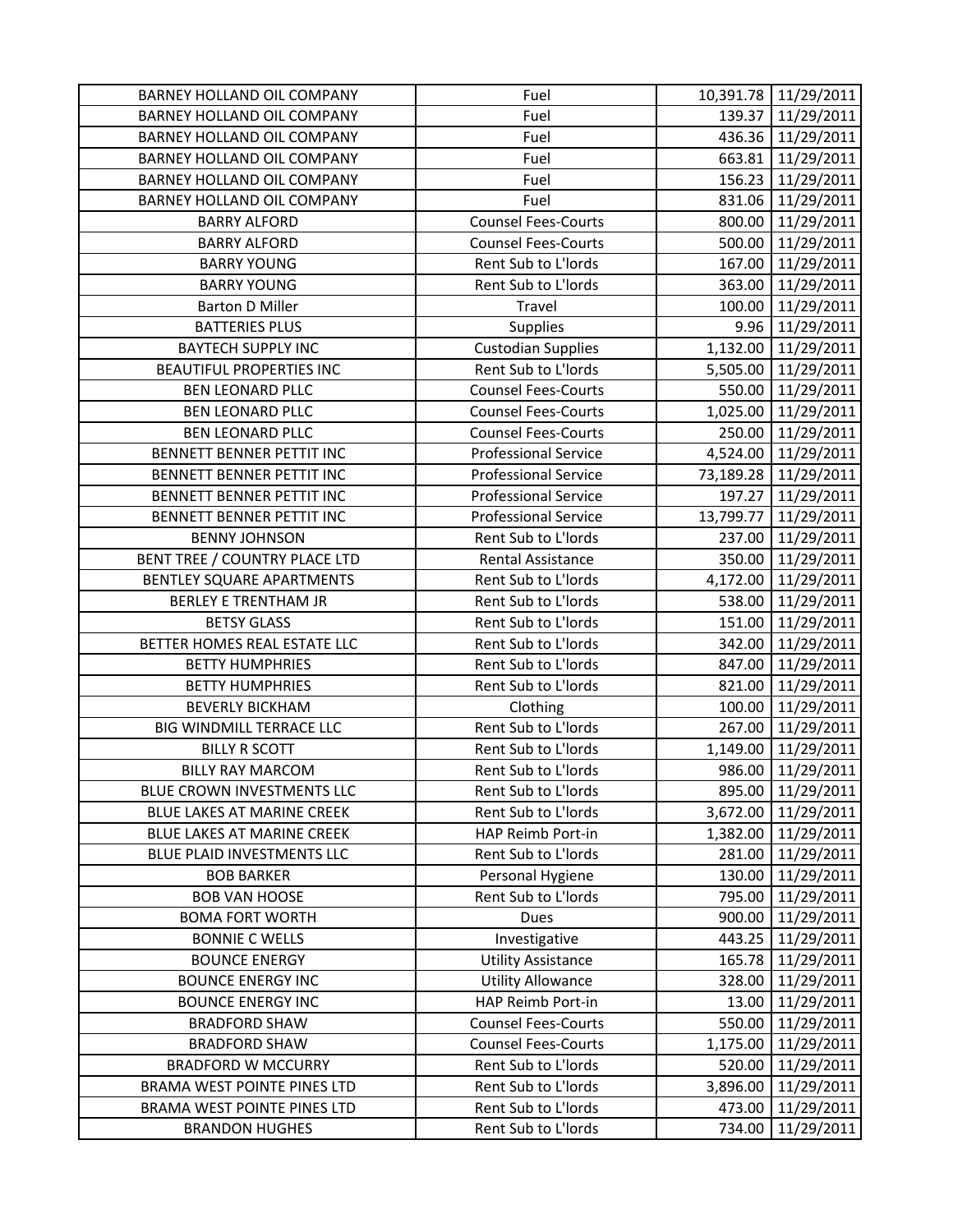| <b>BRENDA HANSEN</b>              | <b>Counsel Fees-Courts</b>                        | 400.00   | 11/29/2011          |
|-----------------------------------|---------------------------------------------------|----------|---------------------|
| <b>BRENDA HANSEN</b>              | <b>Counsel Fees-Courts</b>                        | 750.00   | 11/29/2011          |
| <b>BRENT JENKINS</b>              | HAP Reimb Port-in                                 |          | 576.00 11/29/2011   |
| <b>BRENT L HOCK</b>               | Rent Sub to L'Iords                               | 700.00   | 11/29/2011          |
| <b>BRENTWOOD MULTI FAMILY LLC</b> | Rent Sub to L'Iords                               | 917.00   | 11/29/2011          |
| <b>BRETT BOONE</b>                | <b>Counsel Fees-Courts</b>                        | 500.00   | 11/29/2011          |
| <b>BRIAN C SIMPSON</b>            | Counsel Fees - CPS                                | 100.00   | 11/29/2011          |
| <b>BRIAN SALVANT</b>              | <b>Counsel Fees-Courts</b>                        | 500.00   | 11/29/2011          |
| <b>BRIAN SALVANT</b>              | <b>Counsel Fees-Courts</b>                        | 100.00   | 11/29/2011          |
| <b>BRIAN SALVANT</b>              | <b>Counsel Fees-Courts</b>                        | 900.00   | 11/29/2011          |
| <b>BRIAN ZWICK</b>                | Rent Sub to L'Iords                               | 297.00   | 11/29/2011          |
| <b>BRISBEN MERIDIAN LP</b>        | Rent Sub to L'Iords                               | 2,580.00 | 11/29/2011          |
| <b>BRISBEN MERIDIAN LP</b>        | Rent Sub to L'Iords                               | 731.00   | 11/29/2011          |
| <b>BRISBEN MERIDIAN LP</b>        | HAP Reimb Port-in                                 | 616.00   | 11/29/2011          |
| <b>BROCK REALTORS LLC</b>         | Rent Sub to L'Iords                               |          | 5,533.00 11/29/2011 |
| <b>BROOKE BAKER</b>               | Counsel Fees - CPS                                | 150.00   | 11/29/2011          |
| <b>BROWN PROPERTIES</b>           | Rent Sub to L'Iords                               |          | 1,397.00 11/29/2011 |
| BROWN, OWENS AND BRUMLEY          | Other Payable                                     |          | 495.00 11/29/2011   |
| BROWN, OWENS AND BRUMLEY          | <b>County Burials</b>                             | 495.00   | 11/29/2011          |
| BUD STARNES AND ASSOCIATES INC    | Rent Sub to L'Iords                               | 790.00   | 11/29/2011          |
| <b>BURLESON ARB LTD</b>           | Rent Sub to L'Iords                               | 466.00   | 11/29/2011          |
| <b>BURLESON ARB LTD</b>           | Rent Sub to L'Iords                               |          | 430.00 11/29/2011   |
| <b>BURLESON ARB LTD</b>           | HAP Reimb Port-in                                 | 866.00   | 11/29/2011          |
| C & J MULTI #1 LP                 | HAP Reimb Port-in                                 | 625.00   | 11/29/2011          |
| C P CONTINENTAL LP                | Rent Sub to L'Iords                               | 1,205.00 | 11/29/2011          |
| C P CONTINENTAL LP                | Rent Sub to L'Iords                               | 1,825.00 | 11/29/2011          |
| C RICHARD DAVIS JR                | Rent Sub to L'Iords                               | 485.00   | 11/29/2011          |
| C.D. HARTNETT CO                  | Food                                              | 93.69    | 11/29/2011          |
| CALEB I MOORE                     | Cnsl Fees-Fam Drg Ct                              | 100.00   | 11/29/2011          |
| <b>CAMERON CREEK</b>              | Rent Sub to L'Iords                               | 2,939.00 | 11/29/2011          |
| <b>CANAS &amp; FLORES</b>         | <b>Counsel Fees-Courts</b>                        | 1,650.00 | 11/29/2011          |
| <b>CANAS &amp; FLORES</b>         | <b>Counsel Fees-Courts</b>                        | 200.00   | 11/29/2011          |
| <b>CANAS &amp; FLORES</b>         | <b>Counsel Fees-Courts</b>                        | 300.00   | 11/29/2011          |
| <b>CANAS &amp; FLORES</b>         | <b>Counsel Fees-Courts</b>                        | 1,050.00 | 11/29/2011          |
| <b>CANAS &amp; FLORES</b>         | <b>Counsel Fees-Courts</b>                        | 1,850.00 | 11/29/2011          |
| <b>CANCER CARE SERVICES</b>       | Food/Hygiene Assist                               | 745.72   | 11/29/2011          |
| <b>CANTEY HANGER LLP</b>          | <b>Counsel Fees-Courts</b>                        | 1,095.00 | 11/29/2011          |
| CAPLE SHAW INDUSTRIES INC         | Parts and Supplies                                | 108.58   | 11/29/2011          |
| CAPPS VAN AND CAR RENTAL INC      | <b>Voting Machine Trans</b>                       | 1,994.82 | 11/29/2011          |
| <b>CARGOPAK CORP</b>              | <b>Supplies</b>                                   | 300.00   | 11/29/2011          |
| <b>CARGOPAK CORP</b>              | Transportation                                    | 189.00   | 11/29/2011          |
| CARL A JOHNSON JR                 | Rent Sub to L'Iords                               | 1,190.00 | 11/29/2011          |
| <b>CARLOS ANIBAL ARCHILA</b>      | Rent Sub to L'Iords                               | 388.00   | 11/29/2011          |
| CARLOS GUILLERMO GALLIANI         | <b>Counsel Fees-Courts</b>                        | 150.00   | 11/29/2011          |
|                                   |                                                   |          |                     |
| CARLOS GUILLERMO GALLIANI         | Counsel Fees - CPS                                | 100.00   | 11/29/2011          |
| <b>CARLSON INVESTMENTS INC</b>    | Rent Sub to L'Iords                               | 1,052.00 | 11/29/2011          |
| <b>CARLSON INVESTMENTS INC</b>    | Rent Sub to L'Iords                               | 280.00   | 11/29/2011          |
| <b>CARLTON DEAN YOUNG</b>         | Rent Sub to L'Iords                               | 920.00   | 11/29/2011          |
| <b>CARNIVAL FOOD STORES #78</b>   | Food/Hygiene Assist<br><b>Counsel Fees-Courts</b> | 19.66    | 11/29/2011          |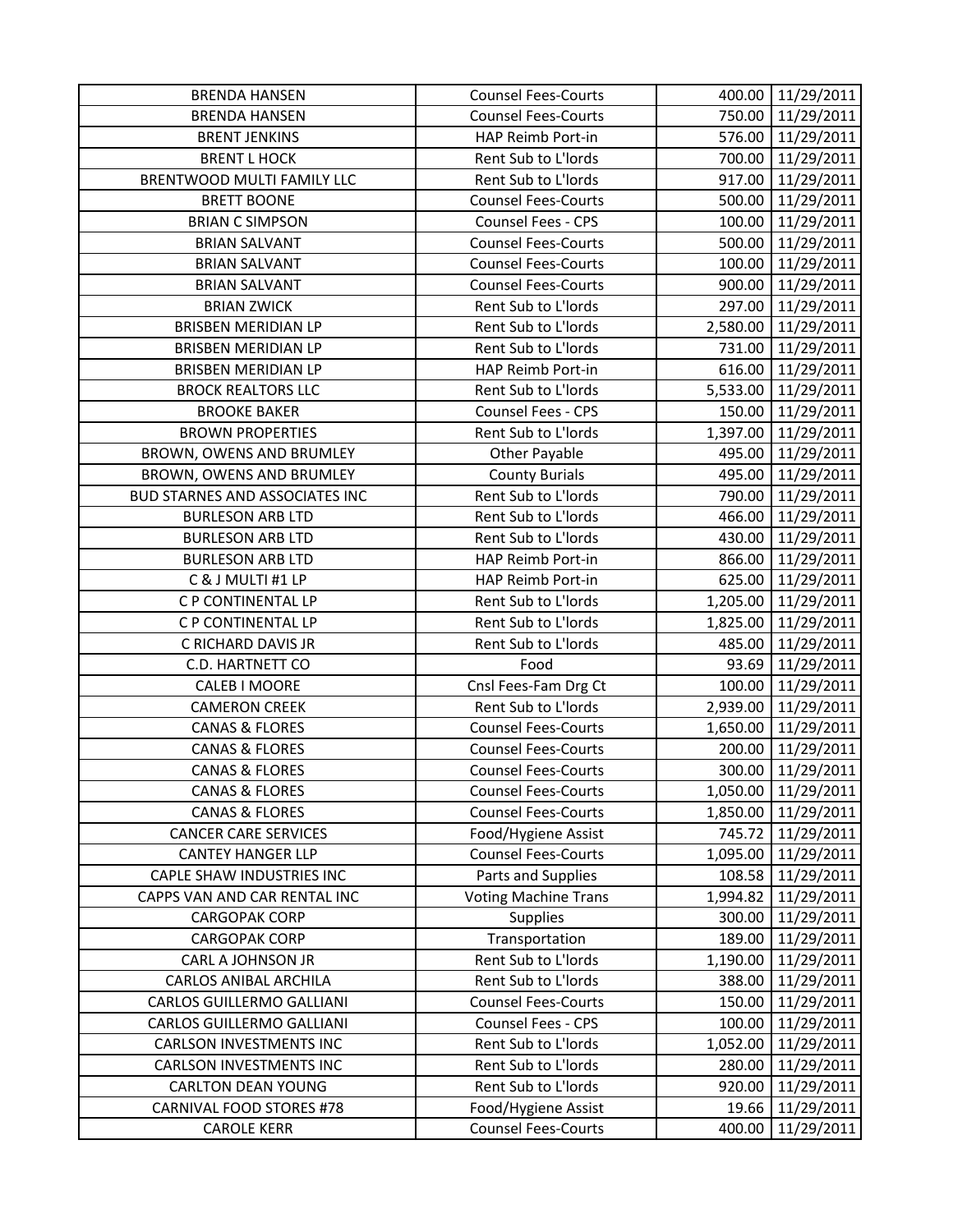| <b>CAROLE KERR</b>                   | <b>Counsel Fees-Courts</b>  |           | 600.00 11/29/2011   |
|--------------------------------------|-----------------------------|-----------|---------------------|
| <b>CAROLE KERR</b>                   | <b>Counsel Fees-Courts</b>  |           | 700.00 11/29/2011   |
| <b>CAROLINE ELAD TABE</b>            | Rent Sub to L'Iords         |           | 1,540.00 11/29/2011 |
| <b>CAROLINE ELAD TABE</b>            | Rent Sub to L'Iords         | 484.00    | 11/29/2011          |
| <b>CAROLINE ELAD TABE</b>            | Rent Sub to L'Iords         | 975.00    | 11/29/2011          |
| <b>CAROLYN A CROSS</b>               | Rent Sub to L'Iords         | 697.00    | 11/29/2011          |
| <b>CARQUEST AUTO PARTS</b>           | Parts and Supplies          | 116.46    | 11/29/2011          |
| <b>CARQUEST AUTO PARTS</b>           | Parts and Supplies          | 63.36     | 11/29/2011          |
| <b>CARRIE R MURPHY</b>               | Rent Sub to L'Iords         | 524.00    | 11/29/2011          |
| CARSCO ENT LLC                       | Rent Sub to L'Iords         |           | 874.00 11/29/2011   |
| <b>CARY M SCHROEDER</b>              | <b>Counsel Fees-Probate</b> | 2,200.00  | 11/29/2011          |
| CASA ROYALE APARTMENTS, LTD.         | Rent Sub to L'Iords         | 770.00    | 11/29/2011          |
| CASA ROYALE APARTMENTS, LTD.         | Rent Sub to L'Iords         | 578.00    | 11/29/2011          |
| <b>CASSATA LEARNING CENTER</b>       | <b>Professional Service</b> | 7,058.20  | 11/29/2011          |
| <b>CATHERINE A WATERS</b>            | Rent Sub to L'Iords         | 1,229.00  | 11/29/2011          |
| <b>CATHERINE DUNNAVANT</b>           | <b>Counsel Fees-Courts</b>  | 250.00    | 11/29/2011          |
| <b>CATHERINE TOKAR</b>               | Clothing                    |           | 100.00 11/29/2011   |
| CATHOLIC CHARITIES DIOCESE OF        | Other Payable               |           | 1,164.15 11/29/2011 |
| <b>CATHOLIC CHARITIES DIOCESE OF</b> | Rental Admn Fee             | 40.00     | 11/29/2011          |
| CATHOLIC CHARITIES DIOCESE OF        | <b>Professional Service</b> | 357.50    | 11/29/2011          |
| CATHOLIC CHARITIES DIOCESE OF        | <b>Professional Service</b> |           | 5,678.75 11/29/2011 |
| CDJ HOLDINGS LLC                     | Rent Sub to L'Iords         | 926.00    | 11/29/2011          |
| <b>CDW GOVERNMENT INC</b>            | <b>Supplies</b>             | 59.40     | 11/29/2011          |
| <b>CDW GOVERNMENT INC</b>            | <b>Computer Supplies</b>    | 391.88    | 11/29/2011          |
| <b>CDW GOVERNMENT INC</b>            | <b>Computer Supplies</b>    | 28.48     | 11/29/2011          |
| <b>CDW GOVERNMENT INC</b>            | <b>Supplies</b>             | 727.45    | 11/29/2011          |
| CEDAR HILL MEMORIAL PARK             | <b>County Burials</b>       | 875.00    | 11/29/2011          |
| <b>CEDAR POINT APTS LP</b>           | Rent Sub to L'Iords         | 11,808.00 | 11/29/2011          |
| <b>CEDAR POINT APTS LP</b>           | Rent Sub to L'Iords         | 801.00    | 11/29/2011          |
| <b>CEDAR POINT APTS LP</b>           | HAP Reimb Port-in           | 2,687.00  | 11/29/2011          |
| <b>CELIA J THORNTON</b>              | Rent Sub to L'Iords         | 650.00    | 11/29/2011          |
| <b>CENTRAL POLY CORP</b>             | Sheriff Inventory           | 3,450.78  | 11/29/2011          |
| <b>CHAD TRIBBLE</b>                  | Rent Sub to L'Iords         | 762.00    | 11/29/2011          |
| <b>CHADWELL GROUP LP</b>             | <b>Professional Service</b> | 585.00    | 11/29/2011          |
| <b>CHADWELL GROUP LP</b>             | <b>Professional Service</b> | 2,992.93  | 11/29/2011          |
| <b>CHAMPION ENERGY SERVICES LLC</b>  | <b>Utility Allowance</b>    | 198.00    | 11/29/2011          |
| CHAPPELL SUPPLY OF TEXAS LP          | Parts and Supplies          | 332.77    | 11/29/2011          |
| CHARLENE CLAUDIA WHITE               | <b>Professional Service</b> | 85.14     | 11/29/2011          |
| <b>CHARLES E WILLIAMS</b>            | <b>County Burials</b>       | 1,195.00  | 11/29/2011          |
| <b>CHARLES R BLACKLEDGE</b>          | Rent Sub to L'Iords         | 723.00    | 11/29/2011          |
| <b>CHARLES ROACH</b>                 | <b>Counsel Fees-Courts</b>  | 650.00    | 11/29/2011          |
| <b>CHARLES WADE PARRISH</b>          | Rent Sub to L'Iords         | 730.00    | 11/29/2011          |
| <b>CHARLIE NICKERSON</b>             | Rent Sub to L'Iords         | 1,611.00  | 11/29/2011          |
| <b>CHECKPOINT SERVICES INC</b>       | <b>Computer Maintenance</b> | 27.00     | 11/29/2011          |
| <b>CHECKPOINT SERVICES INC</b>       | <b>Computer Maintenance</b> | 1,073.00  | 11/29/2011          |
| <b>CHICAGO PROPERTIES INC</b>        | Rent Sub to L'Iords         | 522.00    | 11/29/2011          |
| <b>CHOICES ADOLESCENT</b>            | <b>Residential Servc</b>    | 632.45    | 11/29/2011          |
| <b>CHRIS MINTEER</b>                 | Rent Sub to L'Iords         | 989.00    | 11/29/2011          |
| <b>CHRIS SAUNDERS</b>                | Rent Sub to L'Iords         | 717.00    | 11/29/2011          |
| CHRISTINA JOANNE WHIPPLE             | Counsel Fees - CPS          | 100.00    | 11/29/2011          |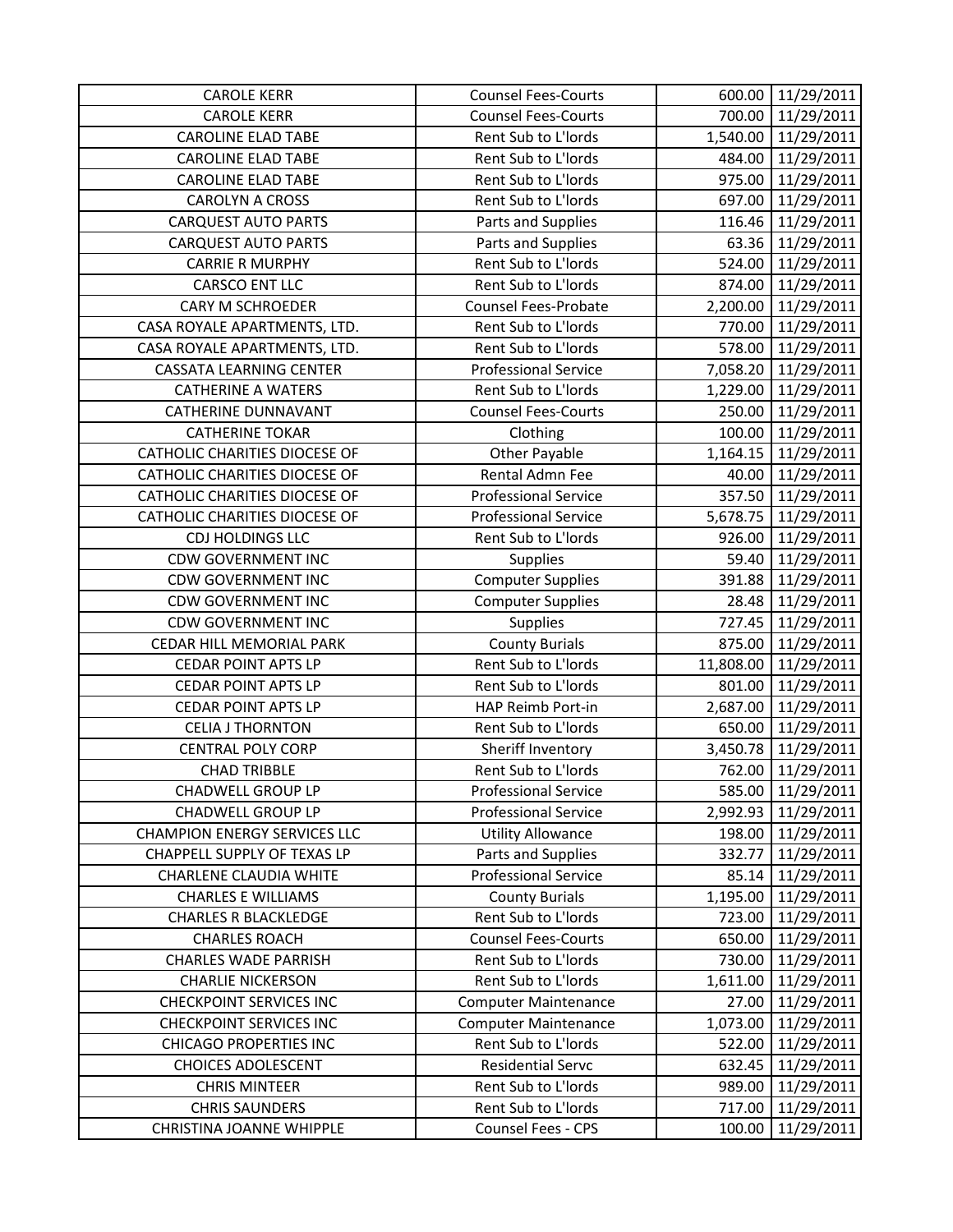| <b>CHRISTINE CHAFFIN</b>           | Rent Sub to L'Iords         | 184.00   | 11/29/2011          |
|------------------------------------|-----------------------------|----------|---------------------|
| <b>CHRISTOPHER D BURDEN SR</b>     | Rent Sub to L'Iords         | 1,757.00 | 11/29/2011          |
| <b>CHRISTY BRANDT</b>              | Rent Sub to L'Iords         |          | 750.00 11/29/2011   |
| <b>CINDY BRIGHT</b>                | Clothing                    | 199.59   | 11/29/2011          |
| <b>CINDY LE</b>                    | Rent Sub to L'Iords         | 830.00   | 11/29/2011          |
| <b>CIRRO ENERGY</b>                | <b>Utility Allowance</b>    | 744.00   | 11/29/2011          |
| <b>CIRRO ENERGY</b>                | <b>Utility Assistance</b>   | 400.00   | 11/29/2011          |
| <b>CITY OF ARLINGTON</b>           | <b>Professional Service</b> | 45.00    | 11/29/2011          |
| CITY OF NORTH RICHLAND HILLS       | Field Equip&Supplies        | 48.00    | 11/29/2011          |
| <b>CITY OF PASADENA</b>            | Port HAP Port-out           | 771.00   | 11/29/2011          |
| <b>CITY OF PASADENA</b>            | Port Admin Fee Expen        | 42.87    | 11/29/2011          |
| <b>CITY OF SAGINAW</b>             | <b>Utility Assistance</b>   | 136.66   | 11/29/2011          |
| <b>CLARK PANNIER</b>               | Rent Sub to L'Iords         | 854.00   | 11/29/2011          |
| <b>CLASSIC LOCATORS INC</b>        | Rent Sub to L'Iords         | 3,009.00 | 11/29/2011          |
| <b>CLAUDIE C LOFTON JR</b>         | Rent Sub to L'Iords         | 929.00   | 11/29/2011          |
| <b>CLIFFORD D MACKENZIE</b>        | Counsel Fees - CPS          | 722.50   | 11/29/2011          |
| <b>CLOVIS PARTNERS LP</b>          | Rent Sub to L'Iords         | 869.00   | 11/29/2011          |
| <b>CLOYCE JONES</b>                | Rent Sub to L'Iords         |          | 1,142.00 11/29/2011 |
| <b>COBB PARK TOWNHOMES II LP</b>   | Rent Sub to L'Iords         | 9,299.00 | 11/29/2011          |
| COBB PARK TOWNHOMES II LP          | Rent Sub to L'Iords         | 1,097.00 | 11/29/2011          |
| <b>COBB PARK TOWNHOMES II LP</b>   | HAP Reimb Port-in           | 129.00   | 11/29/2011          |
| <b>CODY L COFER</b>                | Cnsl Fees-Fam Drg Ct        | 100.00   | 11/29/2011          |
| <b>COLONIAL HARDWARE CORP</b>      | <b>Small Tools</b>          | 917.87   | 11/29/2011          |
| <b>COMMERCIAL RECORDER</b>         | Advertis/Leg Notice         | 102.30   | 11/29/2011          |
| <b>COMMERCIAL RECORDER</b>         | Advertis/Leg Notice         | 5.25     | 11/29/2011          |
| <b>COMMUNITY ENRICHMENT CENTER</b> | Rent Sub to L'Iords         | 4,415.00 | 11/29/2011          |
| <b>COMMUNITY ENRICHMENT CENTER</b> | Rent Sub to L'Iords         | 812.00   | 11/29/2011          |
| <b>COMMUNITY ENRICHMENT CENTER</b> | Rent Sub to L'Iords         | 585.00   | 11/29/2011          |
| <b>COMMUNITY ENRICHMENT CENTER</b> | HAP Reimb Port-in           | 402.00   | 11/29/2011          |
| COMMUNITY MORTUARY SERVICES LLC    | <b>County Burials</b>       | 165.00   | 11/29/2011          |
| <b>CONCHO SUPPLY INC</b>           | Central Garage Inv          | 870.86   | 11/29/2011          |
| CONCIERGE ASSET MANAGEMENT LLC     | Rent Sub to L'Iords         | 320.00   | 11/29/2011          |
| CONCORD SUMMIT LTD.                | HAP Reimb Port-in           | 467.00   | 11/29/2011          |
| CONCORD SUMMIT LTD.                | Rent Sub to L'Iords         | 550.00   | 11/29/2011          |
| CONCORD SUMMIT LTD.                | <b>Utility Allowance</b>    | 14.00    | 11/29/2011          |
| <b>CONNIE PYATT-DRYDEN</b>         | <b>Counsel Fees-Courts</b>  | 160.00   | 11/29/2011          |
| <b>CONNIE TRUONG</b>               | Rent Sub to L'Iords         | 658.00   | 11/29/2011          |
| COOK CHILDREN'S PHYSICIAN NETWORK  | <b>Medical Services</b>     | 227.00   | 11/29/2011          |
| <b>COREY NEUNER</b>                | Rent Sub to L'Iords         | 843.00   | 11/29/2011          |
| <b>COTTONWOOD HAMMER LP</b>        | Rent Sub to L'Iords         | 9,022.00 | 11/29/2011          |
| COTTONWOOD HAMMER LP               | Rent Sub to L'Iords         | 526.00   | 11/29/2011          |
| <b>COTTONWOOD HAMMER LP</b>        | Rent Sub to L'Iords         | 374.00   | 11/29/2011          |
| COTTONWOOD HAMMER LP               | HAP Reimb Port-in           | 2,863.00 | 11/29/2011          |
| <b>COURTYARDS PARTNERSHIP</b>      | Rent Sub to L'Iords         | 371.00   | 11/29/2011          |
| <b>COVENANT KIDS</b>               | <b>Foster Home Care</b>     | 158.08   | 11/29/2011          |
| <b>COWTOWN PROPERTIES</b>          | Rent Sub to L'Iords         | 3,980.00 | 11/29/2011          |
| CPH ASSOCIATES LTD                 | Rent Sub to L'Iords         | (455.00) | 11/29/2011          |
| CPH ASSOCIATES LTD                 | Rent Sub to L'Iords         | 752.00   | 11/29/2011          |
| <b>CRAFCO TEXAS INC</b>            | Parts and Supplies          | 2,136.11 | 11/29/2011          |
| <b>CROSS PROPERTIES</b>            | Rent Sub to L'Iords         | 559.00   | 11/29/2011          |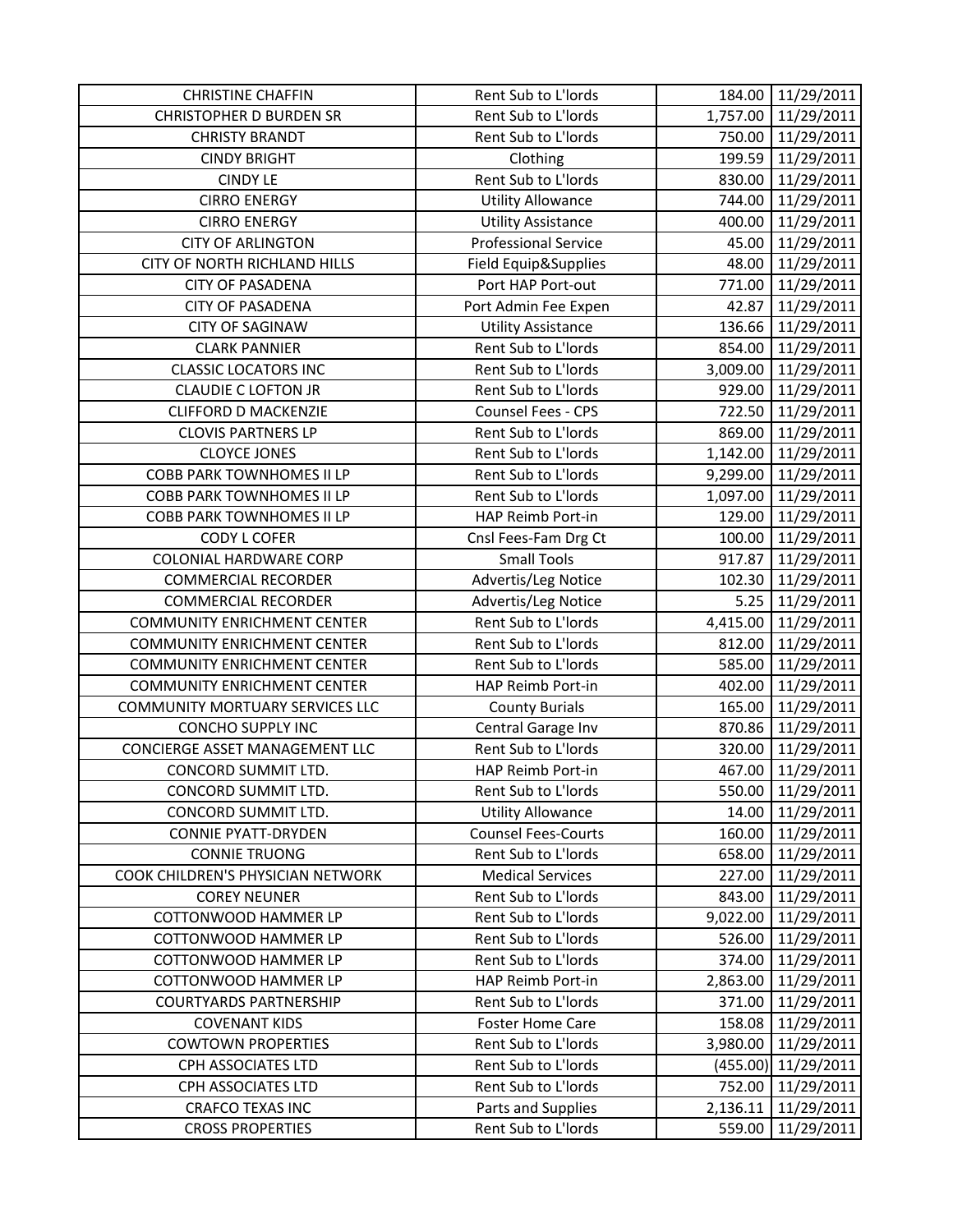| <b>CROWLEY FOUNTAINHEAD LP</b>  | Rent Sub to L'Iords        |           | 353.00 11/29/2011   |
|---------------------------------|----------------------------|-----------|---------------------|
| CROWLEY RETIREMENT VILLAGE LP   | Rent Sub to L'Iords        |           | 1,959.00 11/29/2011 |
| CRP/TBG HARWOOD HILLS LP        | <b>Rental Assistance</b>   |           | 788.00 11/29/2011   |
| CRP/TBG HARWOOD HILLS LP        | <b>Utility Assistance</b>  | 94.69     | 11/29/2011          |
| CTC FAMILY LIMITED PARTNERSHIP  | Rent Sub to L'Iords        | 4,320.00  | 11/29/2011          |
| CTC FAMILY LIMITED PARTNERSHIP  | Rent Sub to L'Iords        | 820.00    | 11/29/2011          |
| CTC FAMILY LIMITED PARTNERSHIP  | HAP Reimb Port-in          | 318.00    | 11/29/2011          |
| <b>CUMMINS ALLISON CORP</b>     | <b>Supplies</b>            | 64.15     | 11/29/2011          |
| <b>CUMMINS ALLISON CORP</b>     | <b>Equipment Maint</b>     | 63.30     | 11/29/2011          |
| <b>CURTIS ROSEBERRY</b>         | Rent Sub to L'Iords        | 495.00    | 11/29/2011          |
| <b>CYPRESS CHASE APARTMENTS</b> | Rental Assistance          | 1,230.00  | 11/29/2011          |
| <b>CYRUS D TATUM</b>            | HAP Reimb Port-in          | 775.00    | 11/29/2011          |
| DALE A BALLARD                  | Rent Sub to L'Iords        | 289.00    | 11/29/2011          |
| DALE HEISCH                     | <b>Counsel Fees-Courts</b> | 200.00    | 11/29/2011          |
| DALLAS GET THERE FAST (GTF) INC | Rent Sub to L'Iords        |           | 1,668.00 11/29/2011 |
| <b>DANIEL D PHAM</b>            | Rent Sub to L'Iords        | 1,114.00  | 11/29/2011          |
| <b>DANIEL HERNANDEZ</b>         | <b>Counsel Fees-Courts</b> |           | 300.00 11/29/2011   |
| DANIEL HERNANDEZ                | <b>Counsel Fees-Courts</b> |           | 4,150.00 11/29/2011 |
| <b>DANIEL HERNANDEZ</b>         | <b>Counsel Fees-Courts</b> | 400.00    | 11/29/2011          |
| <b>DANIEL KLU</b>               | Rent Sub to L'Iords        | 794.00    | 11/29/2011          |
| <b>DANIEL YOUNG</b>             | <b>Counsel Fees-Courts</b> | 570.00    | 11/29/2011          |
| DANILO A ACEVEDO                | Rent Sub to L'Iords        |           | 811.00 11/29/2011   |
| <b>DANNY L HELMS</b>            | Rent Sub to L'Iords        | 681.00    | 11/29/2011          |
| DARCY NILES DENO                | Counsel Fees - CPS         | 100.00    | 11/29/2011          |
| DARCY NILES DENO                | Cnsl Fees-Fam Drg Ct       | 100.00    | 11/29/2011          |
| DARLA ELLEN BELLOMY             | Rent Sub to L'Iords        | 950.00    | 11/29/2011          |
| <b>DARREL E THRASHER</b>        | Rent Sub to L'Iords        | 850.00    | 11/29/2011          |
| <b>DAVID BAYS</b>               | <b>Counsel Fees-Courts</b> | 400.00    | 11/29/2011          |
| <b>DAVID BERNARD</b>            | Rent Sub to L'Iords        | 879.00    | 11/29/2011          |
| <b>DAVID DANIELS</b>            | Rent Sub to L'Iords        | 244.00    | 11/29/2011          |
| DAVID I JOHNSON                 | Rent Sub to L'Iords        | 700.00    | 11/29/2011          |
| DAVID J KRIENER                 | Rent Sub to L'Iords        | 693.00    | 11/29/2011          |
| <b>DAVID LAGAT</b>              | Rent Sub to L'Iords        | 4,107.00  | 11/29/2011          |
| <b>DAVID MARLOW</b>             | Investigative              | 455.00    | 11/29/2011          |
| DAVID MICHAEL PERAHIA           | Rent Sub to L'Iords        | 352.00    | 11/29/2011          |
| DAVID MONROE INGRAM             | Rent Sub to L'Iords        | 1,083.00  | 11/29/2011          |
| <b>DAVID POST</b>               | Rent Sub to L'Iords        | 1,650.00  | 11/29/2011          |
| DAVID R YALE                    | Rent Sub to L'Iords        | 250.00    | 11/29/2011          |
| <b>DAVID RICHARDS</b>           | <b>Counsel Fees-Courts</b> | 4,900.00  | 11/29/2011          |
| <b>DAVID RICHARDS</b>           | <b>Counsel Fees-Courts</b> | 700.00    | 11/29/2011          |
| <b>DAVID RODRIGUEZ</b>          | Rent Sub to L'Iords        | 749.00    | 11/29/2011          |
| DAVID W WYNNE                   | <b>Counsel Fees-Courts</b> | 200.00    | 11/29/2011          |
| DAWN VAN WINKLE                 | Rent Sub to L'Iords        | 478.00    | 11/29/2011          |
| <b>DAWNA GUERIN</b>             | Clothing                   | 146.73    | 11/29/2011          |
| DAY RESOURCE CENTER FOR THE     | Subrecipient Service       | 11,047.00 | 11/29/2011          |
| DCTC SPHINX DEVELOPMENT LP      | Rent Sub to L'Iords        | 1,773.00  | 11/29/2011          |
| DCTC SPHINX DEVELOPMENT LP      | Rent Sub to L'Iords        | 642.00    | 11/29/2011          |
| DCTC SPHINX DEVELOPMENT LP      | HAP Reimb Port-in          | 3,199.00  | 11/29/2011          |
| DDRE MCDONALD FAMILY LP         | Rent Sub to L'Iords        | 1,820.00  | 11/29/2011          |
| DDRE MCDONALD FAMILY LP         | HAP Reimb Port-in          | 1,712.00  | 11/29/2011          |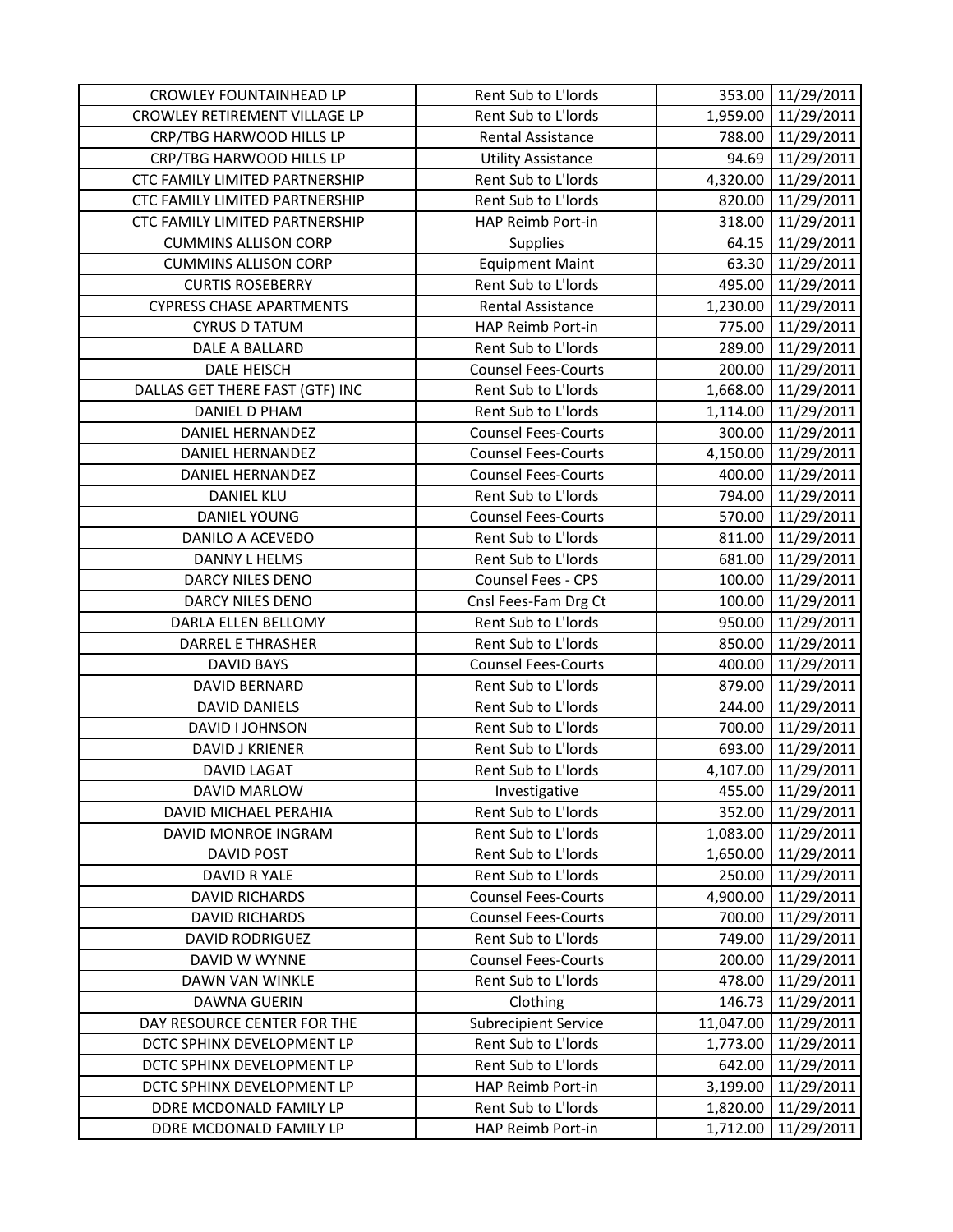| DEAF ACTION CENTER                     | <b>Interpreter Fees</b>     | 140.00   | 11/29/2011          |
|----------------------------------------|-----------------------------|----------|---------------------|
| <b>DEAN SWANDA</b>                     | Counsel Fees-Juv            | 200.00   | 11/29/2011          |
| <b>DEAN SWANDA</b>                     | Counsel Fees - CPS          |          | 100.00 11/29/2011   |
| DEBORAH ANN MADEWELL                   | Rent Sub to L'Iords         | 800.00   | 11/29/2011          |
| <b>DEBORAH HOOVER</b>                  | Rent Sub to L'Iords         | 853.00   | 11/29/2011          |
| <b>DEBRA A FLOYD</b>                   | Rent Sub to L'Iords         | 933.00   | 11/29/2011          |
| <b>DECASAS PROPERTIES LLC</b>          | Rent Sub to L'Iords         | 453.00   | 11/29/2011          |
| <b>DECASAS PROPERTIES LLC</b>          | Rent Sub to L'Iords         | 487.00   | 11/29/2011          |
| DECKER, JONES, MCMACKIN, MCCLANE, HALL | <b>Counsel Fees-Probate</b> |          | 1,500.00 11/29/2011 |
| DECKER, JONES, MCMACKIN, MCCLANE, HALL | <b>Counsel Fees-Probate</b> |          | 500.00 11/29/2011   |
| DEEN FORT WORTH ASSOCIATES LTD         | Rent Sub to L'Iords         |          | 2,315.00 11/29/2011 |
| DEEN FORT WORTH ASSOCIATES LTD         | Rent Sub to L'Iords         | 1,270.00 | 11/29/2011          |
| DEEN FORT WORTH ASSOCIATES LTD         | Rent Sub to L'Iords         | 644.00   | 11/29/2011          |
| DEEN FORT WORTH ASSOCIATES LTD         | Rent Sub to L'Iords         | 805.00   | 11/29/2011          |
| DEEPDALE INVESTMENTS LTD               | Rent Sub to L'Iords         |          | 1,005.00 11/29/2011 |
| DEEPDALE INVESTMENTS LTD               | Rent Sub to L'Iords         | 633.00   | 11/29/2011          |
| DEITRIC D DUNN SR                      | HAP Reimb Port-in           | 805.00   | 11/29/2011          |
| <b>DELANEY SLOAN</b>                   | Rent Sub to L'Iords         | 678.00   | 11/29/2011          |
| <b>DELARIO KIZZEE</b>                  | Rent Sub to L'Iords         | 953.00   | 11/29/2011          |
| DELSYIA M ALDANA                       | Rent Sub to L'Iords         | 746.00   | 11/29/2011          |
| DELTHAREAN HAMILTON                    | Rent Sub to L'Iords         | 702.00   | 11/29/2011          |
| <b>DENISE M JONES</b>                  | Rent Sub to L'Iords         | 928.00   | 11/29/2011          |
| <b>DERRICK JOHN SAMUELS</b>            | Rent Sub to L'Iords         | 913.00   | 11/29/2011          |
| DFW PROPERTIES LLC                     | Rent Sub to L'Iords         | 412.00   | 11/29/2011          |
| DHARMPAL SINGH CHAUHAN                 | Rent Sub to L'Iords         |          | 1,594.00 11/29/2011 |
| DHARMPAL SINGH CHAUHAN                 | Rent Sub to L'Iords         | 857.00   | 11/29/2011          |
| DIAMOND LOCH APARTMENTS                | Rental Assistance           | 599.00   | 11/29/2011          |
| <b>DIANE DEBRUYN</b>                   | Rent Sub to L'Iords         | 901.00   | 11/29/2011          |
| <b>DIANE V SELLECK</b>                 | Rent Sub to L'Iords         | 668.00   | 11/29/2011          |
| <b>DIANE V SELLECK</b>                 | <b>Utility Allowance</b>    | 49.00    | 11/29/2011          |
| Dianna A Lee                           | Education                   | 192.10   | 11/29/2011          |
| <b>DIANNA FUNCHES</b>                  | Rent Sub to L'Iords         | 309.00   | 11/29/2011          |
| <b>DIDRAIL JENNINGS</b>                | Rent Sub to L'Iords         | 2,766.00 | 11/29/2011          |
| DIGITAL RESOURCES INC                  | Non-Track Equipment         | 4,733.00 | 11/29/2011          |
| DIMMIE WILLIS JR                       | Rent Sub to L'Iords         | 1,114.00 | 11/29/2011          |
| <b>DIRECT ENERGY LP</b>                | <b>Utility Allowance</b>    | 4,522.00 | 11/29/2011          |
| DIRECT ENERGY LP                       | <b>Utility Allowance</b>    | 147.00   | 11/29/2011          |
| <b>DIRECT ENERGY LP</b>                | HAP Reimb Port-in           | 374.00   | 11/29/2011          |
| <b>DIRECT ENERGY LP</b>                | <b>Utility Assistance</b>   | 262.26   | 11/29/2011          |
| D-NADERS INVESTMENTS LLC               | Rent Sub to L'Iords         | 995.00   | 11/29/2011          |
| DOLORES STEWART & ASSOCIATES INC       | <b>Professional Service</b> | 1,532.52 | 11/29/2011          |
| DOLORES STEWART & ASSOCIATES INC       | <b>Professional Service</b> | 340.56   | 11/29/2011          |
| <b>DON GANDY</b>                       | <b>Counsel Fees-Courts</b>  | 400.00   | 11/29/2011          |
| DON M DAWES                            | <b>Counsel Fees-Courts</b>  | 400.00   | 11/29/2011          |
| DON M DAWES                            | Counsel Fees - CPS          | 100.00   | 11/29/2011          |
| <b>DONALD E FLECK</b>                  | Rent Sub to L'Iords         | 663.00   | 11/29/2011          |
| DONALD G JOHNSON                       | Rent Sub to L'Iords         | 800.00   | 11/29/2011          |
| DONALD J HETLING                       |                             |          |                     |
|                                        | Rent Sub to L'Iords         | 850.00   | 11/29/2011          |
| DONNA FITZGERALD                       | Rent Sub to L'Iords         | 337.00   | 11/29/2011          |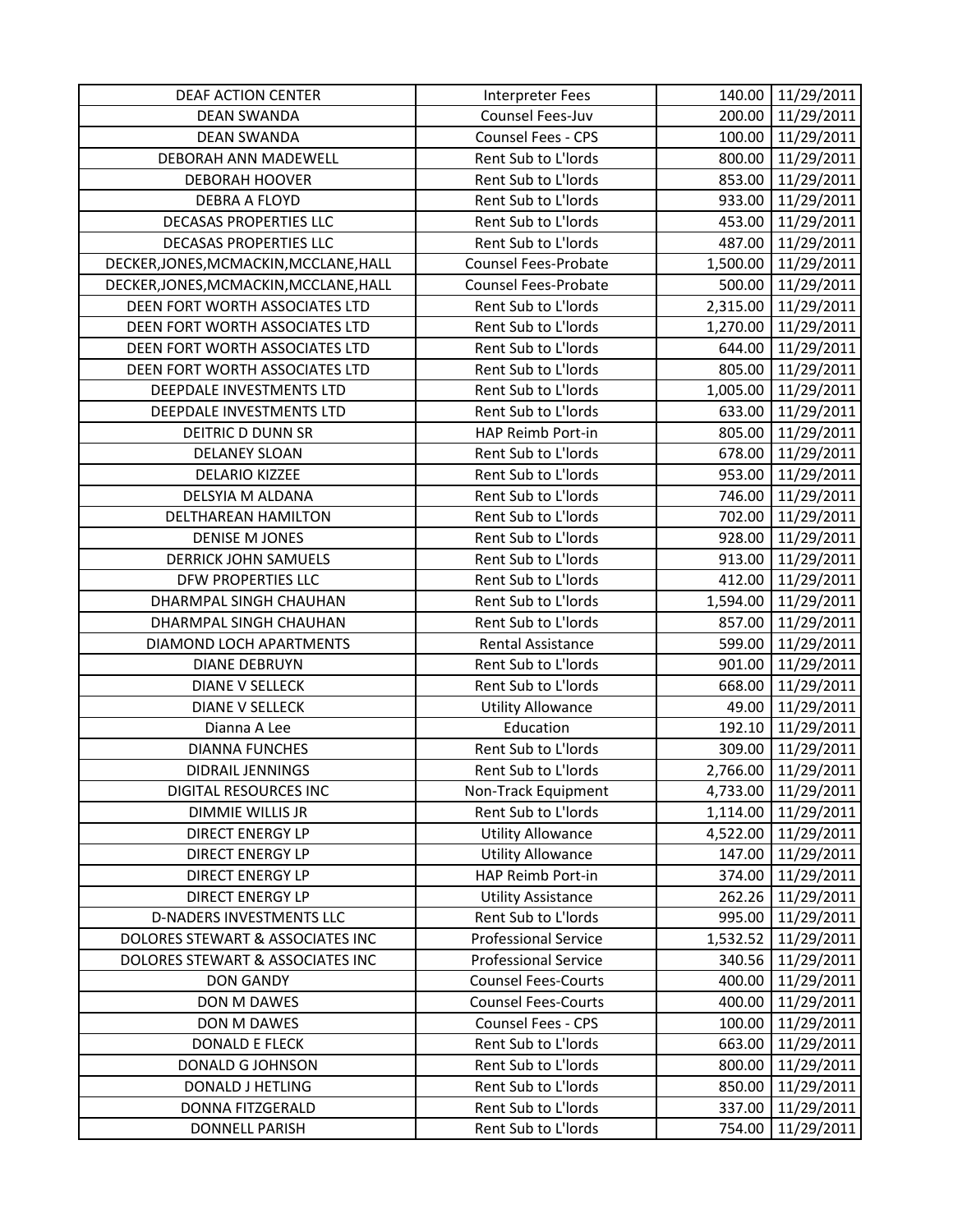| <b>DOUBLE J REALTY</b>              | Rental Assistance           | 660.00    | 11/29/2011          |
|-------------------------------------|-----------------------------|-----------|---------------------|
| <b>DPI ENERGY LLC</b>               | <b>Utility Allowance</b>    |           | 1,232.00 11/29/2011 |
| <b>DPI ENERGY LLC</b>               | HAP Reimb Port-in           |           | 92.00 11/29/2011    |
| DT WOODLAND OAKS APARTMENTS LP      | Rent Sub to L'Iords         | 968.00    | 11/29/2011          |
| DT WOODLAND OAKS APARTMENTS LP      | Rent Sub to L'Iords         | 1,226.00  | 11/29/2011          |
| <b>DU T PHAM</b>                    | HAP Reimb Port-in           | 900.00    | 11/29/2011          |
| <b>DUNG Q TRAN</b>                  | Rent Sub to L'Iords         |           | 1,845.00 11/29/2011 |
| <b>DUNG Q TRAN</b>                  | HAP Reimb Port-in           | 906.00    | 11/29/2011          |
| DURHAM SCHOOL SERVICES LP           | Transportation              | 14,022.54 | 11/29/2011          |
| DW REALTY INC                       | Rent Sub to L'Iords         |           | 707.00 11/29/2011   |
| DYANN WILLIAMS                      | HAP Reimb Port-in           | 917.00    | 11/29/2011          |
| EAN HOLDINGS LLC                    | Travel                      | 51.25     | 11/29/2011          |
| EAN HOLDINGS LLC                    | Vehicle Lease               |           | 4,140.00 11/29/2011 |
| EAN HOLDINGS LLC                    | Damage Claims               | 299.90    | 11/29/2011          |
| <b>EARL G GOEZ</b>                  | Rent Sub to L'Iords         |           | 1,050.00 11/29/2011 |
| <b>EARL GREINETZ</b>                | Rent Sub to L'Iords         | 1,128.00  | 11/29/2011          |
| <b>EASTCHASE MILL VALLEY LLC</b>    | Rent Sub to L'Iords         | 1,489.00  | 11/29/2011          |
| EASTCHASE MILL VALLEY LLC           | Rent Sub to L'Iords         | 884.00    | 11/29/2011          |
| <b>ED FASKE</b>                     | Rent Sub to L'Iords         | 673.00    | 11/29/2011          |
| <b>EDGAR RAMIREZ</b>                | Rent Sub to L'Iords         | 1,053.00  | 11/29/2011          |
| <b>EDWARD G JONES</b>               | <b>Counsel Fees-Courts</b>  | 200.00    | 11/29/2011          |
| <b>EDWARD G JONES</b>               | <b>Counsel Fees-Courts</b>  | 400.00    | 11/29/2011          |
| <b>EDWARD G JONES</b>               | <b>Counsel Fees-Courts</b>  | 500.00    | 11/29/2011          |
| <b>EDWARD K HAHN</b>                | Rent Sub to L'Iords         | 363.00    | 11/29/2011          |
| <b>EDWIN YOUNGBLOOD</b>             | <b>Counsel Fees-Courts</b>  |           | 1,085.00 11/29/2011 |
| <b>EDWIN YOUNGBLOOD</b>             | Counsel Fees - CPS          | 100.00    | 11/29/2011          |
| <b>EDWIN YOUNGBLOOD</b>             | <b>Litigation Expense</b>   | 22.40     | 11/29/2011          |
| EJLAD INVESTMENTS LLC               | Rent Sub to L'Iords         | 1,244.00  | 11/29/2011          |
| <b>ELECTION CENTER INC</b>          | Education                   | 100.00    | 11/29/2011          |
| ELECTRONIC TECHNOLOGIES CORP USA    | <b>Building Maintenance</b> | 4,860.74  | 11/29/2011          |
| <b>EMC INTEGRATED SYSTEMS GROUP</b> | <b>Building Maintenance</b> | 2,104.00  | 11/29/2011          |
| <b>EMERALD TRAILS LLC</b>           | Rent Sub to L'Iords         | 824.00    | 11/29/2011          |
| <b>EMMA J JOHNSON</b>               | Rent Sub to L'Iords         | 392.00    | 11/29/2011          |
| <b>EMMANUEL E AJAEGBU</b>           | Rent Sub to L'Iords         | 578.00    | 11/29/2011          |
| <b>EMPIRE PAPER</b>                 | Sheriff Inventory           | 137.92    | 11/29/2011          |
| <b>EMPIRE PAPER</b>                 | Lab Supplies                | 126.76    | 11/29/2011          |
| ENCLAVE @ PARKVIEW LP               | Rent Sub to L'Iords         | 1,855.00  | 11/29/2011          |
| ENCLAVE @ PARKVIEW LP               | Rent Sub to L'Iords         | 159.00    | 11/29/2011          |
| ENCLAVE @ PARKVIEW LP               | Rent Sub to L'Iords         | 218.00    | 11/29/2011          |
| ENCLAVE @ PARKVIEW LP               | HAP Reimb Port-in           | 513.00    | 11/29/2011          |
| <b>ENCON SYSTEMS INC</b>            | <b>Computer Supplies</b>    | 417.60    | 11/29/2011          |
| <b>ENEX HOSEA CARO</b>              | Rent Sub to L'Iords         | 775.00    | 11/29/2011          |
| <b>ENVIROMATIC SYSTEMS</b>          | <b>Building Maintenance</b> | 502.27    | 11/29/2011          |
| <b>ENVIROMATIC SYSTEMS</b>          | Kitchen Maintenance         | 678.78    | 11/29/2011          |
| <b>ENVIROMATIC SYSTEMS</b>          | Non-Track Const/Bldg        | 580.77    | 11/29/2011          |
| <b>ENVIROMATIC SYSTEMS</b>          | Non-Track Equipment         | 523.34    | 11/29/2011          |
| <b>ERIC B SIMMONS</b>               | Rent Sub to L'Iords         | 479.00    | 11/29/2011          |
| <b>ERIC CUMMINGS</b>                | <b>Counsel Fees-Courts</b>  | 700.00    | 11/29/2011          |
| ESTATE OF FRANK M PUSKARICH SR      | Rent Sub to L'Iords         | 158.00    | 11/29/2011          |
| <b>ESTELLE WILSON</b>               | Rent Sub to L'Iords         | 350.00    | 11/29/2011          |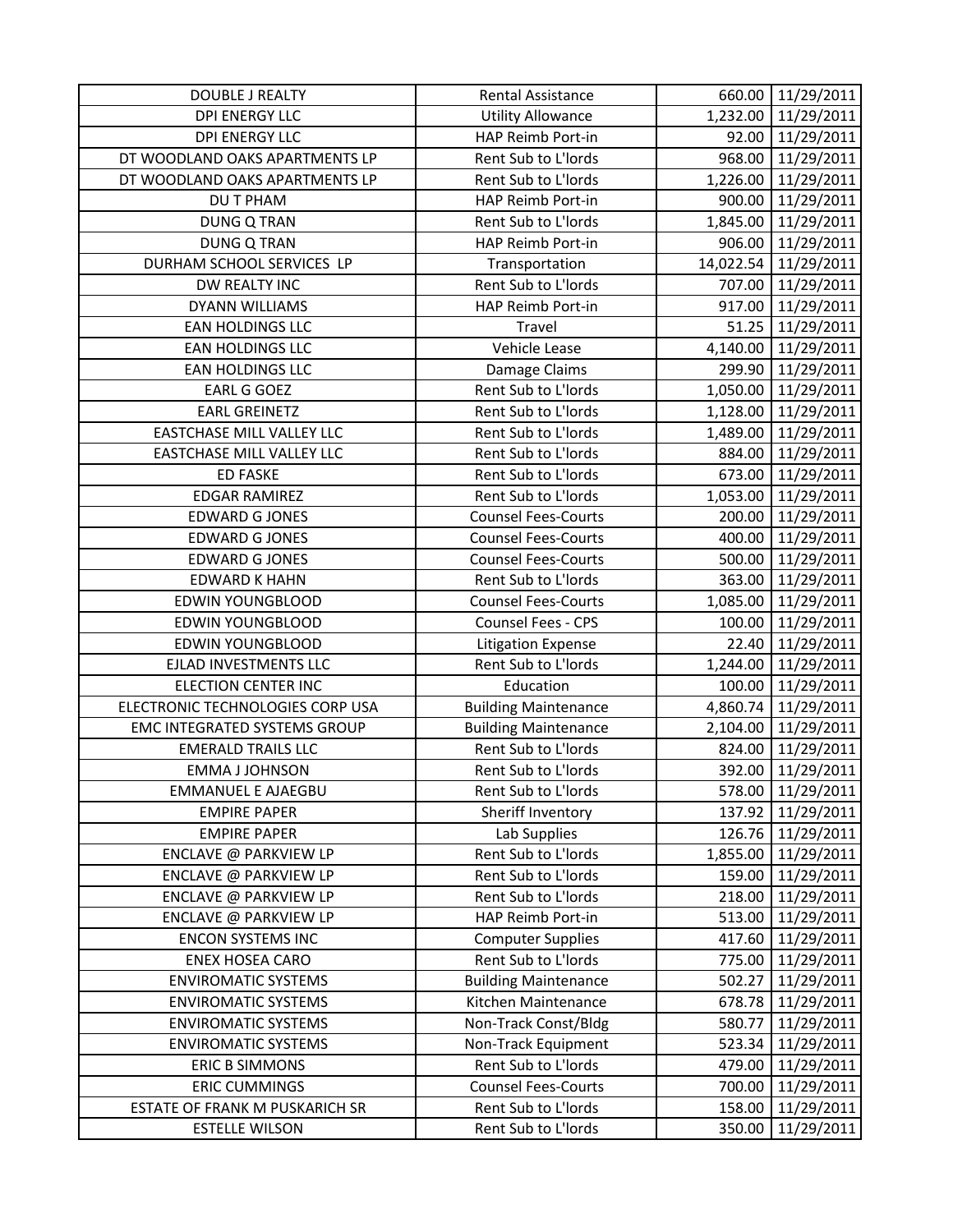| <b>ESTHER AGUIRRE</b>                                           | Rent Sub to L'Iords                       | 218.00   | 11/29/2011               |
|-----------------------------------------------------------------|-------------------------------------------|----------|--------------------------|
| <b>ESTHER RASHAD</b>                                            | Rent Sub to L'Iords                       | 702.00   | 11/29/2011               |
| <b>EULESS SYCAMORE CIRCLE LLC</b>                               | HAP Reimb Port-in                         | 735.00   | 11/29/2011               |
| <b>EVCO PARTNERS LP</b>                                         | <b>Supplies</b>                           | 9.50     | 11/29/2011               |
| <b>EVCO PARTNERS LP</b>                                         | Supplies                                  | 9.50     | 11/29/2011               |
| <b>EVCO PARTNERS LP</b>                                         | <b>Custodian Supplies</b>                 | 111.17   | 11/29/2011               |
| <b>EVCO PARTNERS LP</b>                                         | <b>Building Maintenance</b>               | 409.69   | 11/29/2011               |
| <b>EVCO PARTNERS LP</b>                                         | <b>Building Maintenance</b>               | 1,101.00 | 11/29/2011               |
| <b>EVCO PARTNERS LP</b>                                         | <b>Building Maintenance</b>               | 20.90    | 11/29/2011               |
| <b>EVCO PARTNERS LP</b>                                         | <b>Building Maintenance</b>               | 261.70   | 11/29/2011               |
| <b>EVCO PARTNERS LP</b>                                         | <b>Building Maintenance</b>               | 219.76   | 11/29/2011               |
| <b>EVCO PARTNERS LP</b>                                         | Parts and Supplies                        | 82.28    | 11/29/2011               |
| <b>EVCO PARTNERS LP</b>                                         | <b>Custodian Supplies</b>                 | 360.65   | 11/29/2011               |
| <b>EVCO PARTNERS LP</b>                                         | <b>Building Maintenance</b>               | 116.55   | 11/29/2011               |
| <b>EVCO PARTNERS LP</b>                                         | <b>Building Maintenance</b>               | 76.92    | 11/29/2011               |
| <b>EXECUTIVE FORMS &amp; SUPPLIES</b>                           | Supplies                                  | 185.00   | 11/29/2011               |
| <b>EXECUTIVE FORMS &amp; SUPPLIES</b>                           | <b>Computer Supplies</b>                  | 1,461.53 | 11/29/2011               |
| <b>EZ LEASE</b>                                                 | Rent Sub to L'Iords                       | 1,653.00 | 11/29/2011               |
| <b>EZELL WILDER</b>                                             | Rent Sub to L'Iords                       | 405.00   | 11/29/2011               |
| F & S CAPITAL LLC                                               | Rent Sub to L'Iords                       | 4,229.00 | 11/29/2011               |
| <b>FABIN CAMACHO</b>                                            | Rent Sub to L'Iords                       | 485.00   | 11/29/2011               |
| FAMILY DOLLAR #7232                                             | Food/Hygiene Assist                       | 15.00    | 11/29/2011               |
| <b>FAMILY DOLLAR STORES</b>                                     | Other Payable                             | 39.00    | 11/29/2011               |
| <b>FAMILY DOLLAR STORES</b>                                     | Food/Hygiene Assist                       | 18.86    | 11/29/2011               |
| FARMER & ASSOCIATES, INC.                                       | Non-Track Const/Bldg                      | 870.00   | 11/29/2011               |
| FARMER & ASSOCIATES, INC.                                       | <b>Professional Service</b>               | 6,745.00 | 11/29/2011               |
| <b>FARMERS MARKET</b>                                           | Food                                      | 174.51   | 11/29/2011               |
| <b>FARSHID KHOSHGAM</b>                                         | Rent Sub to L'Iords                       | 451.00   | 11/29/2011               |
| <b>FEDEX</b>                                                    | Postage                                   | 92.21    | 11/29/2011               |
| <b>FEDEX</b>                                                    | Postage                                   | 50.88    | 11/29/2011               |
| <b>FEDEX</b>                                                    | Postage                                   | 81.85    | 11/29/2011               |
| <b>FEDEX</b>                                                    | Postage                                   | 17.86    | 11/29/2011               |
| <b>FEDEX</b>                                                    | Postage                                   | 42.42    | 11/29/2011               |
| FELIPE O CALZADA                                                | <b>Counsel Fees-Courts</b>                | 800.00   | 11/29/2011               |
| <b>FELIX GALINDO</b>                                            | HAP Reimb Port-in                         | 675.00   | 11/29/2011               |
| <b>FERRELLGAS</b>                                               | Fuel                                      | 1,230.48 | 11/29/2011               |
| FIESTA MART #69                                                 | Food/Hygiene Assist                       | 15.00    | 11/29/2011               |
| FIESTA MART #76                                                 | Other Payable                             | 13.73    | 11/29/2011               |
| <b>FIRST CHOICE POWER</b>                                       | <b>Utility Allowance</b>                  | 3,554.00 | 11/29/2011               |
| <b>FIRST CHOICE POWER</b>                                       | <b>Utility Allowance</b>                  | 197.00   | 11/29/2011               |
| <b>FIRST CHOICE POWER</b>                                       | HAP Reimb Port-in                         | 244.00   | 11/29/2011               |
| <b>FIRST CHOICE POWER</b>                                       | <b>Utility Assistance</b>                 | 1,048.88 | 11/29/2011               |
| FIRST CONSOLIDATED ASSET MGMT LLC                               | Rent Sub to L'Iords                       | 330.00   | 11/29/2011               |
| <b>FISHER SCIENTIFIC</b>                                        | Lab Supplies                              | 238.43   | 11/29/2011               |
| <b>FISHER SCIENTIFIC</b>                                        | Lab Supplies                              | 580.00   | 11/29/2011               |
| <b>FISHER SCIENTIFIC</b>                                        |                                           |          |                          |
|                                                                 | Lab Supplies                              | 998.14   | 11/29/2011               |
| FLOYD L PETERSON                                                | Rent Sub to L'Iords                       | 682.00   | 11/29/2011               |
| <b>FLOYD ROBINSON</b>                                           | Rent Sub to L'Iords                       | 526.00   | 11/29/2011               |
| FLYNN, FRANCIS & CLARK LLP<br>FORD & SONS REAL ESTATE INVESTORS | Counsel Fees - CPS<br>Rent Sub to L'Iords | 100.00   | 11/29/2011<br>11/29/2011 |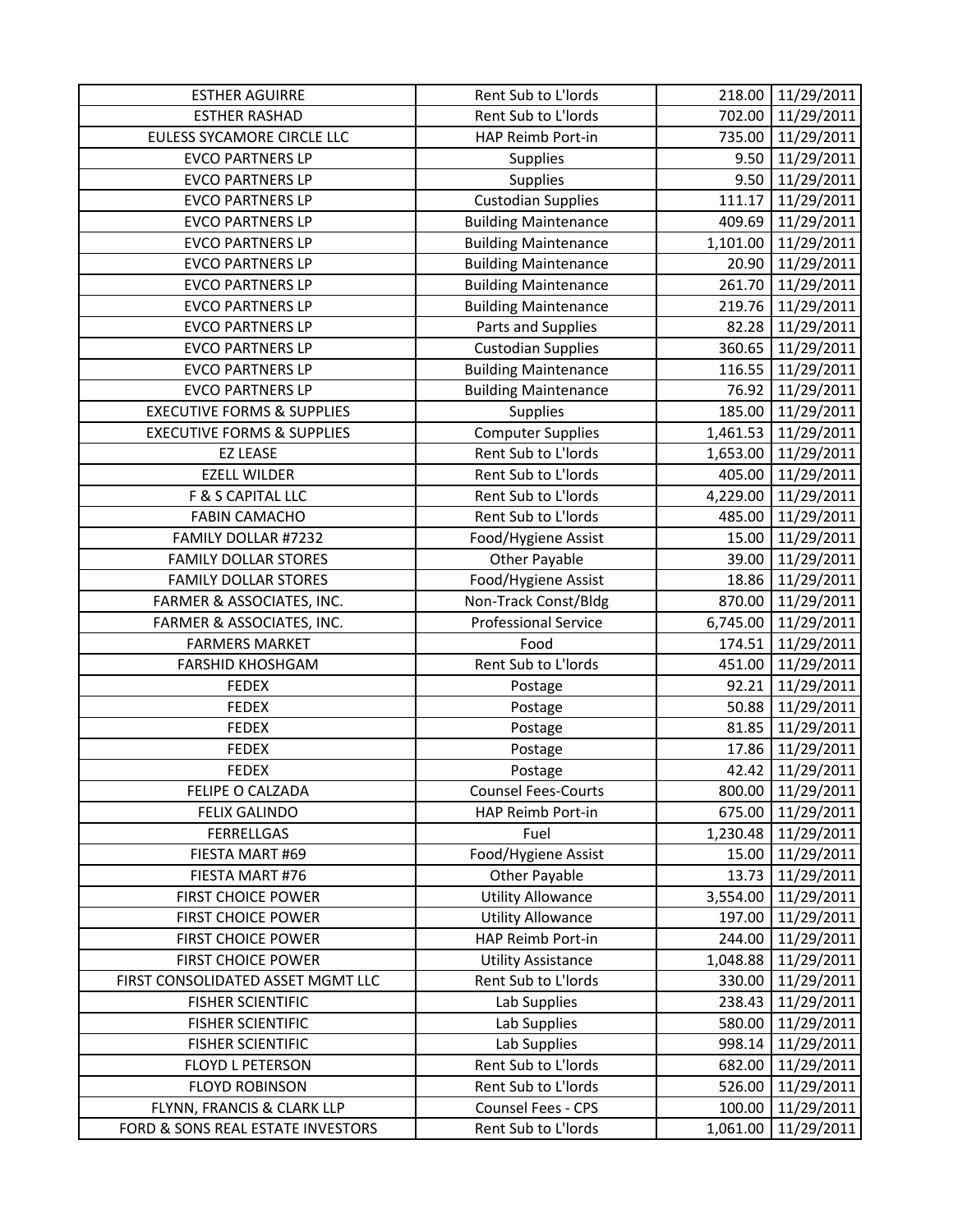| FORENSIC DNA & DRUG TESTING SERVICE          | <b>Medical Services</b>                                  |                          | 873.00   11/29/2011      |
|----------------------------------------------|----------------------------------------------------------|--------------------------|--------------------------|
| FORESIGHT MANAGEMENT & DEVELOPMENT           | Rent Sub to L'Iords                                      |                          | 653.00 11/29/2011        |
| FORT WORTH AFFORDABILITY INC                 | Rent Sub to L'Iords                                      |                          | 1,522.00 11/29/2011      |
| FORT WORTH AFFORDABILITY INC                 | HAP Reimb Port-in                                        | 380.00                   | 11/29/2011               |
| FORT WORTH AFFORDABILITY INC                 | HAP Reimb Port-in                                        | 631.00                   | 11/29/2011               |
| FORT WORTH AMBASSADOR APARTMENTS             | Rent Sub to L'Iords                                      | 806.00                   | 11/29/2011               |
| FORT WORTH STAR TELEGRAM ADVERT              | Advertis/Leg Notice                                      | 301.00                   | 11/29/2011               |
| FORT WORTH STAR TELEGRAM ADVERT              | Advertis/Leg Notice                                      | 2,138.87                 | 11/29/2011               |
| FORT WORTH WATER DEPARTMENT                  | <b>Utility Assistance</b>                                | 220.00                   | 11/29/2011               |
| FORTUNE REAL PROPERTY                        | Rent Sub to L'Iords                                      |                          | 1,448.00 11/29/2011      |
| <b>FOUR BUCKS LLC</b>                        | Rent Sub to L'Iords                                      | 1,078.00                 | 11/29/2011               |
| FOUR SEASONS AT CLEAR CREEK LTD              | Rent Sub to L'Iords                                      | 4,763.00                 | 11/29/2011               |
| FPC OFFICE SOLUTIONS                         | Non-Track Equipment                                      | 304.99                   | 11/29/2011               |
| FPC REGIONAL PLACE APTS LTD                  | Rent Sub to L'Iords                                      | 675.00                   | 11/29/2011               |
| FQFW LIMITED PARTNERSHIP                     | Rent Sub to L'Iords                                      | 1,919.00                 | 11/29/2011               |
| FQFW LIMITED PARTNERSHIP                     | Rent Sub to L'Iords                                      | $\overline{\phantom{0}}$ | 11/29/2011               |
| <b>FRANCES B JANEZIC</b>                     | <b>Professional Service</b>                              |                          | 681.12 11/29/2011        |
| FRANCISCO HERNANDEZ JR                       | <b>Counsel Fees-Courts</b>                               |                          | 900.00 11/29/2011        |
| FRANCISCO HERNANDEZ JR                       | <b>Counsel Fees-Courts</b>                               | 2,750.00                 | 11/29/2011               |
| FRANCISCO HERNANDEZ JR                       | <b>Counsel Fees-Courts</b>                               | 400.00                   | 11/29/2011               |
| FRANCISCO HERNANDEZ JR                       | <b>Counsel Fees-Courts</b>                               | 100.00                   | 11/29/2011               |
| <b>FRANCISCO RIOS</b>                        | Rent Sub to L'Iords                                      | 449.00                   | 11/29/2011               |
| <b>FRANK ADLER</b>                           | Counsel Fees - CPS                                       | 100.00                   | 11/29/2011               |
| <b>FRANK ADLER</b>                           | Cnsl Fees-Fam Drg Ct                                     | 100.00                   | 11/29/2011               |
| <b>FRANK R WARREN</b>                        | Rent Sub to L'Iords                                      | 1,967.00                 | 11/29/2011               |
|                                              |                                                          |                          |                          |
| <b>FRED A ANDREWS</b>                        | Rent Sub to L'Iords                                      | 288.00                   | 11/29/2011               |
| <b>FRED CUMMINGS</b>                         | Cnsl Fees-Crim Appls                                     | 3,087.50                 | 11/29/2011               |
| <b>FRED QUATRO</b>                           | Rent Sub to L'Iords                                      | 581.00                   | 11/29/2011               |
| <b>FREDDY GOMEZ</b>                          | Rent Sub to L'Iords                                      | 408.00                   | 11/29/2011               |
| <b>FREDERICK B YOUNG JR</b>                  | Rent Sub to L'Iords                                      | 562.00                   | 11/29/2011               |
| <b>FREDERICK GLEN MCCARTHY</b>               | Rent Sub to L'Iords                                      | 383.00                   | 11/29/2011               |
| FREDERICK GLEN MCCARTHY                      | HAP Reimb Port-in                                        | 650.00                   | 11/29/2011               |
| <b>FREMANI PROPERTIES LLC</b>                | Rent Sub to L'Iords                                      | 700.00                   | 11/29/2011               |
| <b>FRENCHELL WHITE</b>                       | Rent Sub to L'Iords                                      | 615.00                   | 11/29/2011               |
| FRONTLINE PROPERTY MANAGEMENT INC            | Rent Sub to L'Iords                                      | 3,442.00                 | 11/29/2011               |
| FRONTLINE PROPERTY MANAGEMENT INC            | HAP Reimb Port-in                                        | 1,000.00                 | 11/29/2011               |
| FRONTLINE PROPERTY MANAGEMENT INC            | Rental Assistance                                        | 440.00                   | 11/29/2011               |
| FULCRUM RETAIL ENERGY LLC                    | <b>Utility Allowance</b>                                 | 125.00                   | 11/29/2011               |
| FULCRUM RETAIL ENERGY LLC                    | HAP Reimb Port-in                                        | 2.00                     | 11/29/2011               |
| FULGHAM LAW FIRM PC                          | <b>Counsel Fees-Courts</b>                               | 1,200.00                 | 11/29/2011               |
| FULGHAM LAW FIRM PC                          | <b>Counsel Fees-Courts</b>                               | 250.00                   | 11/29/2011               |
| FW BRENTWOOD APTS LTD                        | Rent Sub to L'Iords                                      | 5,198.00                 | 11/29/2011               |
| FW BRENTWOOD APTS LTD                        | Rent Sub to L'Iords                                      | 1,192.00                 | 11/29/2011               |
| FW BRENTWOOD APTS LTD                        | HAP Reimb Port-in                                        | 617.00                   | 11/29/2011               |
| FW EASTLAND HOUSING PARTNERS LTD             | Rent Sub to L'Iords                                      | 5,952.00                 | 11/29/2011               |
| FW MILLSTONE PARTNERS LP                     | Rent Sub to L'Iords                                      | 1,879.00                 | 11/29/2011               |
| FW MILLSTONE PARTNERS LP                     | HAP Reimb Port-in                                        | 863.00                   | 11/29/2011               |
| FW STAR TELEGRAM SUBSCRIPTIONS               | Subscriptions                                            | 239.40                   | 11/29/2011               |
| <b>G ALAN STEELE</b><br><b>G ALAN STEELE</b> | <b>Counsel Fees-Courts</b><br><b>Counsel Fees-Courts</b> | 375.00<br>375.00         | 11/29/2011<br>11/29/2011 |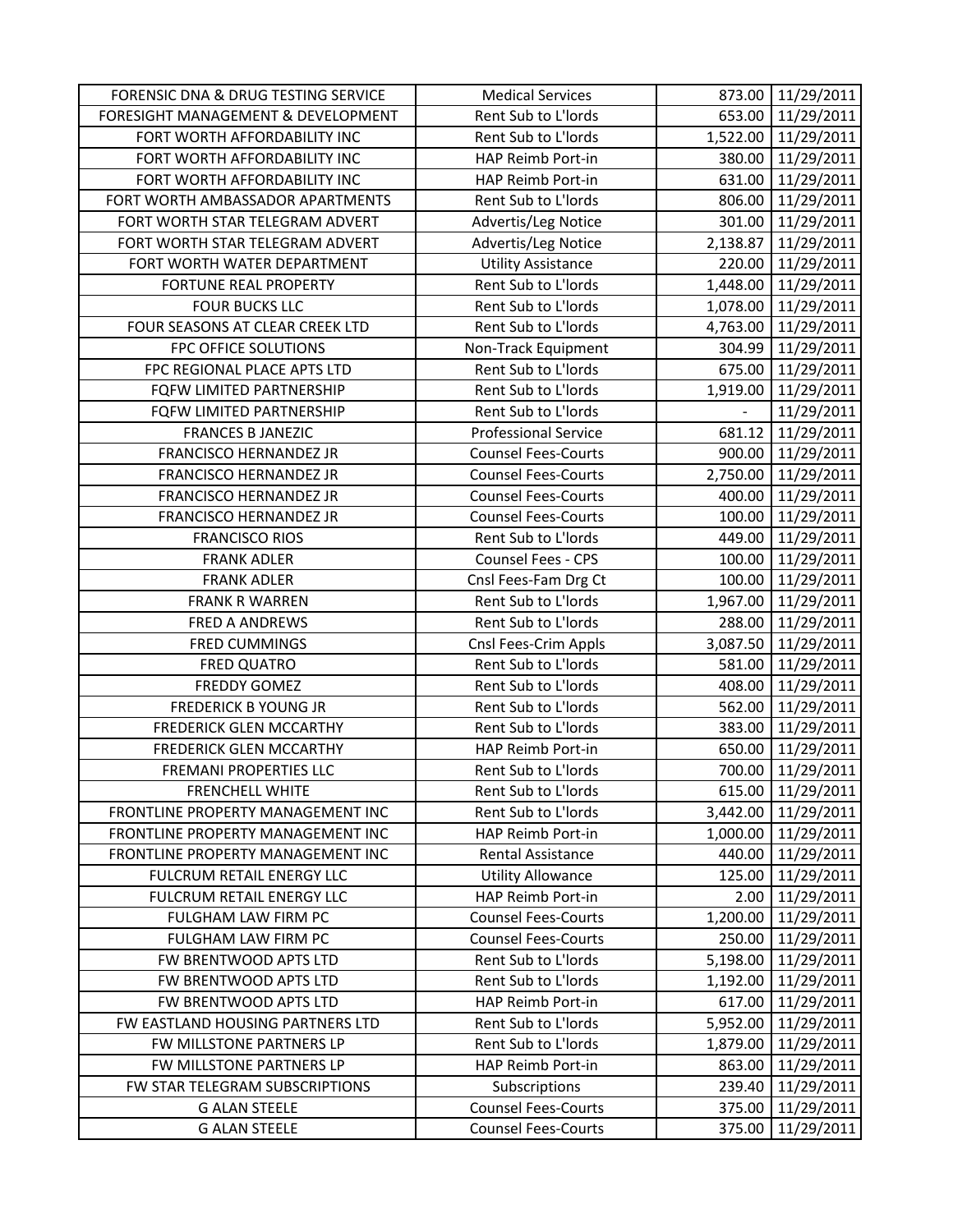| <b>G ALAN STEELE</b>                           | <b>Counsel Fees-Courts</b>                        | 275.00             | 11/29/2011               |
|------------------------------------------------|---------------------------------------------------|--------------------|--------------------------|
| <b>G ANDREW PLATT</b>                          | <b>Counsel Fees-Courts</b>                        | 1,200.00           | 11/29/2011               |
| G.P.I. CASCADES, LTD                           | <b>Rental Assistance</b>                          |                    | 202.00 11/29/2011        |
| <b>GABINO D GARCIA</b>                         | Rent Sub to L'Iords                               | 827.00             | 11/29/2011               |
| <b>GABRIEL CASTRO</b>                          | Rent Sub to L'Iords                               | 1,528.00           | 11/29/2011               |
| <b>GARLAN HOLDEN</b>                           | Rent Sub to L'Iords                               | 414.00             | 11/29/2011               |
| <b>GARLAND HOUSING AUTHORITY</b>               | Port HAP Port-out                                 | 276.00             | 11/29/2011               |
| <b>GARLAND HOUSING AUTHORITY</b>               | Port Admin Fee Expen                              | 42.87              | 11/29/2011               |
| <b>GATEWAY ENERGY SERVICES CORPORATION</b>     | <b>Utility Allowance</b>                          | 29.00              | 11/29/2011               |
| <b>GAYLORD BROS</b>                            | Non-Track Equipment                               | 20,147.63          | 11/29/2011               |
| <b>GEM JONES</b>                               | Rent Sub to L'Iords                               | 2,069.00           | 11/29/2011               |
| <b>GENE THOMAS</b>                             | <b>Meeting Expenses</b>                           | 104.24             | 11/29/2011               |
| <b>GENE TIPPENS</b>                            | Rent Sub to L'Iords                               | 1,226.00           | 11/29/2011               |
| <b>GENE TIPPENS</b>                            | HAP Reimb Port-in                                 | 900.00             | 11/29/2011               |
| <b>GEORGE D BLACK</b>                          | HAP Reimb Port-in                                 | 914.00             | 11/29/2011               |
| <b>GEORGE MACKEY</b>                           | <b>Counsel Fees-Courts</b>                        | 575.00             | 11/29/2011               |
| <b>GEORGE W NORRIS</b>                         | Rent Sub to L'Iords                               | 850.00             | 11/29/2011               |
| <b>GEORGIA DEPT OF COMMUNITY AFFAIRS</b>       | Port HAP Port-out                                 |                    | 1,763.00 11/29/2011      |
| <b>GEORGIA DEPT OF COMMUNITY AFFAIRS</b>       | Port Admin Fee Expen                              | 85.74              | 11/29/2011               |
| <b>GERMAIN ROJO</b>                            | Rent Sub to L'Iords                               | 339.00             | 11/29/2011               |
| <b>GERMAINE WRIGHT</b>                         | Rent Sub to L'Iords                               | 813.00             | 11/29/2011               |
| <b>GERRY LYNN INC</b>                          | Rent Sub to L'Iords                               |                    | 3,080.00 11/29/2011      |
| <b>GERRY LYNN INC</b>                          | Rent Sub to L'Iords                               | 685.00             | 11/29/2011               |
| <b>GERRY LYNN INC</b>                          | HAP Reimb Port-in                                 | 720.00             | 11/29/2011               |
| <b>GES</b>                                     | A/C Maint Contract                                | 2,160.52           | 11/29/2011               |
| <b>GES</b>                                     | A/C Maint Contract                                | 202.00             | 11/29/2011               |
| <b>GES</b>                                     | A/C Maint Contract                                | 954.35             | 11/29/2011               |
| <b>GEXA ENERGY CORPORATION</b>                 | <b>Utility Allowance</b>                          | 172.00             | 11/29/2011               |
| <b>GEXA ENERGY CORPORATION</b>                 | <b>Utility Assistance</b>                         | 118.01             | 11/29/2011               |
| <b>GIAN S TANWAR</b>                           | Rent Sub to L'Iords                               | 3,960.00           | 11/29/2011               |
| <b>GILLES SENSENBRENNER</b>                    | Prepaid - Rent                                    | 8,305.02           | 11/29/2011               |
| <b>GLEN ROSE PARK APARTMENTS</b>               | Rent Sub to L'Iords                               | 2,431.00           | 11/29/2011               |
| <b>GLEN ROSE PARK APARTMENTS</b>               | HAP Reimb Port-in                                 | 630.00             | 11/29/2011               |
| <b>GLORIA HUNT</b>                             | Clothing                                          | 300.00             | 11/29/2011               |
| <b>GLYNIS MCGINTY</b>                          | <b>Counsel Fees-Courts</b>                        | 1,300.00           | 11/29/2011               |
| <b>GONY LTD</b>                                | Prepaid - Rent                                    | 9,450.00           | 11/29/2011               |
| <b>GORDON T ARMSTRONG</b>                      | Rent Sub to L'Iords                               | 422.00             | 11/29/2011               |
| <b>GRAND PRAIRIE HOUSING ASSISTANCE</b>        | Port HAP Port-out                                 | 4,668.00           | 11/29/2011               |
| <b>GRAND PRAIRIE HOUSING ASSISTANCE</b>        |                                                   |                    |                          |
| <b>GRANICUS INC</b>                            | Port Admin Fee Expen                              | 257.22             | 11/29/2011               |
|                                                | Software Maintenance                              | 52.00              | 11/29/2011               |
| <b>GRAPEVINE RELIEF &amp; COMMUNITY EXCHAN</b> | <b>Subrecipient Service</b>                       | 6,272.00           | 11/29/2011               |
| <b>GREATEST-GEN SENIOR HOUSING LTD</b>         | Rent Sub to L'Iords                               | 3,748.00           | 11/29/2011               |
| <b>GREATEST-GEN SENIOR HOUSING LTD</b>         | Rent Sub to L'Iords                               | 376.00             | 11/29/2011               |
| <b>GREEN MOUNTAIN ENERGY COMPANY</b>           | <b>Utility Allowance</b>                          | 1,058.00           | 11/29/2011               |
| <b>GREEN MOUNTAIN ENERGY COMPANY</b>           | <b>Utility Allowance</b>                          | 171.00             | 11/29/2011               |
| <b>GREEN MOUNTAIN ENERGY COMPANY</b>           | HAP Reimb Port-in                                 | 268.00             | 11/29/2011               |
| <b>GREEN MOUNTAIN ENERGY COMPANY</b>           | <b>Utility Assistance</b>                         | 450.00             | 11/29/2011               |
| <b>GREENWOOD MOUNT OLIVET</b>                  | <b>County Burials</b>                             | 700.00             | 11/29/2011               |
| <b>GREG GRAY</b><br><b>GREGG GOODWIN</b>       | <b>Counsel Fees-Courts</b><br>Rent Sub to L'Iords | 3,350.00<br>725.00 | 11/29/2011<br>11/29/2011 |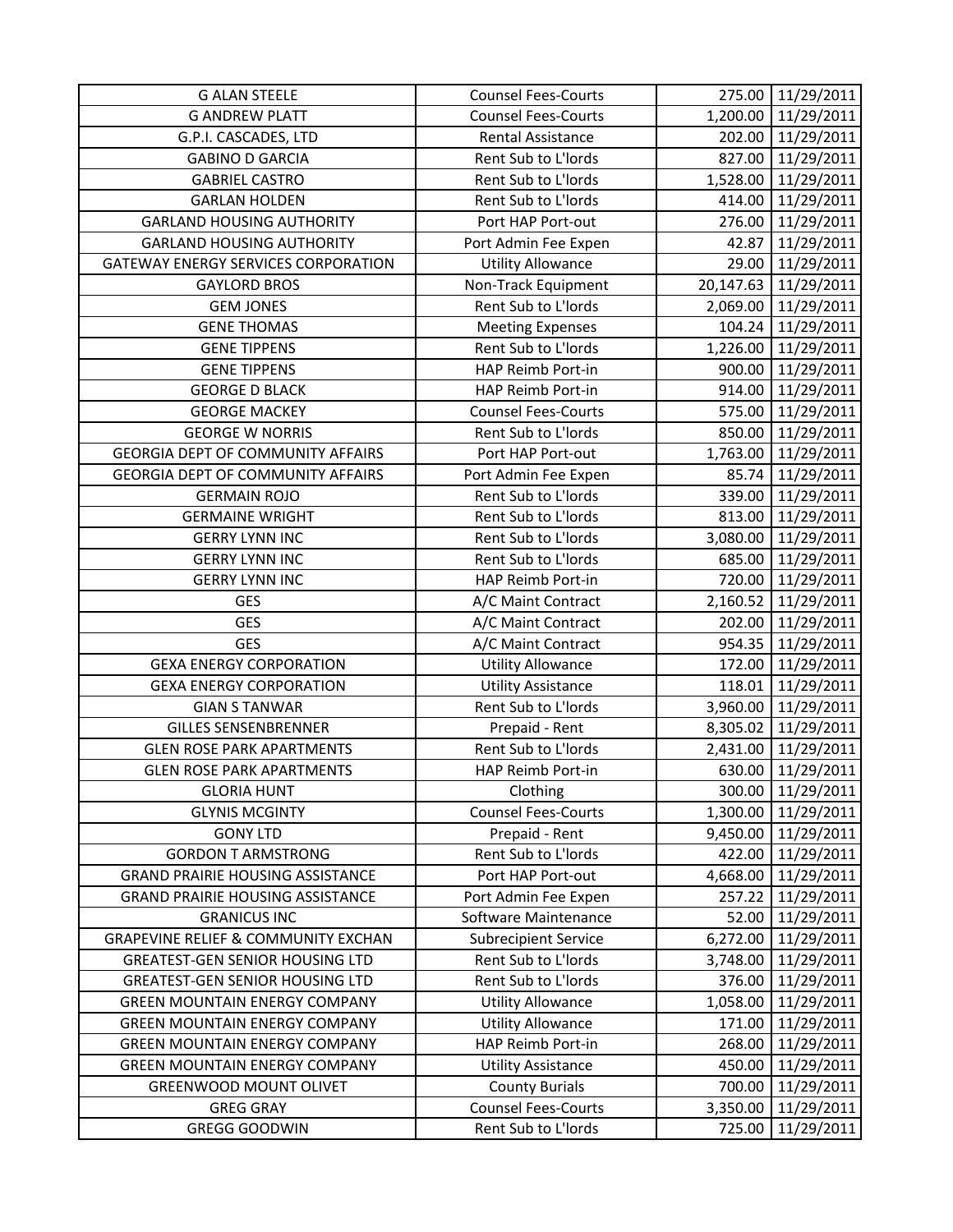| <b>GREGORY S STITH</b>              | Rent Sub to L'Iords         | 720.00   | 11/29/2011          |
|-------------------------------------|-----------------------------|----------|---------------------|
| <b>GREGORY SPENCER FUNERAL</b>      | <b>County Burials</b>       | 350.00   | 11/29/2011          |
| <b>GSBS BATENHORST INC</b>          | <b>Professional Service</b> |          | 1,125.00 11/29/2011 |
| <b>GSBS BATENHORST INC</b>          | Non-Track Const/Bldg        | 3,675.00 | 11/29/2011          |
| <b>GSBS BATENHORST INC</b>          | Non-Track Equipment         | 2,852.50 | 11/29/2011          |
| <b>GST PUBLIC SAFETY SUPPLY</b>     | Clothing                    | 70.80    | 11/29/2011          |
| <b>GST PUBLIC SAFETY SUPPLY</b>     | Clothing                    | 32.95    | 11/29/2011          |
| <b>GUADALUPE R CASTRO</b>           | Rent Sub to L'Iords         | 825.00   | 11/29/2011          |
| <b>GUEST SERVICES INC</b>           | Prepaid - Travel            | 97.70    | 11/29/2011          |
| <b>GWENDOLYN HOWARD</b>             | Rent Sub to L'Iords         | 599.00   | 11/29/2011          |
| <b>GWENDOLYN PRICE MCCOWEN</b>      | Rent Sub to L'Iords         | 561.00   | 11/29/2011          |
| H KENNETH JETT                      | Rent Sub to L'Iords         | 811.00   | 11/29/2011          |
| <b>HAI NGUYEN</b>                   | Prepaid - Rent              | 2,750.00 | 11/29/2011          |
| HALAWA VIEW APARTMENTS GP           | Prepaid - Rent              | 460.33   | 11/29/2011          |
| HALAWA VIEW APARTMENTS GP           | Prepaid - Rent              | 2,646.90 | 11/29/2011          |
| HALAWA VIEW APARTMENTS GP           | Prepaid - Rent              | 2,646.90 | 11/29/2011          |
| <b>HAMID JAY ASKARI</b>             | Rent Sub to L'Iords         | 485.00   | 11/29/2011          |
| HAMID JAY ASKARI                    | HAP Reimb Port-in           | 1,000.00 | 11/29/2011          |
| HAMIDA A ABDAL-KHALLAQ INC          | <b>Counsel Fees-Courts</b>  | 900.00   | 11/29/2011          |
| HAMMOND HOUSING AUTHORITY           | Port HAP Port-out           | 605.00   | 11/29/2011          |
| HAMMOND HOUSING AUTHORITY           | Port Admin Fee Expen        | 42.87    | 11/29/2011          |
| <b>HANNAH ISAACS</b>                | Rent Sub to L'Iords         | 637.00   | 11/29/2011          |
| HANRATTY PLACE APARTMENTS LP        | Rent Sub to L'Iords         | 744.00   | 11/29/2011          |
| HANSON AGGREGATES CENTRAL INC       | Rock and Gravel             | 5,390.47 | 11/29/2011          |
| HAO WEI HSU                         | Rent Sub to L'Iords         | 900.00   | 11/29/2011          |
| <b>HAPPY HABITATS LLC</b>           | Rent Sub to L'Iords         | 1,102.00 | 11/29/2011          |
| <b>HAPPY HABITATS LLC</b>           | Rent Sub to L'Iords         | 450.00   | 11/29/2011          |
| <b>HAPPY HABITATS LLC</b>           | Rent Sub to L'Iords         | 1,241.00 | 11/29/2011          |
| <b>HAPPY HABITATS LLC</b>           | HAP Reimb Port-in           | 368.00   | 11/29/2011          |
| HARDIN MORTGAGE COMPANY INC         | Rent Sub to L'Iords         | 1,175.00 | 11/29/2011          |
| <b>HARMONY VITACCO</b>              | Rent Sub to L'Iords         | 775.00   | 11/29/2011          |
| HAROLD R & JOYCE SCHATZ REV TRUST   | Rent Sub to L'Iords         | 715.00   | 11/29/2011          |
| <b>HAROLD V JOHNSON</b>             | <b>Counsel Fees-Courts</b>  | 300.00   | 11/29/2011          |
| <b>HAROLD V JOHNSON</b>             | <b>Counsel Fees-Courts</b>  | 750.00   | 11/29/2011          |
| HARRELL WOODARD                     | Rent Sub to L'Iords         | 532.00   | 11/29/2011          |
| <b>HARRIET WILSON</b>               | Clothing                    | 111.45   | 11/29/2011          |
| HARRY HARRIS, III                   | <b>Counsel Fees-Courts</b>  | 500.00   | 11/29/2011          |
| <b>HAZELNUT LLC</b>                 | Rent Sub to L'Iords         | 310.00   | 11/29/2011          |
| HDC FOREST HILL LIMITED PARTNERSHIP | Rent Sub to L'Iords         | 7,290.00 | 11/29/2011          |
| HDC FOREST HILL LIMITED PARTNERSHIP | Rent Sub to L'Iords         | 1,528.00 | 11/29/2011          |
| HDC FOREST HILL LIMITED PARTNERSHIP | HAP Reimb Port-in           | 1,036.00 | 11/29/2011          |
| HEALTHY LIFE GOALS LLC              | Rent Sub to L'Iords         | 1,719.00 | 11/29/2011          |
| <b>HEATHER LARSEN</b>               | Rent Sub to L'Iords         | 551.00   | 11/29/2011          |
| <b>HEATHER YVONNE OGIER</b>         | Cnsl Fees-Fam Drg Ct        | 150.00   | 11/29/2011          |
| <b>HECTOR GARZA</b>                 | Clothing                    | 125.00   | 11/29/2011          |
| <b>HELBING'S MOBIL SERVICE</b>      | Central Garage Inv          | 79.50    | 11/29/2011          |
| Helen H Huynh                       | Education                   | 120.00   | 11/29/2011          |
| HELPING OPEN PEOPLES EYES, INC.     | O/P Group Counseling        | 3,237.75 | 11/29/2011          |
| HEMPHILL SAMARITAN LP               | Rent Sub to L'Iords         | 117.00   | 11/29/2011          |
| <b>HENDERSON R PALMER</b>           | Rent Sub to L'Iords         | 795.00   | 11/29/2011          |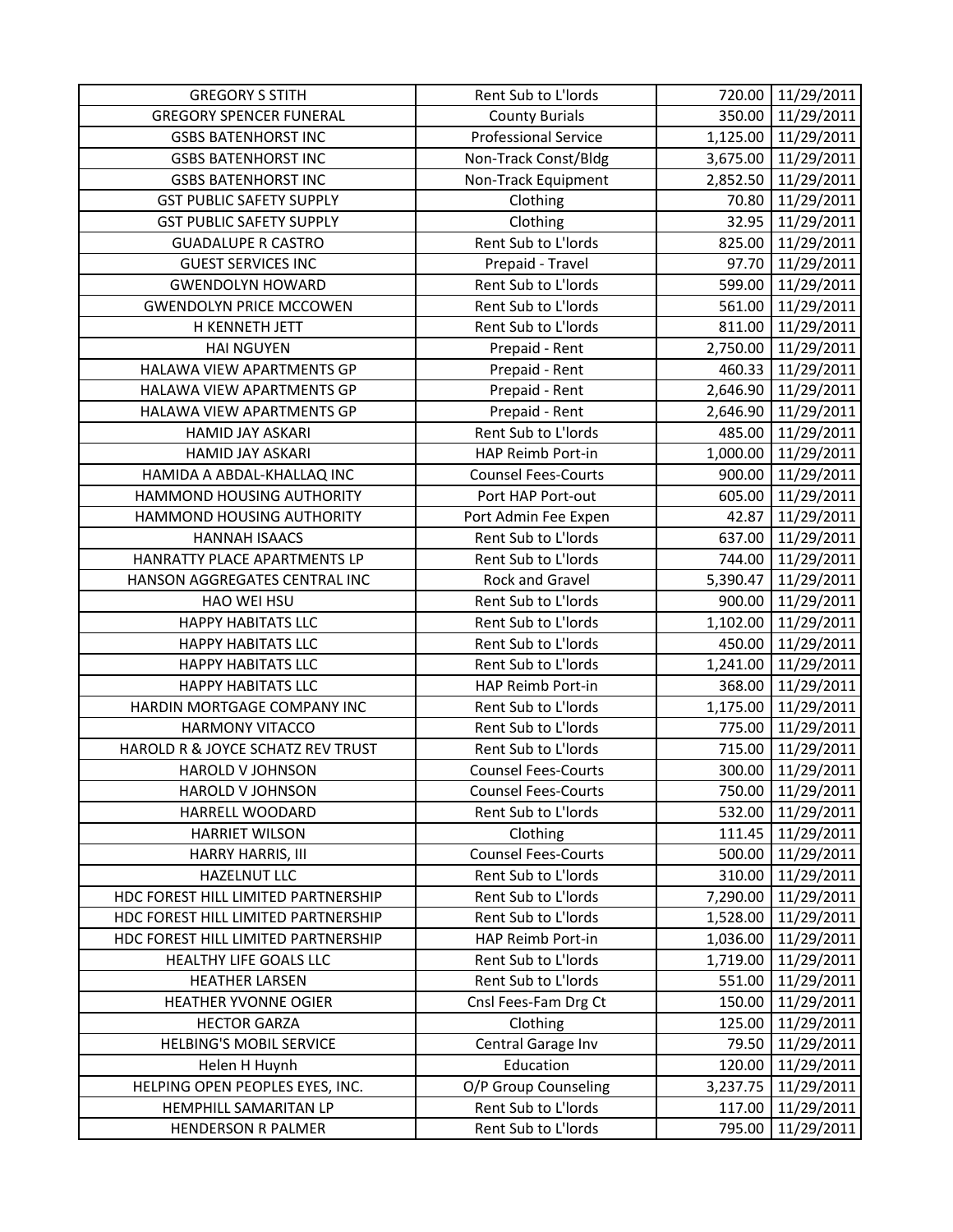| <b>HENRY SCHEIN</b>               | <b>Medical Supplies</b> |          | 1,260.38 11/29/2011     |
|-----------------------------------|-------------------------|----------|-------------------------|
| <b>HERKIM LIMITED</b>             | Rent Sub to L'Iords     |          | 408.00 11/29/2011       |
| HHA INVESTORS LLC                 | Rent Sub to L'Iords     |          | 7,142.00 11/29/2011     |
| HHA INVESTORS LLC                 | Rent Sub to L'Iords     | 1,176.00 | 11/29/2011              |
| HHA INVESTORS LLC                 | Rent Sub to L'Iords     |          | 1,601.00 11/29/2011     |
| HILEY CARS HURST LP               | Central Garage Inv      | 124.20   | 11/29/2011              |
| HILLSIDE VIEW SG LLC              | Rent Sub to L'Iords     |          | 1,567.00 11/29/2011     |
| <b>HIXLO LTD</b>                  | Rent Sub to L'Iords     | 516.00   | 11/29/2011              |
| HM TRAVEL LLC                     | Rent Sub to L'Iords     | 798.00   | 11/29/2011              |
| <b>HM TRAVEL LLC</b>              | HAP Reimb Port-in       |          | 2,169.00 11/29/2011     |
| HOA THI VU                        | Rent Sub to L'Iords     | 842.00   | 11/29/2011              |
| <b>HOANG NGUYEN</b>               | Rent Sub to L'Iords     | 688.00   | 11/29/2011              |
| HOLLIS SLOAN GST EXEMPT TRUST     | Rent Sub to L'Iords     | 625.00   | 11/29/2011              |
| HOLLIS SLOAN GST EXEMPT TRUST     | HAP Reimb Port-in       | 625.00   | 11/29/2011              |
| HOLLIS SLOAN NON-GST EXEMPT TRUST | Rent Sub to L'Iords     | 550.00   | 11/29/2011              |
| HOLT COMPANY OF TEXAS             | Parts and Supplies      | 74.88    | 11/29/2011              |
| HOLT COMPANY OF TEXAS             | Parts and Supplies      |          | 99.78 11/29/2011        |
| HOLT COMPANY OF TEXAS             | Parts and Supplies      |          | (139.89) 11/29/2011     |
| HOLT COMPANY OF TEXAS             | Parts and Supplies      | 551.89   | 11/29/2011              |
| HOME TOWNE AT MATADOR RANCH LP    | Rent Sub to L'Iords     |          | 5,289.00 11/29/2011     |
| HOME TOWNE AT MATADOR RANCH LP    | Rent Sub to L'Iords     |          | 508.00 11/29/2011       |
| HOME TOWNE AT MATADOR RANCH LP    | HAP Reimb Port-in       |          | 1,712.00 11/29/2011     |
| HOMES OF PARKER COMMONS           | Rent Sub to L'Iords     | 1,499.00 | 11/29/2011              |
| HOMES OF PARKER COMMONS           | Rent Sub to L'Iords     | 319.00   | 11/29/2011              |
| HOMETEX AFW LLC                   | Rent Sub to L'Iords     |          | $(1,059.00)$ 11/29/2011 |
| HOMETEX AFW LLC                   | Rent Sub to L'Iords     |          | (629.00) 11/29/2011     |
| HOMETEX AFW LLC                   | Rent Sub to L'Iords     | 3,258.00 | 11/29/2011              |
| HOUSE4EVER LLC                    | Rent Sub to L'Iords     | 785.00   | 11/29/2011              |
| <b>HOUSING AUTHORITY</b>          | Port HAP Port-out       |          | 1,720.00 11/29/2011     |
| <b>HOUSING AUTHORITY</b>          | Port Admin Fee Expen    | 128.61   | 11/29/2011              |
| HOUSING AUTHORITY OF COLLEGE PARK | Port HAP Port-out       | 730.00   | 11/29/2011              |
| HOUSING AUTHORITY OF COLLEGE PARK | Port Admin Fee Expen    | 42.87    | 11/29/2011              |
| HOUSING AUTHORITY OF NEW ORLEANS  | Port HAP Port-out       | 7,532.00 | 11/29/2011              |
| HOUSING AUTHORITY OF NEW ORLEANS  | Port Admin Fee Expen    | 385.83   | 11/29/2011              |
| HOUSING AUTHORITY OF THE CITY OF  | Port HAP Port-out       | 598.00   | 11/29/2011              |
| HOUSING AUTHORITY OF THE CITY OF  | Port Admin Fee Expen    | 42.87    | 11/29/2011              |
| <b>HUGH L ROBERTS JR</b>          | Rent Sub to L'Iords     | 84.00    | 11/29/2011              |
| HUNTINGTON PLACE APARTMENTS LTD   | Rent Sub to L'Iords     | 758.00   | 11/29/2011              |
| HUNTINGTON PLACE APARTMENTS LTD   | Rent Sub to L'Iords     | 821.00   | 11/29/2011              |
| HURST-JEREMIAH 29:11 LP           | Rent Sub to L'Iords     | 4,682.00 | 11/29/2011              |
| HURST-JEREMIAH 29:11 LP           | Rent Sub to L'Iords     | 1,593.00 | 11/29/2011              |
| HURST-JEREMIAH 29:11 LP           | HAP Reimb Port-in       | 631.00   | 11/29/2011              |
| HYATT LOST PINES RESORT           | Education               | 338.98   | 11/29/2011              |
| <b>HYDN P VALES</b>               | Rent Sub to L'Iords     | 951.00   | 11/29/2011              |
| <b>IMAD FATEN DAOUK</b>           | Rent Sub to L'Iords     | 785.00   | 11/29/2011              |
| INDEPENDENT ENVIRONMENTAL SERV    | <b>Disposal Service</b> | 20.00    | 11/29/2011              |
| INDEPENDENT ENVIRONMENTAL SERV    | <b>Disposal Service</b> | 264.00   | 11/29/2011              |
| INDEPENDENT ENVIRONMENTAL SERV    | <b>Disposal Service</b> | 125.00   | 11/29/2011              |
| <b>INPUT SYSTEMS INC</b>          | Software Maintenance    | 2,215.68 | 11/29/2011              |
| <b>INX INC</b>                    | Capital Outlay-Low V    | 1,162.73 | 11/29/2011              |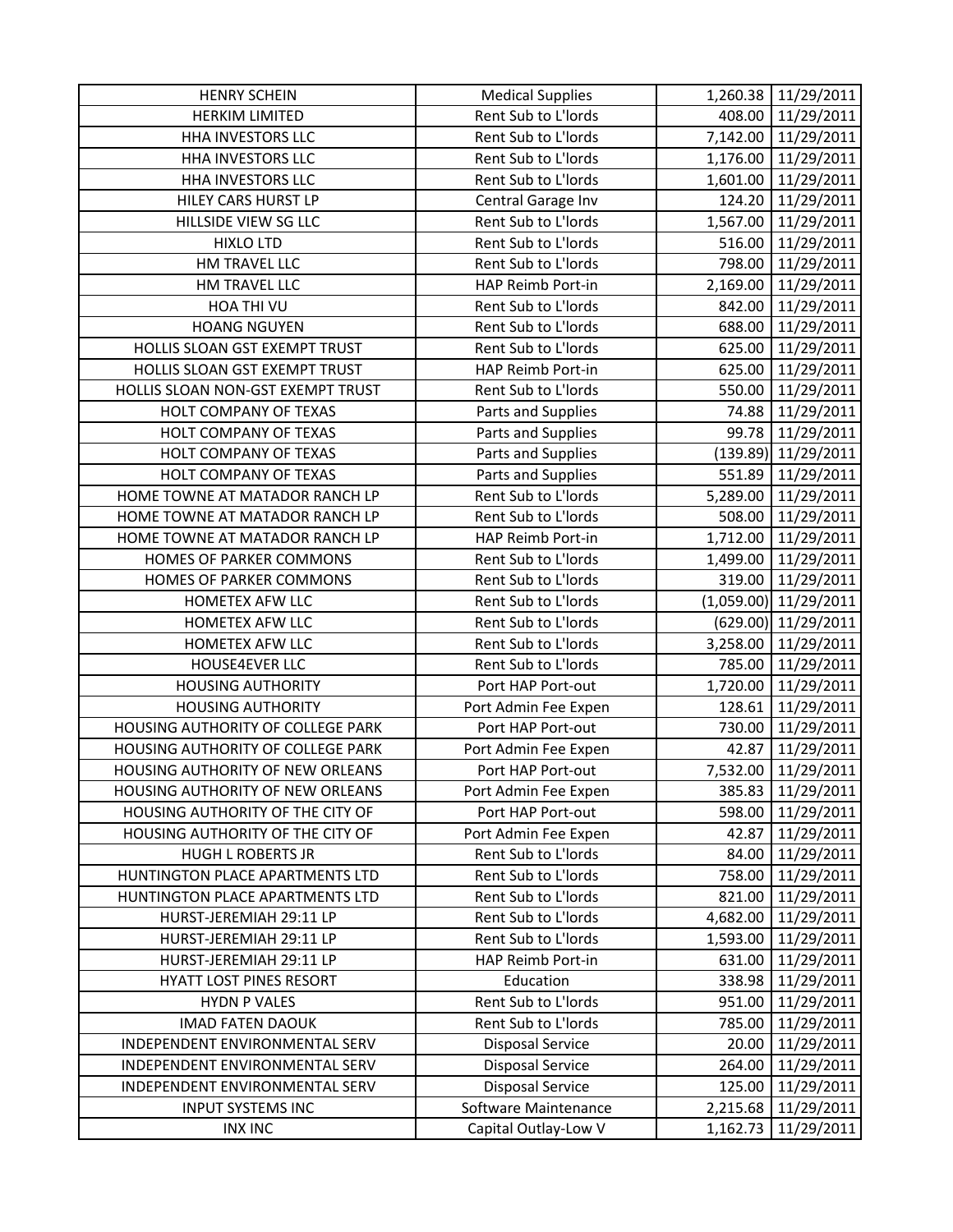| <b>IRMA N PEREZ</b>                | Clothing                    |          | 100.00 11/29/2011    |
|------------------------------------|-----------------------------|----------|----------------------|
| <b>IRON MOUNTAIN</b>               | Rent                        |          | 1,553.44 11/29/2011  |
| <b>IRONWOOD RANCH TOWNHOMES LP</b> | Rent Sub to L'Iords         |          | 13,640.00 11/29/2011 |
| <b>IRONWOOD RANCH TOWNHOMES LP</b> | Rent Sub to L'Iords         | 719.00   | 11/29/2011           |
| <b>IRONWOOD RANCH TOWNHOMES LP</b> | Rent Sub to L'Iords         | 748.00   | 11/29/2011           |
| <b>IRONWOOD RANCH TOWNHOMES LP</b> | HAP Reimb Port-in           | 2,404.00 | 11/29/2011           |
| <b>IRVING INVESTMENTS LTD</b>      | Rent Sub to L'Iords         | 841.00   | 11/29/2011           |
| IRVING WEST BUILDING CO., INC      | Rent Sub to L'Iords         | 518.00   | 11/29/2011           |
| IRVING WEST BUILDING CO., INC      | Rent Sub to L'Iords         | 698.00   | 11/29/2011           |
| <b>ISAAC PIEDRA</b>                | Rent Sub to L'Iords         |          | 1,014.00 11/29/2011  |
| <b>ISABEL R OCHOA</b>              | Rent Sub to L'Iords         | 911.00   | 11/29/2011           |
| <b>J ANTHONY SMITH</b>             | Rent Sub to L'Iords         | 948.00   | 11/29/2011           |
| J H LADD                           | Investigative               |          | 425.82 11/29/2011    |
| <b>J MASON PROPERTIES LLC</b>      | Rent Sub to L'Iords         | 859.00   | 11/29/2011           |
| <b>J STEVEN BUSH</b>               | <b>Counsel Fees-Courts</b>  | 400.00   | 11/29/2011           |
| <b>J STEVEN BUSH</b>               | <b>Counsel Fees-Courts</b>  | 720.00   | 11/29/2011           |
| <b>J STEVEN BUSH</b>               | <b>Counsel Fees-Courts</b>  |          | 770.00 11/29/2011    |
| <b>J STEVEN BUSH</b>               | <b>Counsel Fees-Courts</b>  |          | 1,040.00 11/29/2011  |
| <b>J STEVEN BUSH</b>               | <b>Counsel Fees-Courts</b>  | 1,250.00 | 11/29/2011           |
| <b>JACK B ADAMS</b>                | Rent Sub to L'Iords         | 871.00   | 11/29/2011           |
| <b>JACK HENSON JR</b>              | Rent Sub to L'Iords         |          | 795.00 11/29/2011    |
| <b>JACK L CASE</b>                 | Rent Sub to L'Iords         | 510.00   | 11/29/2011           |
| <b>JACK T MILLER</b>               | Rent Sub to L'Iords         | 373.00   | 11/29/2011           |
| <b>JACKIE MARTIN</b>               | Counsel Fees - CPS          | 100.00   | 11/29/2011           |
| JACKPOT SANITATION SERVICES        | <b>Range Supplies</b>       |          | 113.60 11/29/2011    |
| <b>JACQUELINE LEE</b>              | Rent Sub to L'Iords         | 847.00   | 11/29/2011           |
| JAMES DALE ERWIN                   | Rent Sub to L'Iords         | 1,743.00 | 11/29/2011           |
| JAMES F CZACH JR                   | Rent Sub to L'Iords         | 433.00   | 11/29/2011           |
| <b>JAMES MASEK</b>                 | Counsel Fees - CPS          | 200.00   | 11/29/2011           |
| <b>JAMES MASEK</b>                 | Cnsl Fees-Fam Drg Ct        | 100.00   | 11/29/2011           |
| <b>JAMES MCNEILL</b>               | Rent Sub to L'Iords         | 601.00   | 11/29/2011           |
| <b>JAMES MICHAEL GALLEGOS</b>      | Rent Sub to L'Iords         | 92.00    | 11/29/2011           |
| <b>JAMES NOTO</b>                  | Rental Assistance           | 525.00   | 11/29/2011           |
| <b>JAMES P CAVANAUGH</b>           | Rent Sub to L'Iords         | 800.00   | 11/29/2011           |
| JAMES R HUDSON                     | Rent Sub to L'Iords         | 574.00   | 11/29/2011           |
| <b>JAMES S DENNIS</b>              | Rent Sub to L'Iords         | 1,820.00 | 11/29/2011           |
| <b>JAMES WIGEN</b>                 | Rent Sub to L'Iords         | 562.00   | 11/29/2011           |
| <b>JANA KAY BRAVO</b>              | <b>Professional Service</b> | 681.12   | 11/29/2011           |
| <b>JANAY ENTERPRISES INC</b>       | Rent Sub to L'Iords         | 479.00   | 11/29/2011           |
| JANE LANE APARTMENTS LLC           | Rent Sub to L'Iords         | 3,284.00 | 11/29/2011           |
| JANICE F STEWART                   | Rent Sub to L'Iords         | 468.00   | 11/29/2011           |
| <b>JANPAK</b>                      | Sheriff Inventory           | 1,549.68 | 11/29/2011           |
| <b>JANPAK</b>                      | Kitchen Supplies            | 264.75   | 11/29/2011           |
| <b>JANPAK</b>                      | <b>Custodian Supplies</b>   | 245.75   | 11/29/2011           |
| <b>JANPAK</b>                      | <b>Custodian Supplies</b>   | 333.05   | 11/29/2011           |
| <b>JANPAK</b>                      | <b>Custodian Supplies</b>   | 664.00   | 11/29/2011           |
| <b>JANPAK</b>                      | <b>Custodian Supplies</b>   | 3,984.00 | 11/29/2011           |
| <b>JANPAK</b>                      | <b>Custodian Supplies</b>   | 9,097.50 | 11/29/2011           |
| <b>JANPAK</b>                      | Landscaping Expense         | 10.08    | 11/29/2011           |
| <b>JANPAK</b>                      | <b>Custodian Supplies</b>   | 2,120.90 | 11/29/2011           |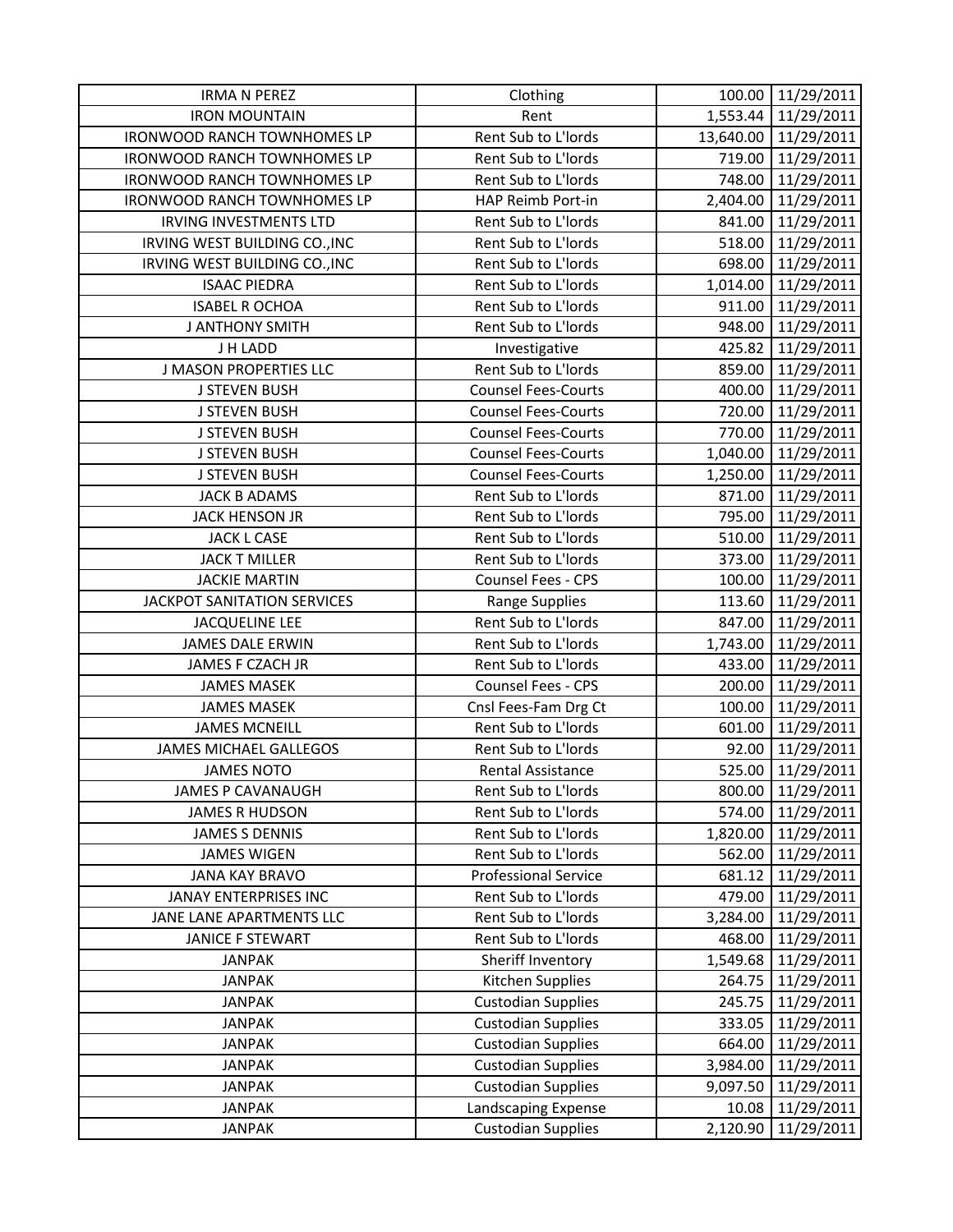| <b>JARC ASSOCIATES</b>         | Rent Sub to L'Iords         | 879.00    | 11/29/2011          |
|--------------------------------|-----------------------------|-----------|---------------------|
| <b>JASON A STEWART</b>         | Rent Sub to L'Iords         |           | 495.00 11/29/2011   |
| JAVONNA L TUNSTALL             | Rent Sub to L'Iords         |           | 2,805.00 11/29/2011 |
| JAY GILBERT CABALLERO          | <b>Counsel Fees-Courts</b>  | 825.00    | 11/29/2011          |
| JAY GILBERT CABALLERO          | <b>Counsel Fees-Courts</b>  | 650.00    | 11/29/2011          |
| <b>JBA PROPERTY MANAGEMENT</b> | Rent Sub to L'Iords         | 459.00    | 11/29/2011          |
| <b>JEANIE MORRIS</b>           | <b>Professional Service</b> | 510.84    | 11/29/2011          |
| <b>JEANIE MORRIS</b>           | <b>Professional Service</b> | 1,191.96  | 11/29/2011          |
| JEFF EUBANK ROOFING CO INC     | Non-Track Const/Bldg        | 4,400.00  | 11/29/2011          |
| <b>JEFF NEALE</b>              | HAP Reimb Port-in           | 656.00    | 11/29/2011          |
| <b>JEFF S HOOVER</b>           | <b>Counsel Fees-Courts</b>  | 450.00    | 11/29/2011          |
| <b>JEFF S HOOVER</b>           | <b>Counsel Fees-Courts</b>  | 500.00    | 11/29/2011          |
| JEFFERY D KING SR              | Rent Sub to L'Iords         | 607.00    | 11/29/2011          |
| JEFFERY DAVID BONCEK           | <b>Counsel Fees-Courts</b>  | 100.00    | 11/29/2011          |
| <b>JEFFREY A HOKE</b>          | Rent Sub to L'Iords         | 813.00    | 11/29/2011          |
| JEFFREY L QUICK                | Rent Sub to L'Iords         | 440.00    | 11/29/2011          |
| JEFFREY S STEWART PC           | <b>Counsel Fees-Courts</b>  | 500.00    | 11/29/2011          |
| JEFFREY S STEWART PC           | <b>Counsel Fees-Courts</b>  |           | 750.00 11/29/2011   |
| <b>JENNIFER BOATRIGHT</b>      | Rent Sub to L'Iords         | 841.00    | 11/29/2011          |
| JERALEE REDMON                 | Clothing                    | 71.92     | 11/29/2011          |
| <b>JEROLD S MOORE</b>          | Rent Sub to L'Iords         | 865.00    | 11/29/2011          |
| <b>JERRY A WINN</b>            | Rent Sub to L'Iords         |           | 821.00 11/29/2011   |
| <b>JERRY L BOYETT</b>          | Rent Sub to L'Iords         | 726.00    | 11/29/2011          |
| JERRY NELSON JENKINS           | Rent Sub to L'Iords         | 767.00    | 11/29/2011          |
| <b>JERRY PIERCE</b>            | Rent Sub to L'Iords         | 647.00    | 11/29/2011          |
| <b>JERRY WOOD</b>              | <b>Counsel Fees-Courts</b>  |           | 4,250.00 11/29/2011 |
| <b>JERRY WOOD</b>              | <b>Counsel Fees-Courts</b>  | 200.00    | 11/29/2011          |
| <b>JESSE L MORRIS</b>          | Rent Sub to L'Iords         | 449.00    | 11/29/2011          |
| <b>JESUS NEVAREZ</b>           | Counsel Fees - CPS          | 200.00    | 11/29/2011          |
| <b>JIM CULBERTSON</b>          | Counsel Fees - CPS          | 150.00    | 11/29/2011          |
| <b>JIMMIE LEE BELL</b>         | Rent Sub to L'Iords         | 2,907.00  | 11/29/2011          |
| <b>JJW PROPERTIES</b>          | HAP Reimb Port-in           | 220.00    | 11/29/2011          |
| <b>JODY KUCZEK</b>             | HAP Reimb Port-in           | 714.00    | 11/29/2011          |
| JOE LEE NORTON                 | Rent Sub to L'Iords         | 649.00    | 11/29/2011          |
| <b>JOE TEAKELL</b>             | Rent Sub to L'Iords         | 1,036.00  | 11/29/2011          |
| <b>JOE TEAKELL</b>             | Rent Sub to L'Iords         | 985.00    | 11/29/2011          |
| <b>JOETTA KEENE</b>            | <b>Counsel Fees-Courts</b>  | 850.00    | 11/29/2011          |
| <b>JOHN AVERY</b>              | <b>Counsel Fees-Courts</b>  | 400.00    | 11/29/2011          |
| <b>JOHN BENOIST</b>            | <b>Counsel Fees-Probate</b> | 400.00    | 11/29/2011          |
| <b>JOHN BENOIST</b>            | <b>Counsel Fees-Probate</b> | 1,100.00  | 11/29/2011          |
| <b>JOHN CARL BEATTY</b>        | <b>Counsel Fees-Courts</b>  | 650.00    | 11/29/2011          |
| <b>JOHN CARL BEATTY</b>        | <b>Counsel Fees-Courts</b>  | 300.00    | 11/29/2011          |
| JOHN DAVID ALVAREZ             | Rent Sub to L'Iords         | 701.00    | 11/29/2011          |
| <b>JOHN ECK</b>                | <b>Counsel Fees - CPS</b>   | 100.00    | 11/29/2011          |
| JOHN J HALE                    | Rent Sub to L'Iords         | 720.00    | 11/29/2011          |
| JOHN KELLY BRITTAIN PROPERTY   | Rent Sub to L'Iords         | 13,950.00 | 11/29/2011          |
| JOHN KELLY BRITTAIN PROPERTY   | Rent Sub to L'Iords         | 333.00    | 11/29/2011          |
| JOHN KELLY BRITTAIN PROPERTY   | HAP Reimb Port-in           | 1,590.00  | 11/29/2011          |
| <b>JOHN L POWERS</b>           | Rent Sub to L'Iords         | 638.00    | 11/29/2011          |
| <b>JOHN LINEBARGER</b>         | <b>Counsel Fees-Courts</b>  | 900.00    | 11/29/2011          |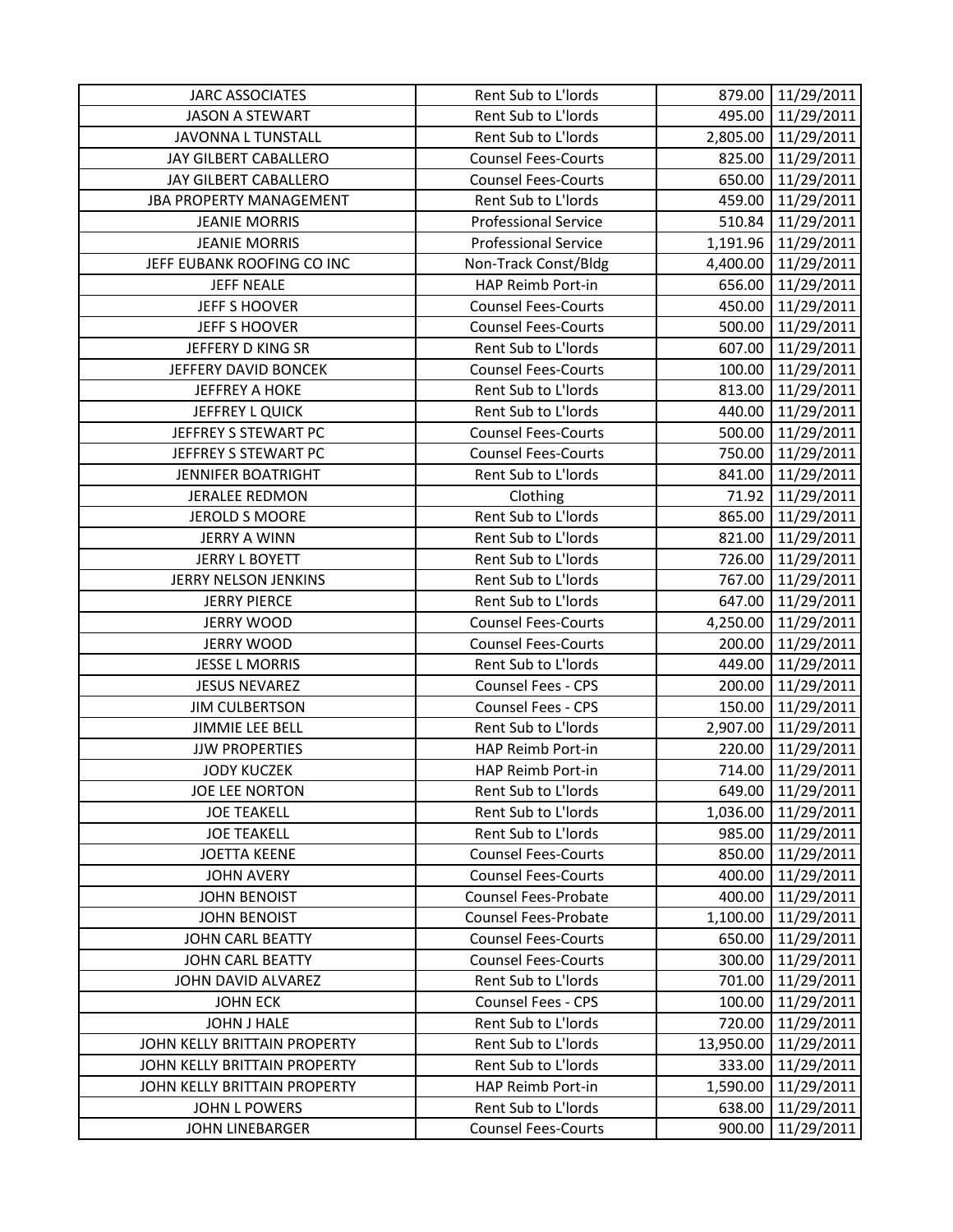| <b>JOHN M RAHIMI</b>            | Rent Sub to L'Iords         | 727.00   | 11/29/2011          |
|---------------------------------|-----------------------------|----------|---------------------|
| <b>JOHN RUDDER</b>              | Rent Sub to L'Iords         | 497.00   | 11/29/2011          |
| <b>JOHN THOMAS CASTLE</b>       | Investigative               |          | 700.00 11/29/2011   |
| JOHN W MCNARY                   | Rent Sub to L'Iords         | 360.00   | 11/29/2011          |
| <b>JOHN W STICKELS</b>          | <b>Counsel Fees-Courts</b>  | 2,700.00 | 11/29/2011          |
| JOHNNIE LEE WHITE               | Rent Sub to L'Iords         | 473.00   | 11/29/2011          |
| <b>JOHNNY L MIKLE</b>           | Rent Sub to L'Iords         |          | 1,000.00 11/29/2011 |
| <b>JOHNNY R STEPHENS</b>        | Rent Sub to L'Iords         | 396.00   | 11/29/2011          |
| JOHNSON FAMILY PARTNERSHIP      | Rent Sub to L'Iords         | 3,501.00 | 11/29/2011          |
| JOHNSON FAMILY PARTNERSHIP      | Rent Sub to L'Iords         | 427.00   | 11/29/2011          |
| <b>JOHNSON PROPERTIES</b>       | Rent Sub to L'Iords         | 275.00   | 11/29/2011          |
| <b>JON WESTROM</b>              | Rent Sub to L'Iords         | 1,057.00 | 11/29/2011          |
| <b>JON WESTROM</b>              | Rent Sub to L'Iords         | 595.00   | 11/29/2011          |
| <b>JONATHAN SIMPSON</b>         | <b>Counsel Fees-Courts</b>  | 225.00   | 11/29/2011          |
| <b>JORDON WEHNER</b>            | Rent Sub to L'Iords         |          | 7,230.00 11/29/2011 |
| <b>JORDON WEHNER</b>            | Rent Sub to L'Iords         | 459.00   | 11/29/2011          |
| <b>JORGE MENDOZA</b>            | Rent Sub to L'Iords         | 470.00   | 11/29/2011          |
| Jorge Sanchez                   | Travel                      |          | 25.00 11/29/2011    |
| JOSE FELIPE VELA JR             | Investigative               | 495.40   | 11/29/2011          |
| <b>JOSE HECTOR HUANTE</b>       | Rent Sub to L'Iords         | 973.00   | 11/29/2011          |
| <b>JOSE R MERCED</b>            | Rent Sub to L'Iords         | 543.00   | 11/29/2011          |
| <b>JOSE TORRES</b>              | Rent Sub to L'Iords         |          | 516.00 11/29/2011   |
| JOSEPH J SIMELARO               | Rent Sub to L'Iords         | 489.00   | 11/29/2011          |
| <b>JOVITA ANAYA</b>             | Rent Sub to L'Iords         | 963.00   | 11/29/2011          |
| JP-FT WORTH APARTMENTS          | Rent Sub to L'Iords         | 320.00   | 11/29/2011          |
| JP-FT WORTH APARTMENTS          | Rent Sub to L'Iords         | 653.00   | 11/29/2011          |
| JPMORGAN CHASE BANK NA          | Parts and Supplies          | 555.87   | 11/29/2011          |
| JPMORGAN CHASE BANK NA          | Education                   | 462.00   | 11/29/2011          |
| <b>JUAN M GONZALES</b>          | Rent Sub to L'Iords         | 334.00   | 11/29/2011          |
| <b>JUDY BUNCH</b>               | Rent Sub to L'Iords         | 600.00   | 11/29/2011          |
| <b>JUDY L HANSEN</b>            | Rent Sub to L'Iords         | 850.00   | 11/29/2011          |
| <b>JULES DEHI KOUE</b>          | Rent Sub to L'Iords         | 529.00   | 11/29/2011          |
| <b>JULIA COOK</b>               | Rent Sub to L'Iords         | 622.00   | 11/29/2011          |
| <b>JULIAN MIJOL</b>             | Rent Sub to L'Iords         | 482.00   | 11/29/2011          |
| JULIANNE B SHAUGHNESSY          | Rent Sub to L'Iords         | 3,121.00 | 11/29/2011          |
| <b>JULIE JACOBSON</b>           | Cnsl Fees-Fam Drg Ct        | 100.00   | 11/29/2011          |
| <b>JULIE R BOOTH</b>            | <b>Professional Service</b> | 851.40   | 11/29/2011          |
| JUNIPER GG FORT WORTH LLC       | Rent Sub to L'Iords         | 6,370.00 | 11/29/2011          |
| JUNIPER GG FORT WORTH LLC       | Rent Sub to L'Iords         | 390.00   | 11/29/2011          |
| JUNIPER GG FORT WORTH LLC       | HAP Reimb Port-in           | 2,264.00 | 11/29/2011          |
| <b>JUST ENERGY TEXAS I CORP</b> | <b>Utility Allowance</b>    | 368.00   | 11/29/2011          |
| <b>JUST ENERGY TEXAS I CORP</b> | <b>Utility Allowance</b>    | 72.00    | 11/29/2011          |
| <b>JUST ENERGY TEXAS I CORP</b> | HAP Reimb Port-in           | 86.00    | 11/29/2011          |
| <b>JUST ENERGY TEXAS I CORP</b> | <b>Utility Assistance</b>   | 172.48   | 11/29/2011          |
| <b>KAREN A POWELL</b>           | Rent Sub to L'Iords         | 977.00   | 11/29/2011          |
| <b>KAREN BORGHESI SMITH</b>     | Reporter's Records          | 7,028.00 | 11/29/2011          |
| <b>KAREN C BOHLING</b>          | Rent Sub to L'Iords         | 675.00   | 11/29/2011          |
| <b>KARIM YASIN</b>              | Rent Sub to L'Iords         | 475.00   | 11/29/2011          |
| KARIN DENISE MAYER              | Counsel Fees - CPS          | 630.00   | 11/29/2011          |
| KARLA BADILLO FRANCO            | <b>Interpreter Fees</b>     | 130.00   | 11/29/2011          |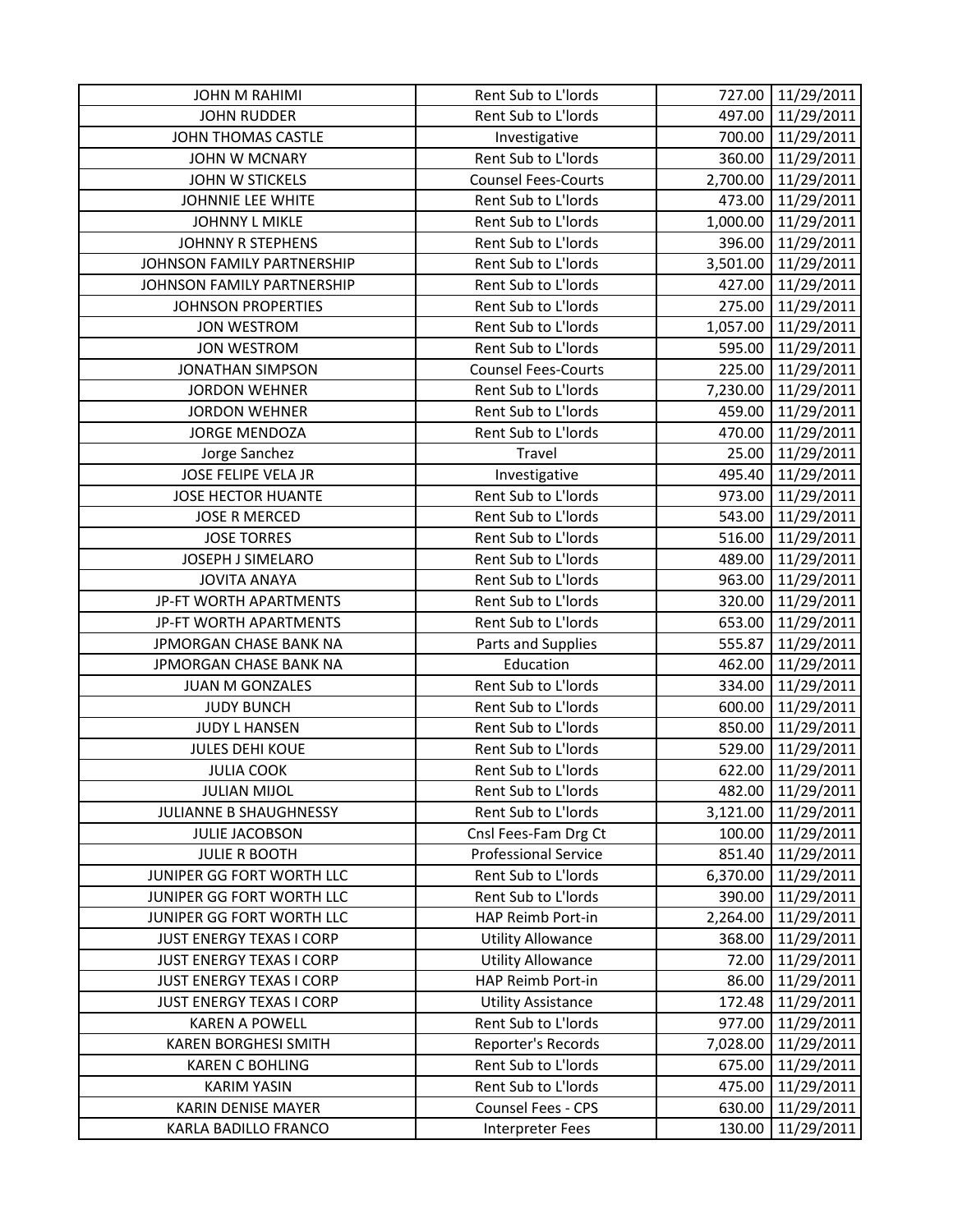| <b>KARMEN JOHNSON</b>             | Counsel Fees - CPS          |           | 850.00 11/29/2011   |
|-----------------------------------|-----------------------------|-----------|---------------------|
| <b>KARMEN JOHNSON</b>             | Counsel Fees - CPS          | 100.00    | 11/29/2011          |
| <b>KARMEN JOHNSON</b>             | Cnsl Fees-Fam Drg Ct        |           | 200.00 11/29/2011   |
| <b>KASHIF KHAN</b>                | Rent Sub to L'Iords         | 1,808.00  | 11/29/2011          |
| KATHERYN HAYWOOD                  | <b>Counsel Fees-Courts</b>  | 475.00    | 11/29/2011          |
| KATHLEEN GALLAGHER REALTY         | Rent Sub to L'Iords         | 2,736.00  | 11/29/2011          |
| KATHLEEN JEANNE MEGONIGAL         | <b>Counsel Fees - CPS</b>   | 100.00    | 11/29/2011          |
| <b>KATHRYN B HARGIS</b>           | Rent Sub to L'Iords         |           | 209.00 11/29/2011   |
| <b>KATHRYN CRAVEN</b>             | Cnsl Fees-Fam Drg Ct        | 150.00    | 11/29/2011          |
| KATHRYN N THOMPSON                | Rent Sub to L'Iords         |           | 684.00 11/29/2011   |
| <b>KATHRYN S STEPHAN</b>          | Rent Sub to L'Iords         |           | 1,000.00 11/29/2011 |
| KATHY A LOWTHORP                  | <b>Counsel Fees-Courts</b>  |           | 350.00 11/29/2011   |
| <b>KATHY WALKER</b>               | Rent Sub to L'Iords         |           | 1,900.00 11/29/2011 |
| <b>KATIE GARCIA</b>               | Clothing                    | 194.12    | 11/29/2011          |
| <b>KAYE LYNNE BOLL</b>            | <b>Counsel Fees-Courts</b>  |           | 1,325.00 11/29/2011 |
| KEARNEY/WYNN ATTORNEYS AT LAW     | <b>Counsel Fees-Courts</b>  | 700.00    | 11/29/2011          |
| <b>KEITH HILDEBRANT</b>           | Rent Sub to L'Iords         |           | 2,354.00 11/29/2011 |
| KELLER SENIOR COMMUNITY LP        | Rent Sub to L'Iords         | 1,823.00  | 11/29/2011          |
| KELLER SENIOR COMMUNITY LP        | HAP Reimb Port-in           | 948.00    | 11/29/2011          |
| <b>KELLY R GOODNESS PHD</b>       | Psych Exam/Testimony        | 500.00    | 11/29/2011          |
| KELLY R GOODNESS PHD              | Psych Exam/Testimony        | 450.00    | 11/29/2011          |
| <b>KELLYE SWANDA</b>              | Counsel Fees - CPS          | 100.00    | 11/29/2011          |
| <b>KENNETH N MORTON</b>           | Rent Sub to L'Iords         |           | 1,355.00 11/29/2011 |
| <b>KENNETH R GORDON PC</b>        | <b>Counsel Fees-Courts</b>  | 300.00    | 11/29/2011          |
| KENNETH R GORDON PC               | <b>Counsel Fees-Courts</b>  | 250.00    | 11/29/2011          |
| KENNETH R GORDON PC               | <b>Counsel Fees-Courts</b>  |           | 725.00 11/29/2011   |
| <b>KENNETH R GORDON PC</b>        | <b>Counsel Fees-Courts</b>  | 575.00    | 11/29/2011          |
| <b>KENNETH W MULLEN</b>           | <b>Counsel Fees-Courts</b>  | 450.00    | 11/29/2011          |
| <b>KENNETH W MULLEN</b>           | <b>Counsel Fees-Courts</b>  | 800.00    | 11/29/2011          |
| <b>KERRI MARSHALL</b>             | Rent Sub to L'Iords         | 599.00    | 11/29/2011          |
| <b>KERRI WEBB</b>                 | Rent Sub to L'Iords         | 390.00    | 11/29/2011          |
| <b>KERRY CRAWFORD</b>             | Rent Sub to L'Iords         | 499.00    | 11/29/2011          |
| <b>KERRY OWENS</b>                | Counsel Fees - CPS          | 715.44    | 11/29/2011          |
| <b>KERRY OWENS</b>                | Counsel Fees-Probate        | 1,425.00  | 11/29/2011          |
| <b>KERRY OWENS</b>                | <b>Counsel Fees-Probate</b> | 500.00    | 11/29/2011          |
| <b>KEVIN D RILEY</b>              | Rent Sub to L'Iords         | 446.00    | 11/29/2011          |
| KEYANNA L HUDSPETH                | Rent Sub to L'Iords         | 454.00    | 11/29/2011          |
| <b>KHANH LE</b>                   | Rent Sub to L'Iords         | 726.00    | 11/29/2011          |
| <b>KHANH V NGUYEN</b>             | HAP Reimb Port-in           | 546.00    | 11/29/2011          |
| KIMBERLEY CAMPBELL                | <b>Counsel Fees-Courts</b>  | 1,550.00  | 11/29/2011          |
| KIMBERLY A CHERRY                 | Reporter's Records          | 1,576.00  | 11/29/2011          |
| <b>KIMBERLY NGUYEN</b>            | Rent Sub to L'Iords         | 1,239.00  | 11/29/2011          |
| <b>KINSEY KROEGER</b>             | Rent Sub to L'Iords         | 200.00    | 11/29/2011          |
| <b>KIRPAL BHOGAL</b>              | Rent Sub to L'Iords         | 1,419.00  | 11/29/2011          |
| KLEINFELDER                       | <b>Professional Service</b> | 34,200.00 | 11/29/2011          |
| <b>KOFI SEFAH</b>                 | Rent Sub to L'Iords         | 631.00    | 11/29/2011          |
| KONICA MINOLTA BUSINESS SOLUTIONS | <b>Equipment Maint</b>      | 440.00    | 11/29/2011          |
| KONICA MINOLTA BUSINESS SOLUTIONS | <b>Equipment Maint</b>      | 892.50    | 11/29/2011          |
| KONICA MINOLTA BUSINESS SOLUTIONS | <b>Equipment Maint</b>      | 1,660.00  | 11/29/2011          |
| KONICA MINOLTA BUSINESS SOLUTIONS | <b>Equipment Maint</b>      | 386.75    | 11/29/2011          |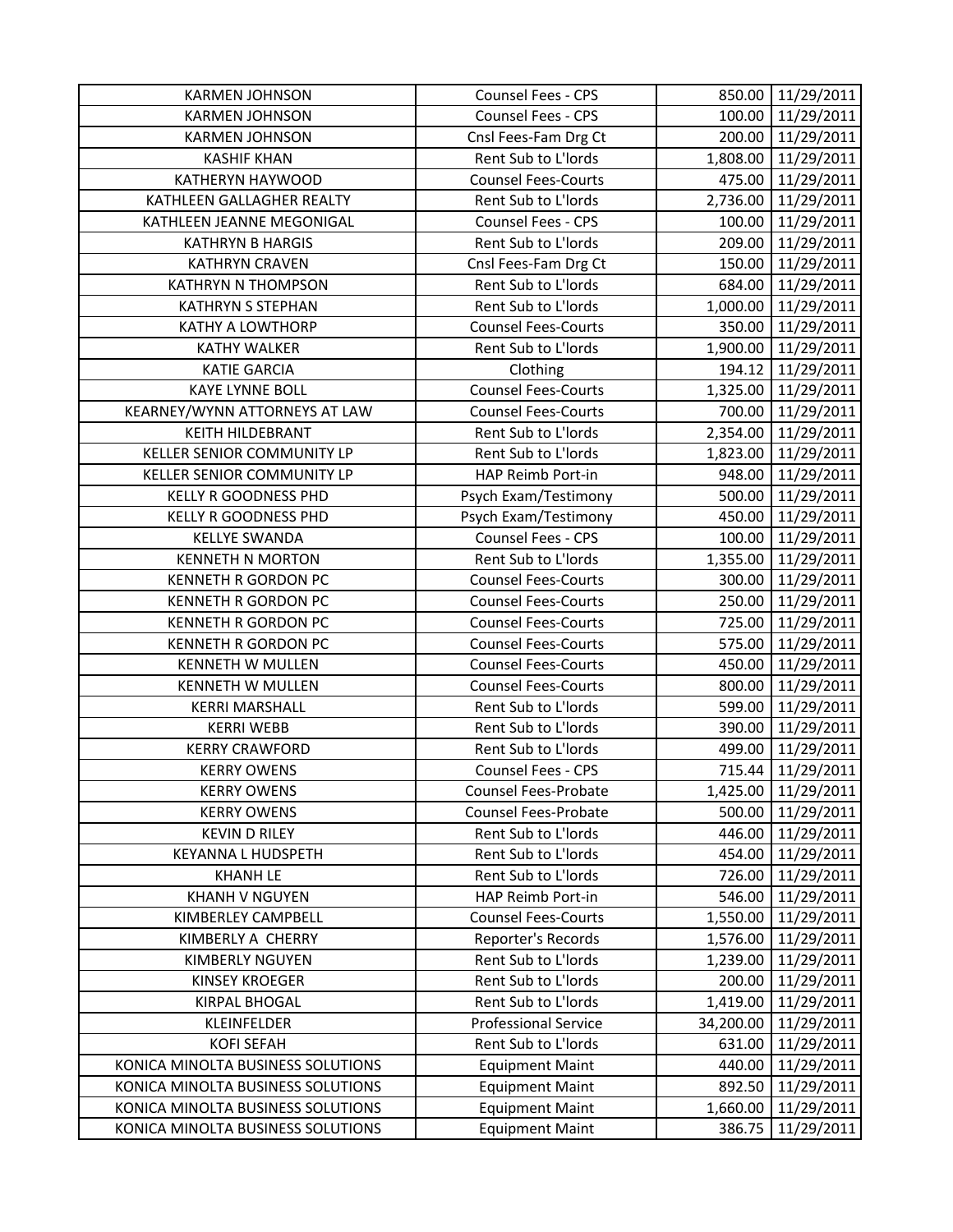| KONICA MINOLTA BUSINESS SOLUTIONS   | <b>Equipment Maint</b>     | 238.00   | 11/29/2011          |
|-------------------------------------|----------------------------|----------|---------------------|
| KONICA MINOLTA BUSINESS SOLUTIONS   | <b>Equipment Maint</b>     |          | 178.50 11/29/2011   |
| KONICA MINOLTA BUSINESS SOLUTIONS   | <b>Equipment Maint</b>     |          | 205.00 11/29/2011   |
| KONICA MINOLTA BUSINESS SOLUTIONS   | <b>Equipment Maint</b>     | 267.00   | 11/29/2011          |
| KONICA MINOLTA BUSINESS SOLUTIONS   | <b>Equipment Maint</b>     | 335.00   | 11/29/2011          |
| KONICA MINOLTA BUSINESS SOLUTIONS   | <b>Equipment Maint</b>     | 149.43   | 11/29/2011          |
| KOSEL INVESTMENTS INC               | Rent Sub to L'Iords        | 806.00   | 11/29/2011          |
| Krista M Vargas                     | Travel                     | 8.00     | 11/29/2011          |
| <b>KRISTI LYNN JONES</b>            | Rent Sub to L'Iords        | 215.00   | 11/29/2011          |
| <b>KROGER COMPANY</b>               | <b>Other Payable</b>       | 20.00    | 11/29/2011          |
| <b>KROGER COMPANY</b>               | Food/Hygiene Assist        | 76.55    | 11/29/2011          |
| KRR VILLAS ON BEAR CREEK LP         | Rent Sub to L'Iords        | 2,228.00 | 11/29/2011          |
| <b>KRR VILLAS ON BEAR CREEK LP</b>  | HAP Reimb Port-in          | 394.00   | 11/29/2011          |
| <b>KULVIR BHOGAL</b>                | Rent Sub to L'Iords        | 3,314.00 | 11/29/2011          |
| <b>KULVIR BHOGAL</b>                | HAP Reimb Port-in          |          | (810.00) 11/29/2011 |
| <b>KYLE ANDREW WILLIAMS</b>         | Investigative              | 350.00   | 11/29/2011          |
| L C JACKSON                         | <b>Utility Allowance</b>   |          | 32.00 11/29/2011    |
| LA PRIMAVERA ASSOCIATES LP          | Rent Sub to L'Iords        |          | 339.00 11/29/2011   |
| LA PRIMAVERA ASSOCIATES LP          | Rent Sub to L'Iords        | 1,060.00 | 11/29/2011          |
| LA PRIMAVERA ASSOCIATES LP          | Rental Assistance          | 1,190.00 | 11/29/2011          |
| LAAUNDREANETTE L WILLIAMS           | Rent Sub to L'Iords        | 466.00   | 11/29/2011          |
| <b>LADONNA GAIL AUBREY</b>          | Rent Sub to L'Iords        | 13.00    | 11/29/2011          |
| <b>LAJONDA HARRIS</b>               | Rent Sub to L'Iords        | 850.00   | 11/29/2011          |
| LAKEVIEW ON SHADY OAKS LLC          | Rent Sub to L'Iords        | 2,775.00 | 11/29/2011          |
| LAKEVIEW ON SHADY OAKS LLC          | Rent Sub to L'Iords        | 403.00   | 11/29/2011          |
| LAKEVIEW ON SHADY OAKS LLC          | HAP Reimb Port-in          | 1,059.00 | 11/29/2011          |
| <b>LAL CHAUHAN</b>                  | Rent Sub to L'Iords        | 482.00   | 11/29/2011          |
| LAMAR Q WILLIAMS                    | Rent Sub to L'Iords        | 2,579.00 | 11/29/2011          |
| LAN NINH HUYNH                      | HAP Reimb Port-in          | 975.00   | 11/29/2011          |
| <b>LANCE RANKIN</b>                 | Rent Sub to L'Iords        | 731.00   | 11/29/2011          |
| <b>LARRY JOE THOMAS</b>             | Rent Sub to L'Iords        | 385.00   | 11/29/2011          |
| LAST GROUP ENTERPRISES INC          | <b>Custodian Supplies</b>  | 260.40   | 11/29/2011          |
| <b>LATEPH ADENIJI</b>               | <b>Counsel Fees-Courts</b> | 125.00   | 11/29/2011          |
| LATEPH ADENIJI                      | <b>Counsel Fees-Courts</b> | 225.00   | 11/29/2011          |
| LATEPH ADENIJI                      | <b>Counsel Fees-Courts</b> | 400.00   | 11/29/2011          |
| <b>LAUCO ENTERPRISES</b>            | Rent Sub to L'Iords        | 550.00   | 11/29/2011          |
| <b>LAURA NIXON</b>                  | Clothing                   | 200.00   | 11/29/2011          |
| <b>LAURANCE TRAYLOR</b>             | Rent Sub to L'Iords        | 763.00   | 11/29/2011          |
| LAURIE PURDY REPORTING SERVICE INC  | Reporter's Records         | 320.00   | 11/29/2011          |
| <b>LAURIVA DAY</b>                  | Rent Sub to L'Iords        | 1,127.00 | 11/29/2011          |
| LAW OFFICE EDWARD E CASTILLO PLLC   | <b>Counsel Fees-Courts</b> | 250.00   | 11/29/2011          |
| LAW OFFICE OF ALEXANDER KIM         | <b>Counsel Fees-Courts</b> | 2,150.00 | 11/29/2011          |
| LAW OFFICE OF ALEXANDER KIM         | <b>Counsel Fees-Courts</b> | 900.00   | 11/29/2011          |
| LAW OFFICE OF ALEXANDER KIM         | <b>Counsel Fees-Courts</b> | 2,600.00 | 11/29/2011          |
| LAW OFFICE OF BRADLEY L CLARK PC    | <b>Counsel Fees-Courts</b> | 400.00   | 11/29/2011          |
| LAW OFFICE OF BRADLEY L CLARK PC    | Cnsl Fees-Fam Drg Ct       | 100.00   | 11/29/2011          |
| LAW OFFICE OF GANOZA & RODRIGUEZ    | <b>Counsel Fees-Courts</b> | 750.00   | 11/29/2011          |
| LAW OFFICE OF GARY L NICKELSON      | <b>Counsel Fees-Courts</b> | 150.00   | 11/29/2011          |
| LAW OFFICE OF HARMONY M SCHUERMAN P | <b>Counsel Fees-Courts</b> | 250.00   | 11/29/2011          |
| LAW OFFICE OF HOANG AND TRAN PLLC   | <b>Counsel Fees-Courts</b> | 350.00   | 11/29/2011          |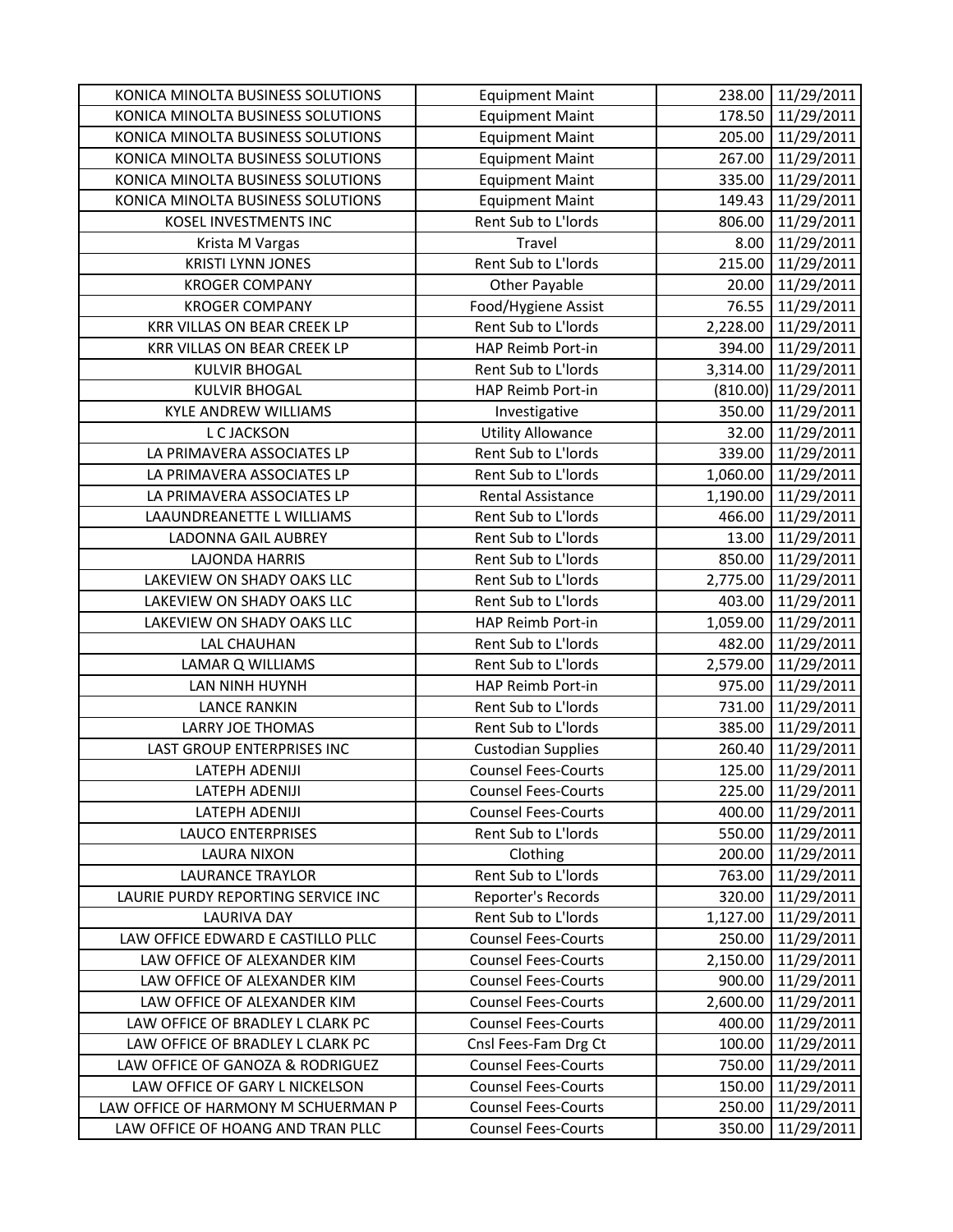| LAW OFFICE OF KARLA M BALLI                       | Counsel Fees - CPS                                 |                  | 175.00 11/29/2011        |
|---------------------------------------------------|----------------------------------------------------|------------------|--------------------------|
| LAW OFFICE OF KEE A ABLES PC                      | Counsel Fees - CPS                                 |                  | 100.00 11/29/2011        |
| LAW OFFICE OF KEE A ABLES PC                      | Counsel Fees - CPS                                 |                  | 100.00 11/29/2011        |
| LAW OFFICE OF KEE A ABLES PC                      | Cnsl Fees-Fam Drg Ct                               | 100.00           | 11/29/2011               |
| LAW OFFICE OF LINDSAY D DEVOS                     | <b>Counsel Fees-Courts</b>                         | 100.00           | 11/29/2011               |
| LAW OFFICE OF LISA HAINES                         | <b>Counsel Fees-Courts</b>                         | 715.00           | 11/29/2011               |
| LAW OFFICE OF LISA HAINES                         | <b>Counsel Fees-Courts</b>                         |                  | 1,000.00 11/29/2011      |
| LAW OFFICE OF LISA HAINES                         | <b>Counsel Fees-Courts</b>                         | 450.00           | 11/29/2011               |
| LAW OFFICES OF WILLIAM T FITZGERALD               | Counsel Fees-Probate                               | 2,200.00         | 11/29/2011               |
| <b>LAWANDA HURST</b>                              | Rent Sub to L'Iords                                |                  | 869.00 11/29/2011        |
| <b>LAWTON HOUSING AUTHORITY</b>                   | Port HAP Port-out                                  | 89.00            | 11/29/2011               |
| <b>LAWTON HOUSING AUTHORITY</b>                   | Port Admin Fee Expen                               | 42.87            | 11/29/2011               |
| LAZARUS LEASING INC                               | Rent Sub to L'Iords                                |                  | 1,896.00 11/29/2011      |
| LEAH PALOMERO PARRENO WILDE                       | Rent Sub to L'Iords                                |                  | 401.00 11/29/2011        |
| LEE E WEST JR                                     | Rent Sub to L'Iords                                |                  | 1,005.00 11/29/2011      |
| LEGG MASON REAL ESTATE CAPITAL II                 | Rent Sub to L'Iords                                | 5,148.00         | 11/29/2011               |
| <b>LEIGH DAVIS</b>                                | <b>Counsel Fees-Courts</b>                         | 380.00           | 11/29/2011               |
| <b>LEIGH MOURING</b>                              | Rent Sub to L'Iords                                |                  | 320.00 11/29/2011        |
| LENA POPE HOME INC                                | Prepaid - Rent                                     |                  | 21,185.25 11/29/2011     |
| <b>LEO CARTER</b>                                 | Rent Sub to L'Iords                                |                  | 901.00 11/29/2011        |
| LEONARD W MOORE III                               | Rent Sub to L'Iords                                |                  | 4,320.00 11/29/2011      |
| LEONARD W MOORE III                               | Rent Sub to L'Iords                                |                  | 645.00 11/29/2011        |
| <b>LEROY YORK</b>                                 | Rent Sub to L'Iords                                |                  | 4,488.00 11/29/2011      |
| <b>LESA PAMPLIN</b>                               | <b>Counsel Fees-Courts</b>                         | 1,800.00         | 11/29/2011               |
| LESLIE JOHNS                                      | <b>Counsel Fees-Courts</b>                         | 415.00           | 11/29/2011               |
|                                                   |                                                    |                  |                          |
| <b>LESLIE NORMAN</b>                              | Rent Sub to L'Iords                                |                  | 533.00 11/29/2011        |
| LEXISNEXIS                                        | <b>On-Line Service</b>                             | 1,959.00         | 11/29/2011               |
| LIBBY BRADY REAL ESTATE INC                       | Rent Sub to L'Iords                                | 637.00           | 11/29/2011               |
| <b>LILLIE HATCHETT</b>                            | Rent Sub to L'Iords                                | 1,113.00         | 11/29/2011               |
| <b>LIONEL ROBINSON</b>                            | Rent Sub to L'Iords                                |                  | 924.00 11/29/2011        |
| <b>LISA C BELL</b>                                | Rent Sub to L'Iords                                | 710.00           | 11/29/2011               |
| LISA L DAWSON                                     | Rent Sub to L'Iords                                | 658.00           | 11/29/2011               |
| LISA MULLEN                                       | <b>Counsel Fees-Courts</b>                         | 300.00           | 11/29/2011               |
| LMW REALTY TRUST                                  | Rent Sub to L'Iords                                | 393.00           | 11/29/2011               |
| LMW REALTY TRUST                                  | HAP Reimb Port-in                                  | 289.00           | 11/29/2011               |
| LODGE PROPERTIES MANAGEMENT LLC                   | Rent Sub to L'Iords                                | 1,088.00         | 11/29/2011               |
| <b>LONG NGUYEN</b>                                | Rent Sub to L'Iords                                | 677.00           | 11/29/2011               |
| LORINE FAYE DUFFEY                                | Rent Sub to L'Iords                                | 1,176.00         | 11/29/2011               |
| <b>LOUIE F RUIZ</b>                               | Rent Sub to L'Iords                                | 8,786.00         | 11/29/2011               |
| LOUIE F RUIZ                                      | Rent Sub to L'Iords                                | 2,545.00         | 11/29/2011               |
| <b>LOUIE F RUIZ</b>                               | HAP Reimb Port-in                                  | 900.00           | 11/29/2011               |
| LOUIE M HEERWAGEN JR                              | Rent Sub to L'Iords                                | 519.00           | 11/29/2011               |
| LOWE'S                                            | Parts and Supplies                                 | 108.96           | 11/29/2011               |
| LOWE'S                                            | Non-Track Equipment                                | 257.04           | 11/29/2011               |
| LPD REALTY LLC                                    | Rent Sub to L'Iords                                | 1,666.00         | 11/29/2011               |
| LRP KENSINGTON PARK LP                            | Rent Sub to L'Iords                                | 660.00           | 11/29/2011               |
| <b>LUVAN T TRAN</b>                               | Rent Sub to L'Iords                                | 950.00           | 11/29/2011               |
| <b>LYNDA S TARWATER</b>                           | <b>Counsel Fees-Courts</b>                         | 450.00           | 11/29/2011               |
| <b>LYNDA S TARWATER</b><br>LYNN KELLY LAW FIRM PC | <b>Counsel Fees-Courts</b><br>Counsel Fees-Probate | 475.00<br>500.00 | 11/29/2011<br>11/29/2011 |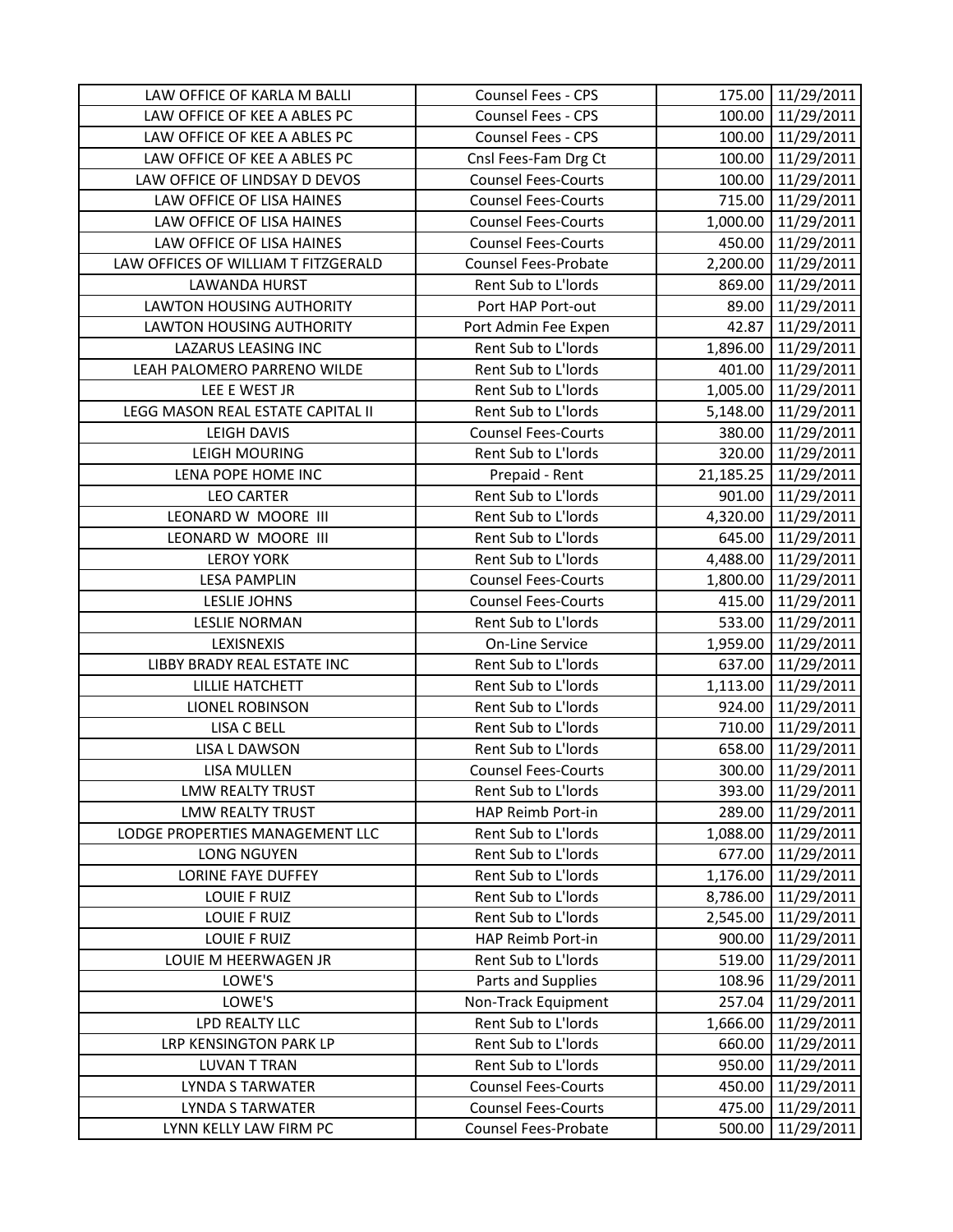| LYNN KELLY LAW FIRM PC              | Counsel Fees-Probate       |           | 270.00 11/29/2011   |
|-------------------------------------|----------------------------|-----------|---------------------|
| LYNNETTE WALLACE                    | Rent Sub to L'Iords        |           | 625.00 11/29/2011   |
| M A E D C - FAIR OAKS LLP           | Rent Sub to L'Iords        |           | 1,581.00 11/29/2011 |
| M F PENDERGRAF                      | Investigative              | 427.89    | 11/29/2011          |
| M TRENT LOFTIN                      | Counsel Fees-Juv           | 200.00    | 11/29/2011          |
| <b>MACK TIPPENS</b>                 | Rent Sub to L'Iords        | 724.00    | 11/29/2011          |
| <b>MACKJ INC</b>                    | Rent Sub to L'Iords        | 617.00    | 11/29/2011          |
| <b>MADISON SUMMIT LTD</b>           | Prepaid - Rent             |           | 5,515.00 11/29/2011 |
| MAEDC HULEN BEND SENIOR COMMUNITY L | Rent Sub to L'Iords        | 4,483.00  | 11/29/2011          |
| MAEDC HULEN BEND SENIOR COMMUNITY L | Rent Sub to L'Iords        | 398.00    | 11/29/2011          |
| MAEDC HULEN BEND SENIOR COMMUNITY L | HAP Reimb Port-in          | 479.00    | 11/29/2011          |
| MAEDC PALM HOUSE LLC                | Rent Sub to L'Iords        | 402.00    | 11/29/2011          |
| <b>MAHIN JAN KIANI</b>              | Rent Sub to L'Iords        | 1,035.00  | 11/29/2011          |
| <b>MAHIN JAN KIANI</b>              | Rent Sub to L'Iords        | 900.00    | 11/29/2011          |
| MAINSTREAM PROPERTIES INC           | Rent Sub to L'Iords        |           | 2,042.00 11/29/2011 |
| MANAGEMENT OF SURREY OAKS LLC       | Rent Sub to L'Iords        | 1,080.00  | 11/29/2011          |
| <b>MANOHAR RAJPUT</b>               | Rent Sub to L'Iords        | 217.00    | 11/29/2011          |
| MANSFIELD RETIREMENT LTD            | Rent Sub to L'Iords        |           | 227.00 11/29/2011   |
| MANUEL DELGADO JR                   | Rent Sub to L'Iords        | 160.00    | 11/29/2011          |
| <b>MARC TAKACS</b>                  | Rent Sub to L'Iords        | 821.00    | 11/29/2011          |
| <b>MARGARET G ANDERSON</b>          | Rent Sub to L'Iords        | 850.00    | 11/29/2011          |
| <b>MARIA RAMIREZ</b>                | Rent Sub to L'Iords        | 848.00    | 11/29/2011          |
| MARIA ROSARIO SAI MADIGAN           | Rent Sub to L'Iords        | 583.00    | 11/29/2011          |
| <b>MARIA SANCHEZ</b>                | Rent Sub to L'Iords        | 535.00    | 11/29/2011          |
| <b>MARIE PIGG REAL ESTATE</b>       | Rent Sub to L'Iords        | 613.00    | 11/29/2011          |
| <b>MARILYN BONNER</b>               | <b>Relative Assistance</b> |           | 900.00 11/29/2011   |
| MARINE CREEK RESIDENTIAL LP         | Rent Sub to L'Iords        | 3,458.00  | 11/29/2011          |
| MARINE CREEK RESIDENTIAL LP         | Rent Sub to L'Iords        | 397.00    | 11/29/2011          |
| MARINE CREEK RESIDENTIAL LP         | HAP Reimb Port-in          | 477.00    | 11/29/2011          |
| <b>MARION BAUGH</b>                 | Rent Sub to L'Iords        | 903.00    | 11/29/2011          |
| <b>MARION J AIKEN</b>               | Rent Sub to L'Iords        | 884.00    | 11/29/2011          |
| <b>MARK A SMITH</b>                 | Rent Sub to L'Iords        | 963.00    | 11/29/2011          |
| <b>MARK D HIXSON</b>                | Rent Sub to L'Iords        | 1,268.00  | 11/29/2011          |
| MARK D SCOTT & ASSOCIATES           | <b>Counsel Fees-Courts</b> | 350.00    | 11/29/2011          |
| MARK D SCOTT & ASSOCIATES           | <b>Counsel Fees-Courts</b> | 400.00    | 11/29/2011          |
| MARK D SCOTT & ASSOCIATES           | <b>Counsel Fees-Courts</b> | 850.00    | 11/29/2011          |
| <b>MARK D SHEARER</b>               | Rent Sub to L'Iords        | 1,734.00  | 11/29/2011          |
| <b>MARK MCGINNIS</b>                | Rent Sub to L'Iords        | 832.00    | 11/29/2011          |
| <b>MARK ROSTEET</b>                 | <b>Counsel Fees-Courts</b> | 600.00    | 11/29/2011          |
| <b>MARK ROSTEET</b>                 | <b>Counsel Fees-Courts</b> | 300.00    | 11/29/2011          |
| <b>MARK ROSTEET</b>                 | <b>Counsel Fees-Courts</b> | 450.00    | 11/29/2011          |
| <b>MARK ROSTEET</b>                 | <b>Counsel Fees-Courts</b> | 1,300.00  | 11/29/2011          |
| <b>MARK ROSTEET</b>                 | <b>Counsel Fees-Courts</b> | 150.00    | 11/29/2011          |
| <b>MARK SCOTT WILLIS</b>            | Rent Sub to L'Iords        | 734.00    | 11/29/2011          |
| <b>MARTHA TRAN</b>                  | Rent Sub to L'Iords        | 864.00    | 11/29/2011          |
| MARTIN EAGLE OIL COMPANY INC        | Gasoline Inventory         | 22,417.03 | 11/29/2011          |
| <b>MARTIN FRIAS</b>                 | Rental Assistance          | 335.00    | 11/29/2011          |
| MARTINEZ & BONE REALTY INC          | Rent Sub to L'Iords        | 651.00    | 11/29/2011          |
| <b>MARY B THORNTON</b>              | <b>Counsel Fees-Courts</b> | 1,700.00  | 11/29/2011          |
| <b>MARY B THORNTON</b>              | <b>Counsel Fees-Courts</b> | 175.00    | 11/29/2011          |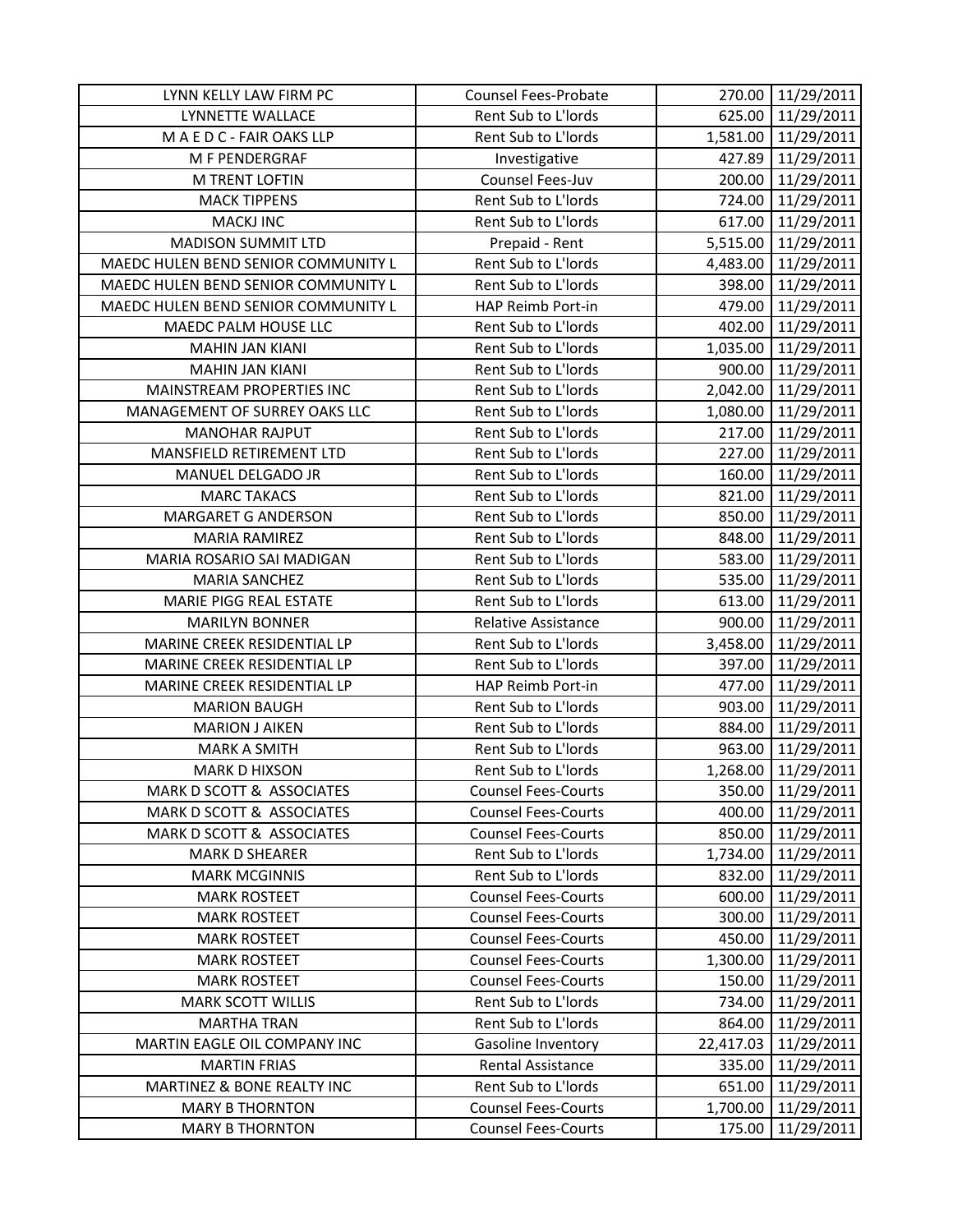| <b>MARY B THORNTON</b>                  | <b>Counsel Fees-Courts</b>  | 600.00    | 11/29/2011          |
|-----------------------------------------|-----------------------------|-----------|---------------------|
| <b>MARY ELLEN ECKLUND</b>               | Rent Sub to L'Iords         | 427.00    | 11/29/2011          |
| <b>MARY R THOMSEN</b>                   | <b>Counsel Fees - CPS</b>   |           | 919.00 11/29/2011   |
| <b>MARY R THOMSEN</b>                   | Cnsl Fees-Fam Drg Ct        | 100.00    | 11/29/2011          |
| MATRIX ASSOCIATES                       | Rent Sub to L'Iords         | 751.00    | 11/29/2011          |
| MATTHEW BENDER & COMPANY INC            | Law Books                   | 72.81     | 11/29/2011          |
| MATTHEW BENDER & COMPANY INC            | Law Books                   | 97.16     | 11/29/2011          |
| <b>MATTHEW BENDER &amp; COMPANY INC</b> | Law Books                   | 189.82    | 11/29/2011          |
| MATTHEW BENDER & COMPANY INC            | Law Books                   | 786.02    | 11/29/2011          |
| MATTHEW BENDER & COMPANY INC            | <b>Educational Material</b> | 74.71     | 11/29/2011          |
| MATTHEW BENDER & COMPANY INC            | Supplies                    | 269.34    | 11/29/2011          |
| MAXIM HEALTHCARE SERVICES INC           | <b>Professional Service</b> | 5,592.00  | 11/29/2011          |
| MCQUAY INTERNATIONAL                    | A/C Maint Contract          | 1,175.25  | 11/29/2011          |
| <b>MDRD LLC</b>                         | Rent Sub to L'Iords         | 452.00    | 11/29/2011          |
| <b>MDRD LLC</b>                         | Rent Sub to L'Iords         | 414.00    | 11/29/2011          |
| Melisa A Shoemake                       | Travel                      | 8.00      | 11/29/2011          |
| MELISSA LASTORINO                       | Clothing                    | 100.00    | 11/29/2011          |
| <b>MELISSIA Y TALTON</b>                | Rent Sub to L'Iords         |           | 535.00 11/29/2011   |
| MELVILLE R ASHDOWN                      | Rent Sub to L'Iords         |           | 2,384.00 11/29/2011 |
| MELVILLE R ASHDOWN                      | Rent Sub to L'Iords         | 2,147.00  | 11/29/2011          |
| MEMBER'S BUILDING MAINTENANCE LTD       | <b>Custodian Services</b>   | 5,836.48  | 11/29/2011          |
| MEMBER'S BUILDING MAINTENANCE LTD       | <b>Custodian Services</b>   |           | 1,851.96 11/29/2011 |
| MEMBER'S BUILDING MAINTENANCE LTD       | <b>Custodian Services</b>   | 617.32    | 11/29/2011          |
| MEMBER'S BUILDING MAINTENANCE LTD       | <b>Custodian Services</b>   | 757.62    | 11/29/2011          |
| MEMBER'S BUILDING MAINTENANCE LTD       | <b>Custodian Services</b>   | 1,936.14  | 11/29/2011          |
| MEMBER'S BUILDING MAINTENANCE LTD       | <b>Custodian Services</b>   | 1,234.64  | 11/29/2011          |
| MEMBER'S BUILDING MAINTENANCE LTD       | <b>Custodian Services</b>   | 1,234.64  | 11/29/2011          |
| MEMBER'S BUILDING MAINTENANCE LTD       | <b>Custodian Services</b>   | 2,160.62  | 11/29/2011          |
| MEMBER'S BUILDING MAINTENANCE LTD       | <b>Custodian Services</b>   | 631.35    | 11/29/2011          |
| MEMBER'S BUILDING MAINTENANCE LTD       | <b>Custodian Services</b>   | 505.08    | 11/29/2011          |
| MEMBER'S BUILDING MAINTENANCE LTD       | <b>Custodian Services</b>   | 1,010.16  | 11/29/2011          |
| MEMBER'S BUILDING MAINTENANCE LTD       | <b>Custodian Services</b>   | 56.12     | 11/29/2011          |
| MEMBER'S BUILDING MAINTENANCE LTD       | <b>Custodian Services</b>   | 505.08    | 11/29/2011          |
| MEMBER'S BUILDING MAINTENANCE LTD       | <b>Custodian Services</b>   | 1,010.16  | 11/29/2011          |
| MEMBER'S BUILDING MAINTENANCE LTD       | <b>Custodian Services</b>   | 56.12     | 11/29/2011          |
| MEMBER'S BUILDING MAINTENANCE LTD       | <b>Custodian Services</b>   | 1,431.06  | 11/29/2011          |
| MEMBER'S BUILDING MAINTENANCE LTD       | <b>Custodian Services</b>   | 897.92    | 11/29/2011          |
| MENTAL HEALTH CONNECTION OF             | <b>Meeting Expenses</b>     | 75.00     | 11/29/2011          |
| MERCANTILE PARTNERS LP                  | Prepaid - Rent              | 15,545.16 | 11/29/2011          |
| MERCANTILE PARTNERS LP                  | Prepaid - Other             | 5,427.54  | 11/29/2011          |
| MERCANTILE PARTNERS LP                  | Prepaid - Rent              | 4,216.67  | 11/29/2011          |
| MERCANTILE PARTNERS LP                  | Prepaid - Other             | 1,472.46  | 11/29/2011          |
| <b>MERLIN G HOLLOWAY</b>                | Rent Sub to L'Iords         | 687.00    | 11/29/2011          |
| <b>MERRY LAUREEN MOORE</b>              | <b>Court Costs</b>          | 4,500.00  | 11/29/2011          |
| METROPLEX SERVICE WELDING               | <b>Building Maintenance</b> | 17.98     | 11/29/2011          |
| METROPLEX SERVICE WELDING               | <b>Building Maintenance</b> | 64.00     | 11/29/2011          |
| METROPLEX SERVICE WELDING               | Parts and Supplies          | 57.97     | 11/29/2011          |
| METROPLEX SERVICE WELDING               | Fuel                        | 152.83    | 11/29/2011          |
| METROPLEX SERVICE WELDING               | <b>Building Maintenance</b> | 26.97     | 11/29/2011          |
| MHMR OF TARRANT COUNTY                  | <b>Subrecipient Service</b> | 7,970.45  | 11/29/2011          |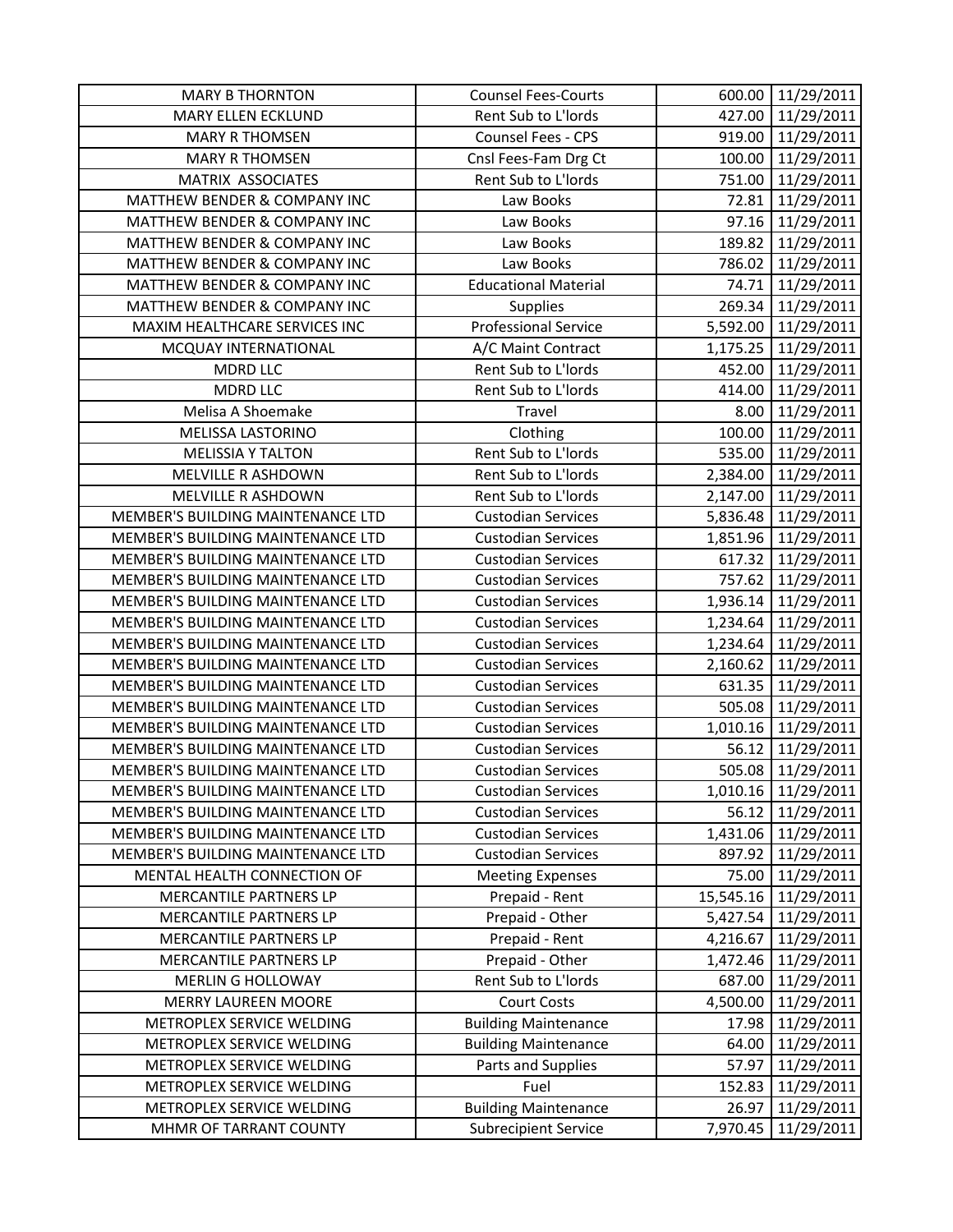| MHMR OF TARRANT COUNTY                      | <b>Professional Service</b> |          | 2,166.66 11/29/2011      |
|---------------------------------------------|-----------------------------|----------|--------------------------|
| MHMR OF TARRANT COUNTY                      | <b>MHMR</b>                 |          | 4,361.40 11/29/2011      |
| MHMR OF TARRANT COUNTY                      | Prepaid - Rent              |          | 4,247.48 11/29/2011      |
| MICHAEL BERGER                              | Counsel Fees-Juv            | 400.00   | 11/29/2011               |
| MICHAEL BERGER                              | Counsel Fees - CPS          | 100.00   | 11/29/2011               |
| MICHAEL BERGER                              | Cnsl Fees-Crim Appls        | 5,622.29 | 11/29/2011               |
| MICHAEL D TOLAND                            | Rent Sub to L'Iords         | 439.00   | 11/29/2011               |
| MICHAEL DEEGAN                              | <b>Counsel Fees-Courts</b>  | 100.00   | 11/29/2011               |
| MICHAEL DEEGAN                              | <b>Counsel Fees-Courts</b>  | 600.00   | 11/29/2011               |
| MICHAEL HAILEY                              | Rent Sub to L'Iords         | 950.00   | 11/29/2011               |
| MICHAEL JAMES WILLIAMS                      | Rent Sub to L'Iords         | 376.00   | 11/29/2011               |
| MICHAEL MOORE                               | Rent Sub to L'Iords         | 484.00   | 11/29/2011               |
| MICHAEL MOORE                               | Rent Sub to L'Iords         | 506.00   | 11/29/2011               |
| MICHAEL PAUL GARCIA                         | <b>Counsel Fees-Courts</b>  | 400.00   | 11/29/2011               |
| MICHAEL R GARTNER                           | Rent Sub to L'Iords         |          | 360.00 11/29/2011        |
| MICHAEL THOMPSON                            | Rent Sub to L'Iords         | 1,411.00 | 11/29/2011               |
| MICHAEL W MCCOWAN                           | Rent Sub to L'Iords         | 563.00   | 11/29/2011               |
| MICHELE M JOHNSON                           | Rent Sub to L'Iords         | 821.00   | 11/29/2011               |
| MICHELLE DO                                 | Rent Sub to L'Iords         | 778.00   | 11/29/2011               |
| MICHELLE I EUGENE                           | Rent Sub to L'Iords         | 1,304.00 | 11/29/2011               |
| MICHELLE I EUGENE                           | HAP Reimb Port-in           | 537.00   | 11/29/2011               |
| MIGNEAULT FORT WORTH LP                     | Rent Sub to L'Iords         | 595.00   | 11/29/2011               |
| MIKE CROXTON                                | Rent Sub to L'Iords         | 530.00   | 11/29/2011               |
| MILL VALLEY APARTMENTS LP                   | Rental Assistance           | 564.00   | 11/29/2011               |
| MILL VALLEY APARTMENTS LP                   | <b>Utility Assistance</b>   |          | 42.76 11/29/2011         |
|                                             |                             |          |                          |
| MIMOSA LANE LLC                             | Prepaid - Rent              | 6,796.84 | 11/29/2011               |
| MINICK LAW PC                               | <b>Counsel Fees-Courts</b>  | 500.00   | 11/29/2011               |
| MINNEAPOLIS HOUSING AUTHORITY               | Port HAP Port-out           | 1,214.00 | 11/29/2011               |
| MINNEAPOLIS HOUSING AUTHORITY               | Port Admin Fee Expen        | 42.87    | 11/29/2011               |
| MOMENTUM MGMT GROUP LLC                     | Rent Sub to L'Iords         | 665.00   | 11/29/2011               |
| <b>MONICA LEUCK</b>                         | Rent Sub to L'Iords         | 562.00   | 11/29/2011               |
| MOORE FUNERAL HOME BOWEN RD CHAPEL          | <b>County Burials</b>       | 875.00   | 11/29/2011               |
| MOORE MEDICAL LLC                           | Sheriff Inventory           | 2,200.00 | 11/29/2011               |
| MOTION INDUSTRIES INC                       | Parts and Supplies          | 823.42   | 11/29/2011               |
| MOTOROLA INC                                | Radio Serv-Non Contr        | 135.00   | 11/29/2011               |
| Mr Carnelius L Carey                        | Transportation              | 25.70    | 11/29/2011               |
| Mr Christopher D Bell                       | Transportation              | 55.41    | 11/29/2011               |
| Mr Mark W Sullivan                          | Education                   | 1,703.08 | 11/29/2011               |
| Mr Steve M King                             | Education                   | 1,701.95 | 11/29/2011               |
| Mr Thomas Spencer                           | Education                   | 238.05   | 11/29/2011               |
| MRI COUNTRY BEND INVESTMENT FUND LP         | Rent Sub to L'Iords         | 2,938.00 | 11/29/2011               |
| MRI COUNTRY BEND INVESTMENT FUND LP         | Rent Sub to L'Iords         | 378.00   | 11/29/2011               |
| MRI RIVER GLEN INVESTMENT FUND LP           | Rent Sub to L'Iords         | 3,238.00 | 11/29/2011               |
| MRI RIVER GLEN INVESTMENT FUND LP           | Rent Sub to L'Iords         | 703.00   | 11/29/2011               |
| MRS BAIRD'S BAKERIES INC                    | Food                        | 79.97    | 11/29/2011               |
| Ms Alana S Raner                            | Education                   | 36.00    | 11/29/2011               |
| Ms Deanna L Hurst                           | Travel                      | 8.00     | 11/29/2011               |
| Ms Dorothy A Starr                          | Education                   | 44.00    | 11/29/2011               |
| Ms Elizabeth Trowbridge<br>Ms Jennie G Hoop | Education<br>Travel         | 120.00   | 11/29/2011<br>11/29/2011 |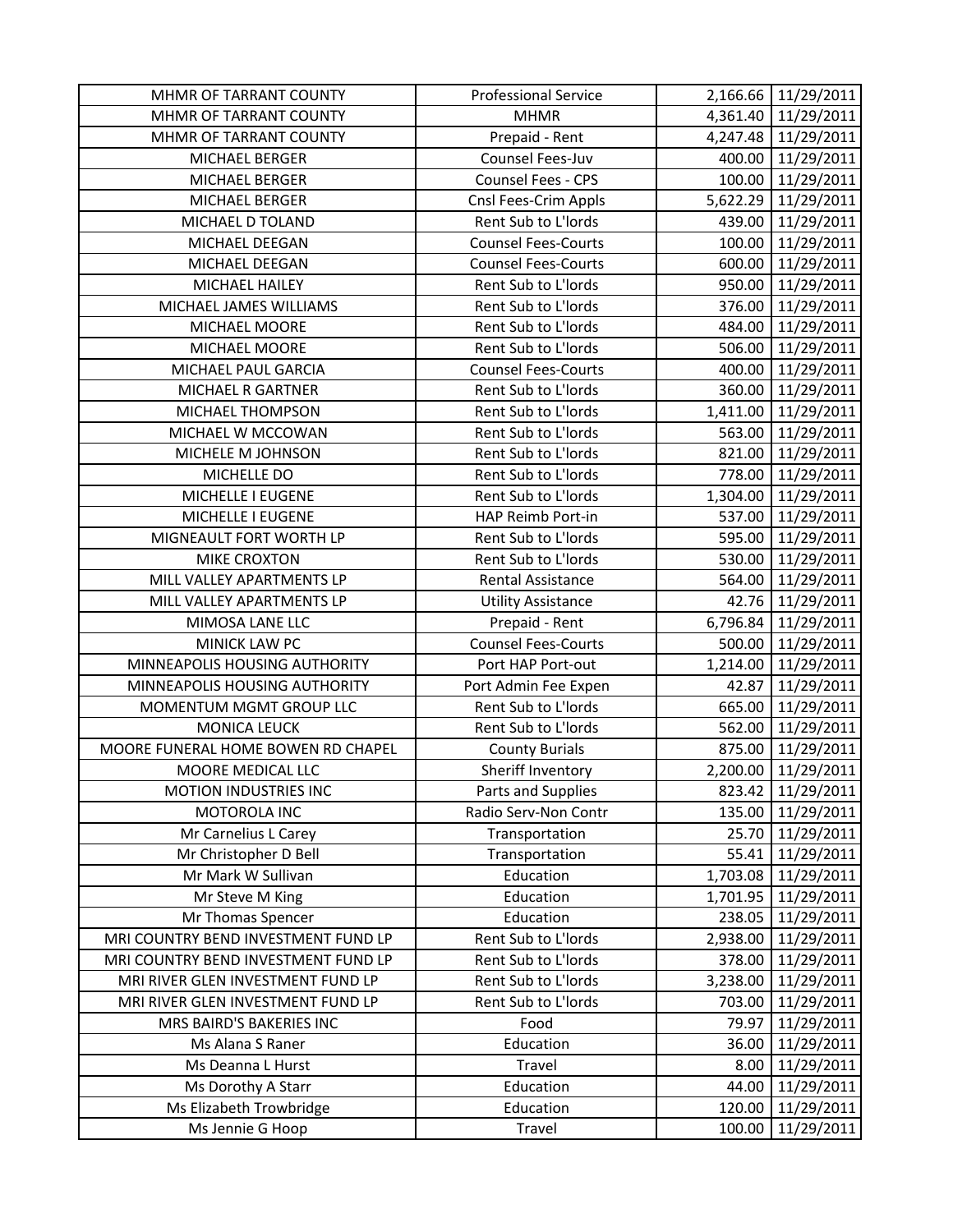| Ms Kimberly D Cunningham         | Mileage Allowance           | 207.57    | 11/29/2011 |
|----------------------------------|-----------------------------|-----------|------------|
| Ms Kimberly D Cunningham         | Travel                      | 100.00    | 11/29/2011 |
| Ms Terry J Lafon                 | Prepaid - Travel            | 30.00     | 11/29/2011 |
| MUTUAL OF NEW YORK               | <b>Utility Assistance</b>   | 47.69     | 11/29/2011 |
| MUTUAL OF NEW YORK               | <b>Rental Assistance</b>    | 452.00    | 11/29/2011 |
| MVM SERVICES LLC                 | Prepaid - Rent              | 4,373.33  | 11/29/2011 |
| N T MIAN                         | Rent Sub to L'Iords         | 665.00    | 11/29/2011 |
| <b>NADA J RUDDOCK</b>            | Rent Sub to L'Iords         | 616.00    | 11/29/2011 |
| <b>NAFA INC</b>                  | Parts and Supplies          | 73.88     | 11/29/2011 |
| <b>NAHEED S NASIR</b>            | Rent Sub to L'Iords         | 1,400.00  | 11/29/2011 |
| <b>NAN BOWEN</b>                 | Rent Sub to L'Iords         | 254.00    | 11/29/2011 |
| <b>NANCY FUGATE</b>              | Rent Sub to L'Iords         | 1,468.00  | 11/29/2011 |
| <b>NANCY GORDON</b>              | Counsel Fees - CPS          | 100.00    | 11/29/2011 |
| NANCY J CLAUNCH                  | Rent Sub to L'Iords         | 875.00    | 11/29/2011 |
| <b>NANCY RUTH DEWEES</b>         | Counsel Fees - CPS          | 860.00    | 11/29/2011 |
| NANKUMARI RAJPUT BHATTI          | Rent Sub to L'Iords         | 1,210.00  | 11/29/2011 |
| <b>NAOYA ORIME</b>               | Rent Sub to L'Iords         | 685.00    | 11/29/2011 |
| NATASHA COLEMAN                  | Clothing                    | 144.52    | 11/29/2011 |
| NATHAN B POTEET                  | Rent Sub to L'Iords         | 1,085.00  | 11/29/2011 |
| <b>NATHAN J FRY</b>              | HAP Reimb Port-in           | 977.00    | 11/29/2011 |
| NATHERRAL J WASHINGTON           | <b>Counsel Fees-Courts</b>  | 1,050.00  | 11/29/2011 |
| NATIONAL COURT REPORTERS ASSOC   | <b>Dues</b>                 | 250.00    | 11/29/2011 |
| NEI DEVELOPMENT LLC              | Rent Sub to L'Iords         | 750.00    | 11/29/2011 |
| NEIGHBORHOOD PARTNERS OF TX LP   | HAP Reimb Port-in           | 199.00    | 11/29/2011 |
| <b>NEIL ALAN FORTNER</b>         | <b>Professional Service</b> | 750.00    | 11/29/2011 |
| NELON LAW GROUP PLLC             | <b>Counsel Fees-Courts</b>  | 700.00    | 11/29/2011 |
| NEVILL BUSINESS MACHINES INC     | <b>Equipment Maint</b>      | 89.00     | 11/29/2011 |
| NEWBORN & CHILDRENS MED SRVC     | <b>Medical Services</b>     | 2,640.00  | 11/29/2011 |
| NGOC BIGH NGUYEN                 | Rent Sub to L'Iords         | 900.00    | 11/29/2011 |
| <b>NGUYEN FINANCIAL NETWORK</b>  | Rent Sub to L'Iords         | 867.00    | 11/29/2011 |
| NHS PROPERTY MANAGEMENT LLC      | Rental Assistance           | 536.00    | 11/29/2011 |
| NHUNG THI DINH                   | Rent Sub to L'Iords         | 911.00    | 11/29/2011 |
| NHUNG THI DINH                   | HAP Reimb Port-in           | 993.00    | 11/29/2011 |
| NICHOLSON-WATERMAN FAMILY TRUST  | Rent Sub to L'Iords         | 489.00    | 11/29/2011 |
| NICULINA HODADEA                 | Rent Sub to L'Iords         | 929.00    | 11/29/2011 |
| NIKKI L CHRIESMAN                | Cnsl Fees-Fam Drg Ct        | 100.00    | 11/29/2011 |
| <b>NORSTAR</b>                   | Rent Sub to L'Iords         | 13,956.00 | 11/29/2011 |
| <b>NORSTAR</b>                   | Rent Sub to L'Iords         | 1,301.00  | 11/29/2011 |
| <b>NORSTAR</b>                   | Rent Sub to L'Iords         | 444.00    | 11/29/2011 |
| <b>NORSTAR</b>                   | HAP Reimb Port-in           | 3,125.00  | 11/29/2011 |
| NORTH HILLS APTS LTD             | Rent Sub to L'Iords         | 2,039.00  | 11/29/2011 |
| NORTH TEXAS REO GROUP INC        | Rent Sub to L'Iords         | 3,620.00  | 11/29/2011 |
| NORTHCREST SHADYWOOD PARTNERS LP | Rent Sub to L'Iords         | 1,063.00  | 11/29/2011 |
| NORTHCREST SHADYWOOD PARTNERS LP | Rent Sub to L'Iords         | 450.00    | 11/29/2011 |
| NORTHCREST SHADYWOOD PARTNERS LP | Rent Sub to L'Iords         | 1,865.00  | 11/29/2011 |
| NOTTING HILL PARTNERS LP         | Rent Sub to L'Iords         | 6,154.00  | 11/29/2011 |
| NOTTING HILL PARTNERS LP         | Rent Sub to L'Iords         | 1,001.00  | 11/29/2011 |
| NOTTING HILL PARTNERS LP         | <b>Utility Allowance</b>    | 175.00    | 11/29/2011 |
| NPOT PARTNERS I LP               | Rent Sub to L'Iords         | 992.00    | 11/29/2011 |
| OAK FARMS DAIRY                  | Food                        | 216.50    | 11/29/2011 |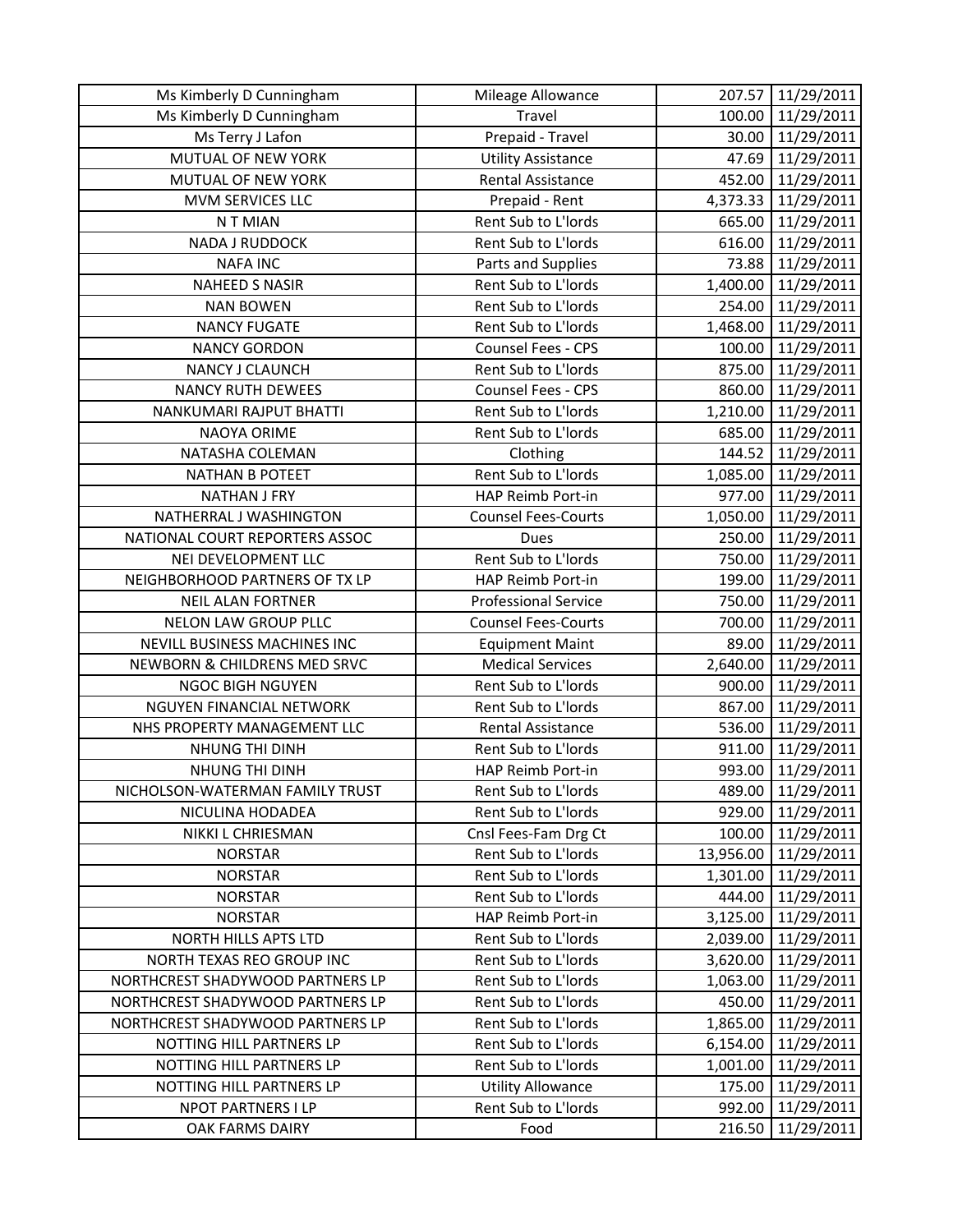| OAK TIMBERS-FORT WORTH SOUTH LP           | Rent Sub to L'Iords       |           | 1,741.00 11/29/2011  |
|-------------------------------------------|---------------------------|-----------|----------------------|
| OAK TIMBERS-FORT WORTH SOUTH LP           | Rent Sub to L'Iords       |           | 1,488.00 11/29/2011  |
| OAK TIMBERS-FORT WORTH SOUTH LP           | HAP Reimb Port-in         |           | 1,097.00 11/29/2011  |
| OAK TIMBERS-NORTH GREENBRIAR LP           | Rent Sub to L'Iords       | 1,842.00  | 11/29/2011           |
| OAK TIMBERS-NORTH GREENBRIAR LP           | Rent Sub to L'Iords       | 829.00    | 11/29/2011           |
| OAK TIMBERS-NORTH GREENBRIAR LP           | HAP Reimb Port-in         | 1,357.00  | 11/29/2011           |
| OAK TIMBERS-WHITE SETTLEMENT              | Rent Sub to L'Iords       | 2,043.00  | 11/29/2011           |
| OAK TIMBERS-WHITE SETTLEMENT              | Rent Sub to L'Iords       | 1,729.00  | 11/29/2011           |
| OAK TIMBERS-WHITE SETTLEMENT              | HAP Reimb Port-in         | 526.00    | 11/29/2011           |
| OAK TIMBERS-WHITE SETTLEMENT II           | Rent Sub to L'Iords       |           | 387.00 11/29/2011    |
| OAK TIMBERS-WHITE SETTLEMENT II           | Rent Sub to L'Iords       | 877.00    | 11/29/2011           |
| <b>OBADIAH BOLES</b>                      | Rent Sub to L'Iords       | 1,707.00  | 11/29/2011           |
| OCCUPATIONAL HEALTH CENTERS SW            | <b>Employee Physicals</b> | 188.00    | 11/29/2011           |
| <b>OCE-USA INC</b>                        | <b>Equipment Maint</b>    | 925.82    | 11/29/2011           |
| <b>OCE-USA INC</b>                        | <b>Equipment Maint</b>    |           | 2,057.79 11/29/2011  |
| <b>OCHO VEGAS INC</b>                     | Rent Sub to L'Iords       | 203.00    | 11/29/2011           |
| OCHO VEGAS INC                            | Rent Sub to L'Iords       | 410.00    | 11/29/2011           |
| O'CONNOR PLACE LP                         | Rent Sub to L'Iords       |           | 823.00 11/29/2011    |
| O'CONNOR PLACE LP                         | Rent Sub to L'Iords       | 352.00    | 11/29/2011           |
| O'CONNOR PLACE LP                         | Rent Sub to L'Iords       |           | (449.00) 11/29/2011  |
| <b>OCUTURE</b>                            | <b>Supplies</b>           | 60.00     | 11/29/2011           |
| <b>OCUTURE</b>                            | Supplies                  | 60.00     | 11/29/2011           |
| OFEAR MOORE                               | Rent Sub to L'Iords       | 632.00    | 11/29/2011           |
| OHC SPECTRUM ONE LLC                      | Rent Sub to L'Iords       |           | $(20.00)$ 11/29/2011 |
| OHC SPECTRUM ONE LLC                      | Rent Sub to L'Iords       |           | 1,898.00 11/29/2011  |
| OHC SPECTRUM ONE LLC                      | HAP Reimb Port-in         |           | 2,120.00 11/29/2011  |
| OHC/COBBLESTONE LTD                       | Rent Sub to L'Iords       | 3,727.00  | 11/29/2011           |
| OHC/COBBLESTONE LTD                       | Rent Sub to L'Iords       | 1,682.00  | 11/29/2011           |
| OHC/COBBLESTONE LTD                       | Rent Sub to L'Iords       | 509.00    | 11/29/2011           |
| OHC/COBBLESTONE LTD                       | HAP Reimb Port-in         | 474.00    | 11/29/2011           |
| OKLAHOMA HOUSING FINANCE AGENCY           | Port HAP Port-out         | 451.00    | 11/29/2011           |
| OKLAHOMA HOUSING FINANCE AGENCY           | Port Admin Fee Expen      | 42.87     | 11/29/2011           |
| OLIVE TREE REALTY SOLUTION LLC            | Rent Sub to L'Iords       | 497.00    | 11/29/2011           |
| OLMSTED COUNTY HOUSING AND                | Port HAP Port-out         |           | 1,546.00 11/29/2011  |
| OLMSTED COUNTY HOUSING AND                | Port Admin Fee Expen      | 85.74     | 11/29/2011           |
| OMNI AUSTIN HOTEL DOWNTOWN                | Education                 | 423.21    | 11/29/2011           |
| OMNI AUSTIN HOTEL DOWNTOWN                | Education                 |           | 423.21 11/29/2011    |
| OMNI AUSTIN HOTEL DOWNTOWN                | Education                 | 423.20    | 11/29/2011           |
| ONE AMELIA PARC LP                        | Rent Sub to L'Iords       | 5,349.00  | 11/29/2011           |
| ONE AMELIA PARC LP                        | HAP Reimb Port-in         | 837.00    | 11/29/2011           |
| ONE VILLAGE CREEK LP                      | Rent Sub to L'Iords       | 16,061.00 | 11/29/2011           |
| ONE VILLAGE CREEK LP                      | Rent Sub to L'Iords       | 2,019.00  | 11/29/2011           |
| ONE VILLAGE CREEK LP                      | HAP Reimb Port-in         | 1,350.00  | 11/29/2011           |
| ONWA GROUP INC                            | Rent Sub to L'Iords       | 795.00    | 11/29/2011           |
| ONWA GROUP INC                            | HAP Reimb Port-in         | 446.00    | 11/29/2011           |
| O'REILLY AUTO PARTS                       | Central Garage Inv        | 80.12     | 11/29/2011           |
| O'REILLY AUTO PARTS                       | Parts and Supplies        | 164.05    | 11/29/2011           |
| O'REILLY AUTO PARTS                       | <b>Small Tools</b>        | 17.96     | 11/29/2011           |
| <b>OSWALDO ZELAYA</b>                     | Rent Sub to L'Iords       | 429.00    | 11/29/2011           |
| <b>OVERTON FAMILY LIMITED PARTNERSHIP</b> | Rent Sub to L'Iords       | 1,665.00  | 11/29/2011           |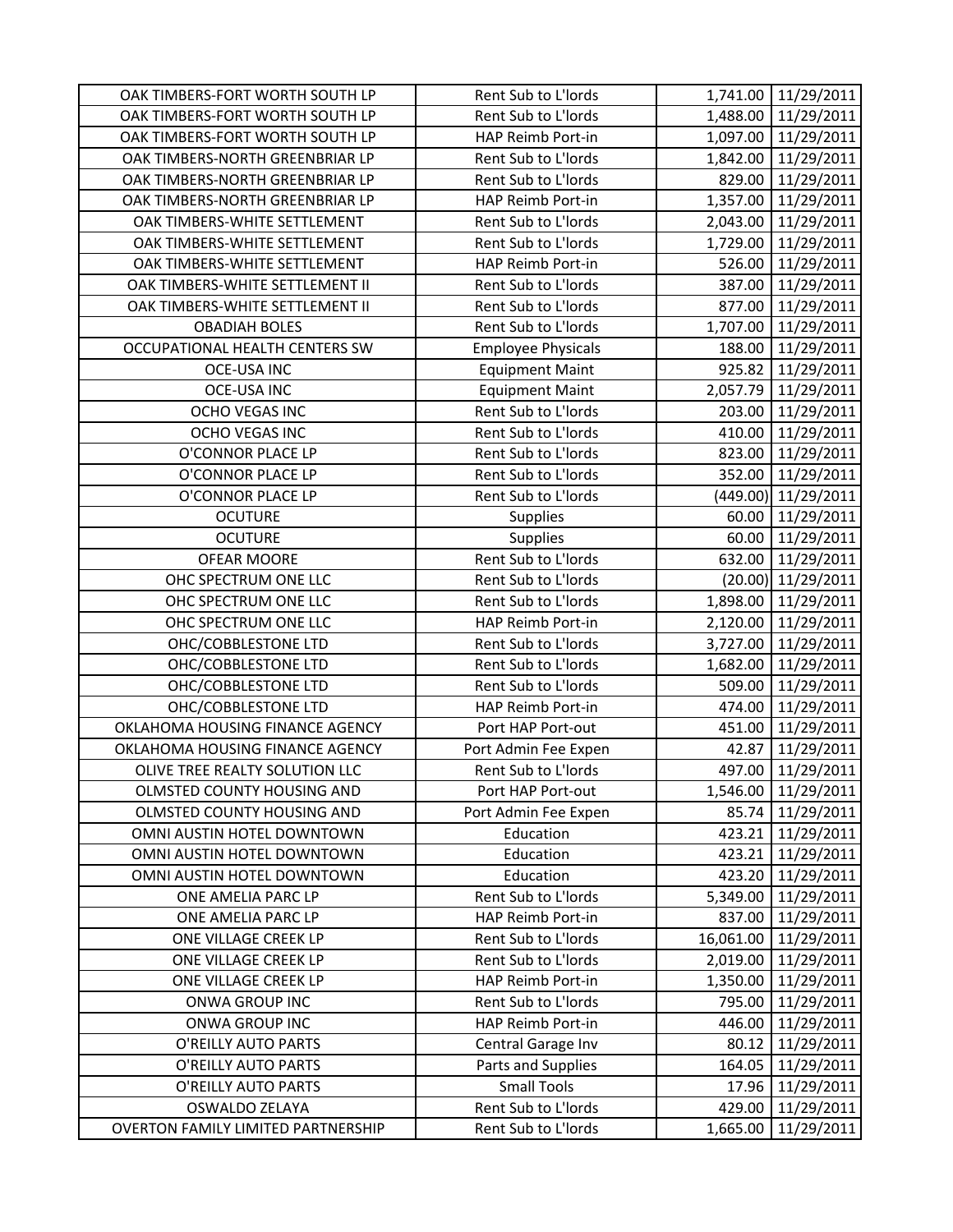| <b>OVERTON SQUARE LP</b>           | Rent Sub to L'Iords        |           | 5,433.00 11/29/2011  |
|------------------------------------|----------------------------|-----------|----------------------|
| <b>OVERTON SQUARE LP</b>           | Rent Sub to L'Iords        |           | 717.00 11/29/2011    |
| <b>OVERTON SQUARE LP</b>           | HAP Reimb Port-in          |           | 918.00 11/29/2011    |
| OWEN GROUP PROPERTY MANAGEMENT LLC | Rent Sub to L'Iords        | 403.00    | 11/29/2011           |
| <b>OWENS &amp; OWENS</b>           | Counsel Fees - CPS         | 100.00    | 11/29/2011           |
| <b>OWENS &amp; OWENS</b>           | Counsel Fees - CPS         | 200.00    | 11/29/2011           |
| <b>OWENS &amp; OWENS</b>           | Cnsl Fees-Fam Drg Ct       | 100.00    | 11/29/2011           |
| <b>OZARKA DRINKING WATER</b>       | Water                      | 118.17    | 11/29/2011           |
| P MICHAEL SCHNEIDER LAW FIRM PC    | Counsel Fees - CPS         | 100.00    | 11/29/2011           |
| PACE REALTY                        | <b>Utility Assistance</b>  |           | 29.48 11/29/2011     |
| PACE REALTY                        | <b>Rental Assistance</b>   |           | 419.00 11/29/2011    |
| PAMELA J TREST                     | Rent Sub to L'Iords        | 333.00    | 11/29/2011           |
| PAMELA S FERNANDEZ                 | <b>Counsel Fees-Courts</b> | 100.00    | 11/29/2011           |
| PAMELA S FERNANDEZ                 | <b>Counsel Fees-Courts</b> | 350.00    | 11/29/2011           |
| PAMELA S FERNANDEZ                 | <b>Counsel Fees-Courts</b> |           | 3,000.00 11/29/2011  |
| PARK PLAZA SHOPPING CENTER         | Prepaid - Rent             | 4,250.00  | 11/29/2011           |
| PARK VISTA TOWNHOMES L P           | Rent Sub to L'Iords        |           | 18,855.00 11/29/2011 |
| PARKSIDE APARTMENTS LLC            | Rent Sub to L'Iords        |           | 4,469.00 11/29/2011  |
| PARKSIDE PROPERTIES LP             | Rent Sub to L'Iords        | 428.00    | 11/29/2011           |
| PARKSIDE PROPERTIES LP             | HAP Reimb Port-in          | 822.00    | 11/29/2011           |
| PARKSIDE PROPERTIES LP             | Rental Assistance          | 665.00    | 11/29/2011           |
| PARODI PROPERTY LTD                | Rent Sub to L'Iords        | 14,500.00 | 11/29/2011           |
| PARODI PROPERTY LTD                | Rent Sub to L'Iords        | 2,983.00  | 11/29/2011           |
| PARODI PROPERTY LTD                | Rent Sub to L'Iords        | 575.00    | 11/29/2011           |
| PASADA PROPERTY INVESTMENTS LLC    | Rent Sub to L'Iords        | 1,121.00  | 11/29/2011           |
| PASCALE BARLATIER SURPRIS          | HAP Reimb Port-in          | 653.00    | 11/29/2011           |
| PASCO BROKERAGE INC                | Sheriff Inventory          | 1,647.00  | 11/29/2011           |
| PAT FERGUSON                       | HAP Reimb Port-in          | 800.00    | 11/29/2011           |
| PATHMARK TRAFFIC PRODUCTS INC      | <b>Road Signs</b>          | 936.00    | 11/29/2011           |
| PATHWAY BUILDERS LP                | Rent Sub to L'Iords        | 950.00    | 11/29/2011           |
| PATRICIA BACA                      | Counsel Fees - CPS         | 1,600.00  | 11/29/2011           |
| PATRICIA L SUMMERS                 | Counsel Fees - CPS         | 150.00    | 11/29/2011           |
| PATRICIA R POOL                    | Rent Sub to L'Iords        | 695.00    | 11/29/2011           |
| <b>PATRICK CURRAN</b>              | <b>Counsel Fees-Courts</b> | 122.50    | 11/29/2011           |
| <b>PATRICK KEVLIN</b>              | Rent Sub to L'Iords        | 882.00    | 11/29/2011           |
| PAUL E MAYS                        | Rent Sub to L'Iords        |           | 940.00 11/29/2011    |
| PAUL FRANCIS                       | Cnsl Fees-Crim Appls       |           | 2,500.00 11/29/2011  |
| PAUL FRANCIS                       | Crim Appeal-OthrCost       | 34.68     | 11/29/2011           |
| PAUL MCGINNIS                      | Prepaid - Rent             | 3,075.00  | 11/29/2011           |
| PAUL MURRAY                        | Rent Sub to L'Iords        | 518.00    | 11/29/2011           |
| PAUL OKELLO                        | Rent Sub to L'Iords        | 1,021.00  | 11/29/2011           |
| PAUL V PREVITE                     | <b>Counsel Fees-Courts</b> | 250.00    | 11/29/2011           |
| PBG INVESTMENTS                    | Rent Sub to L'Iords        | 481.00    | 11/29/2011           |
| PECAN BEND APARTMENTS LTD          | Rent Sub to L'Iords        | 480.00    | 11/29/2011           |
| PECAN BEND APARTMENTS LTD          | HAP Reimb Port-in          | 340.00    | 11/29/2011           |
| PEDRO CISNEROS                     | Counsel Fees-Juv           | 600.00    | 11/29/2011           |
| PENNSYLVANIA PLACE APARTMENTS LP   | Rent Sub to L'Iords        | 3,331.00  | 11/29/2011           |
| PENNSYLVANIA PLACE APARTMENTS LP   | Rent Sub to L'Iords        | 2,165.00  | 11/29/2011           |
| PENNSYLVANIA PLACE APARTMENTS LP   | HAP Reimb Port-in          | 524.00    | 11/29/2011           |
| PENSTAR POWER LLC                  | <b>Utility Allowance</b>   | 238.00    | 11/29/2011           |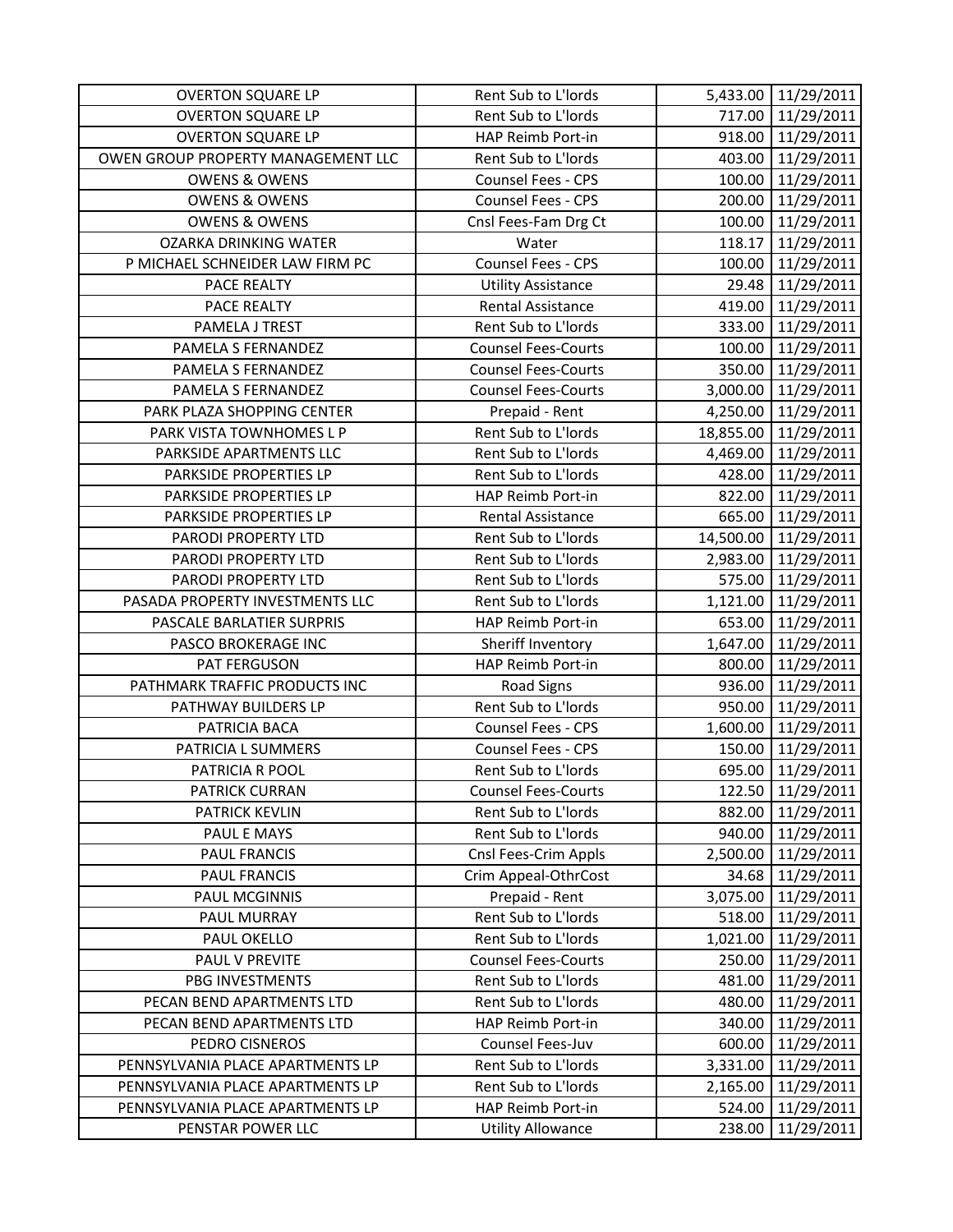| PENTHOUSE CONDOMINIUM HOA           | Prepaid - Rent              | 265.00    | 11/29/2011 |
|-------------------------------------|-----------------------------|-----------|------------|
| PERIAN L CHEATWOOD                  | Rent Sub to L'Iords         | 600.00    | 11/29/2011 |
| PERRY BRIGHAM                       | Rent Sub to L'Iords         | 767.00    | 11/29/2011 |
| Perry R Pack                        | Cert Copies/Trans           | 15.50     | 11/29/2011 |
| PERSONAL ACQUISITION MGMT & SALES I | Rent Sub to L'Iords         | 2,852.00  | 11/29/2011 |
| PERSONAL ACQUISITION MGMT & SALES I | Rent Sub to L'Iords         | 550.00    | 11/29/2011 |
| PERSONAL ACQUISITION MGMT & SALES I | Rent Sub to L'Iords         | 122.00    | 11/29/2011 |
| PETER J WEBB                        | HAP Reimb Port-in           | 371.00    | 11/29/2011 |
| PETER SZWEDA                        | Rent Sub to L'Iords         | 312.00    | 11/29/2011 |
| PHAM HOANG LONG                     | Rent Sub to L'Iords         | 1,393.00  | 11/29/2011 |
| PHILLIP BARRON                      | Rent Sub to L'Iords         | 603.00    | 11/29/2011 |
| PHILLIP FEVANG                      | Rent Sub to L'Iords         | 667.00    | 11/29/2011 |
| PHILLIP TRINH                       | Rent Sub to L'Iords         | 3,532.00  | 11/29/2011 |
| PHILLIPS LAWN SPRINKLER CO          | Landscaping Expense         | 1,307.60  | 11/29/2011 |
| PHOENIX HOUSE OF TEXAS INC          | <b>Residential Servc</b>    | 5,253.50  | 11/29/2011 |
| PHUONG PHAM                         | Rent Sub to L'Iords         | 1,153.00  | 11/29/2011 |
| PHYLLIS GAINES                      | Rent Sub to L'Iords         | 742.00    | 11/29/2011 |
| PIA R. RODRIGUEZ                    | <b>Counsel Fees-Courts</b>  | 1,000.00  | 11/29/2011 |
| PIA R. RODRIGUEZ                    | <b>Counsel Fees-Courts</b>  | 300.00    | 11/29/2011 |
| PIA R. RODRIGUEZ                    | <b>Counsel Fees-Courts</b>  | 1,000.00  | 11/29/2011 |
| PLANO HOUSING AUTHORITY             | Port HAP Port-out           | 1,150.00  | 11/29/2011 |
| PLANO HOUSING AUTHORITY             | Port Admin Fee Expen        | 128.61    | 11/29/2011 |
| PLANTATION WEST APARTMENTS          | Rent Sub to L'Iords         | 520.00    | 11/29/2011 |
| PLATINUM PROPERTY MANAGEMENT        | Rent Sub to L'Iords         | 962.00    | 11/29/2011 |
| POST OAK EAST APARTMENTS LP         | Rent Sub to L'Iords         | 18,706.00 | 11/29/2011 |
| POST OAK EAST APARTMENTS LP         | Rent Sub to L'Iords         | 1,048.00  | 11/29/2011 |
| POST OAK EAST APARTMENTS LP         | Rent Sub to L'Iords         | 2,853.00  | 11/29/2011 |
| POST OAK EAST APARTMENTS LP         | HAP Reimb Port-in           | 1,983.00  | 11/29/2011 |
| PRAETORIAN OPERATING INC            | <b>Custodian Supplies</b>   | 136.50    | 11/29/2011 |
| PRAETORIAN OPERATING INC            | <b>Custodian Supplies</b>   | 493.44    | 11/29/2011 |
| PRAETORIAN OPERATING INC            | <b>Building Maintenance</b> | 131.72    | 11/29/2011 |
| PRATTCO CRESENT OAKS LP             | HAP Reimb Port-in           | 250.00    | 11/29/2011 |
| PRECISION BUSINESS MACHINES INC     | <b>Supplies</b>             | 267.74    | 11/29/2011 |
| PRESSTEK INC                        | <b>Equipment Maint</b>      | 1,696.00  | 11/29/2011 |
| PRICE CAROL OAKS LP                 | Rent Sub to L'Iords         | 2,586.00  | 11/29/2011 |
| PRICE PROCTOR AND ASSOCIATES LLP    | Psych Exam/Testimony        | 750.00    | 11/29/2011 |
| PRISCO MERCHANDISING INC            | <b>Graphics Inventory</b>   | 971.52    | 11/29/2011 |
| PROVIDENT FOUNDATION BK TEXAS LLC   | Rent Sub to L'Iords         | 1,568.00  | 11/29/2011 |
| PROVIDENT FOUNDATION BK TEXAS LLC   | <b>Utility Assistance</b>   | 42.92     | 11/29/2011 |
| PROVIDENT FOUNDATION BK TEXAS LLC   | <b>Rental Assistance</b>    | 565.00    | 11/29/2011 |
| PSYCHOTHERAPY SERVICES & YOKEFELLOW | Psych Exam/Testimony        | 660.00    | 11/29/2011 |
| PUNDIT JEE LP                       | Rent Sub to L'Iords         | 1,208.00  | 11/29/2011 |
| <b>QUANG CHIEU BUDDIST</b>          | Rent Sub to L'Iords         | 408.00    | 11/29/2011 |
| <b>QUANG N M HUYNH</b>              | Rent Sub to L'Iords         | 1,138.00  | 11/29/2011 |
| <b>QUEST DIAGNOSTICS INC</b>        | Laboratory Costs            | 72.25     | 11/29/2011 |
| QUICKSEARCH COM LLC                 | <b>Background Check</b>     | 396.00    | 11/29/2011 |
| <b>QUINN FLAGS</b>                  | <b>Building Maintenance</b> | 391.72    | 11/29/2011 |
| R MAUREEN TOLBERT                   | <b>Counsel Fees-Courts</b>  | 750.00    | 11/29/2011 |
| R&M PROPERTY MANAGEMENT LLC         | Rent Sub to L'Iords         | 893.00    | 11/29/2011 |
| RADWAN BEKOWICH                     | Rent Sub to L'Iords         | 728.00    | 11/29/2011 |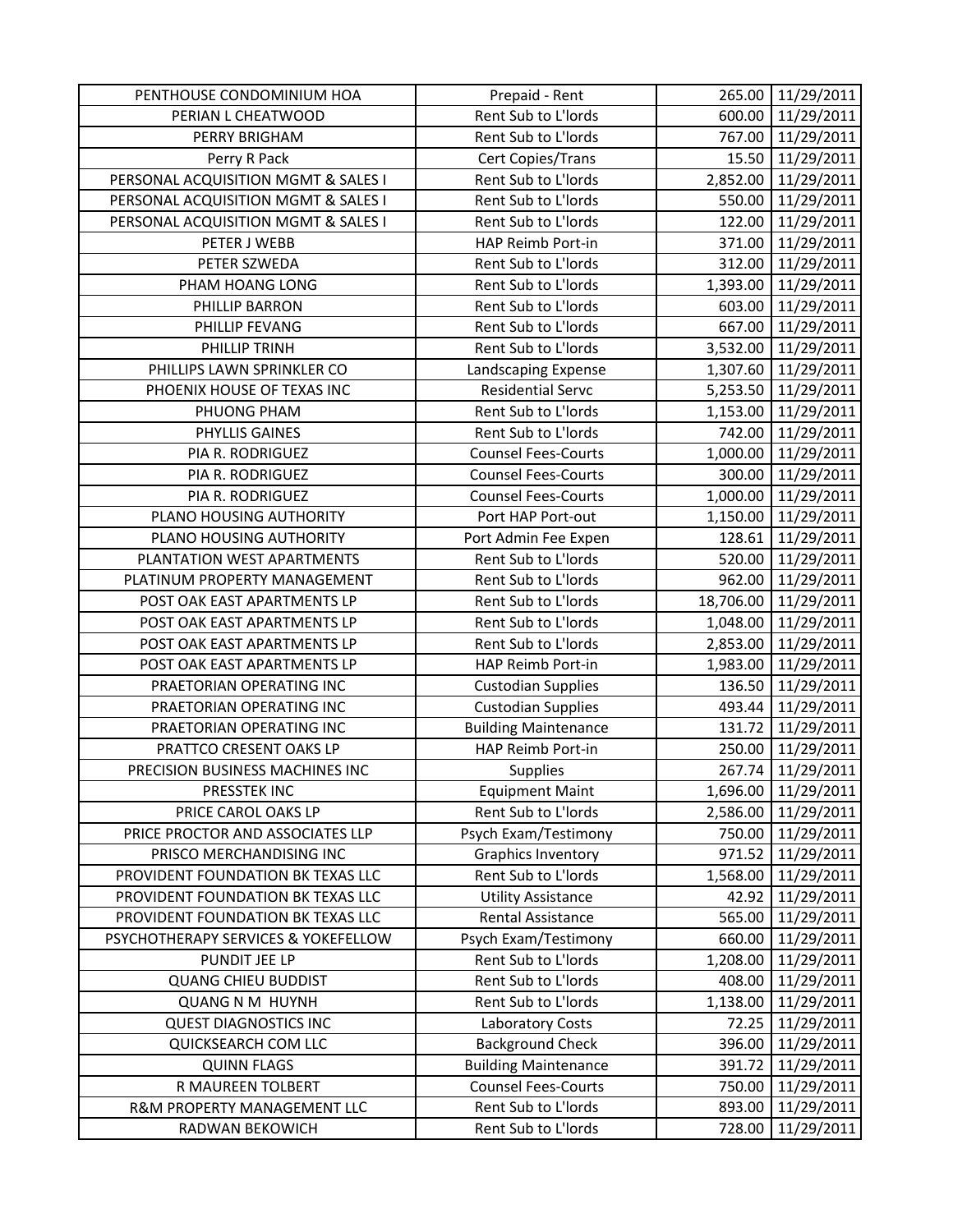| <b>RAINA REALTY</b>                 | Rent Sub to L'Iords         |           | 224.00 11/29/2011     |
|-------------------------------------|-----------------------------|-----------|-----------------------|
| <b>RAM P MALIK</b>                  | Rent Sub to L'Iords         |           | 668.00 11/29/2011     |
| <b>RAMON D STRIPLING</b>            | Rent Sub to L'Iords         |           | 925.00 11/29/2011     |
| RAMU K MYSORE                       | Rent Sub to L'Iords         | 2,014.00  | 11/29/2011            |
| <b>RAN SHNITZER</b>                 | Rent Sub to L'Iords         | 900.00    | 11/29/2011            |
| RANDALL B MILLER                    | <b>Counsel Fees-Courts</b>  | 300.00    | 11/29/2011            |
| RANDOL ASSET MANAGEMENT             | Prepaid - Rent              |           | 11,818.00 11/29/2011  |
| <b>RANDY W BOWERS</b>               | <b>Counsel Fees-Courts</b>  |           | 8,625.00 11/29/2011   |
| RAUL NEVAREZ                        | <b>Counsel Fees-Courts</b>  | 200.00    | 11/29/2011            |
| RAUL NEVAREZ                        | Counsel Fees-Juv            |           | 100.00 11/29/2011     |
| <b>RAY ECKLUND</b>                  | Rent Sub to L'Iords         |           | 4,991.00 11/29/2011   |
| <b>RAY ECKLUND</b>                  | Rent Sub to L'Iords         | 645.00    | 11/29/2011            |
| <b>RAY ECKLUND</b>                  | Rent Sub to L'Iords         |           | $(953.00)$ 11/29/2011 |
| RAY HALL JR                         | <b>Counsel Fees-Courts</b>  |           | 300.00 11/29/2011     |
| <b>RAY HALL JR</b>                  | Cnsl Fees-Fam Drg Ct        |           | 150.00 11/29/2011     |
| RAYA ROSALVA                        | Rent Sub to L'Iords         | 622.00    | 11/29/2011            |
| RAYMOND DANIEL PC                   | Cnsl Fees-Fam Drg Ct        | 150.00    | 11/29/2011            |
| RD CORNELL LLC                      | Parts and Supplies          | 124.00    | 11/29/2011            |
| <b>REACH ENERGY LLC</b>             | <b>Utility Allowance</b>    | 38.00     | 11/29/2011            |
| REAL ESTATE BY PAT GRAY & ASSOC INC | Rent Sub to L'Iords         | 975.00    | 11/29/2011            |
| REAL PROPERTY MANAGEMENT            | Rent Sub to L'Iords         |           | 1,575.00 11/29/2011   |
| REAL SYNERGY INVESTMENTS INC        | Rent Sub to L'Iords         | 742.00    | 11/29/2011            |
| <b>REALTY APPRECIATION</b>          | Rental Assistance           | 536.00    | 11/29/2011            |
| REALTY APPRECIATION                 | <b>Utility Assistance</b>   | 10.52     | 11/29/2011            |
| REBECCA KLINE                       | <b>Foster Home Care</b>     |           | 22.15 11/29/2011      |
| REBECCA WILLIAMS                    | Rent Sub to L'Iords         |           | 950.00 11/29/2011     |
| REBECCAH FLEMING                    | Interpreter Fees            | 270.00    | 11/29/2011            |
| RECEPT PHARMACY LP                  | <b>Medical Supplies</b>     | 1,335.00  | 11/29/2011            |
| REGENCY IV APART & ART GENERAL PART | Rent Sub to L'Iords         | 1,645.00  | 11/29/2011            |
| REGENCY IV APART & ART GENERAL PART | Rent Sub to L'Iords         | 351.00    | 11/29/2011            |
| REGENCY IV APART & ART GENERAL PART | HAP Reimb Port-in           | 506.00    | 11/29/2011            |
| REGENCY PARK HILLSIDE LP            | Rent Sub to L'Iords         | 575.00    | 11/29/2011            |
| REGENCY RAINTREE LTD PARTNERSHIP    | Rent Sub to L'Iords         | 1,873.00  | 11/29/2011            |
| REGENCY RAINTREE LTD PARTNERSHIP    | Rent Sub to L'Iords         | 625.00    | 11/29/2011            |
| RELIANT ENERGY RETAIL SERVICES INC  | <b>Utility Allowance</b>    | 5,484.00  | 11/29/2011            |
| RELIANT ENERGY RETAIL SERVICES INC  | <b>Utility Allowance</b>    | 41.00     | 11/29/2011            |
| RELIANT ENERGY RETAIL SERVICES INC  | <b>Utility Allowance</b>    | 261.00    | 11/29/2011            |
| RELIANT ENERGY RETAIL SERVICES INC  | HAP Reimb Port-in           | 414.00    | 11/29/2011            |
| RELIANT ENERGY SERVICES             | <b>Utility Assistance</b>   | 702.16    | 11/29/2011            |
| RELIANT ENERGY SERVICES             | <b>Utility Assistance</b>   | 2,579.17  | 11/29/2011            |
| RELIANT ENERGY SERVICES             | <b>Utility Assistance</b>   | 70.82     | 11/29/2011            |
| RENEE A SANCHEZ                     | Counsel Fees - CPS          | 150.00    | 11/29/2011            |
| REXEL SUMMERS                       | <b>Building Maintenance</b> | 748.26    | 11/29/2011            |
| REXEL SUMMERS                       | <b>Building Maintenance</b> | 665.06    | 11/29/2011            |
| REYNOLDS ASPHALT                    | Asphalt-Rock/Hot Mix        | 47,370.64 | 11/29/2011            |
| REYNOLDS ASPHALT                    | Asphalt-Rock/Hot Mix        | 1,169.82  | 11/29/2011            |
| RICARDO J CARRILLO                  | <b>County Burials</b>       | 700.00    | 11/29/2011            |
| RICHARD A HENDERSON PC              | <b>Counsel Fees-Courts</b>  | 6,470.00  | 11/29/2011            |
| RICHARD A HENDERSON PC              | <b>Counsel Fees-Courts</b>  | 300.00    | 11/29/2011            |
| RICHARD ALLEY                       | <b>Counsel Fees-Courts</b>  | 230.00    | 11/29/2011            |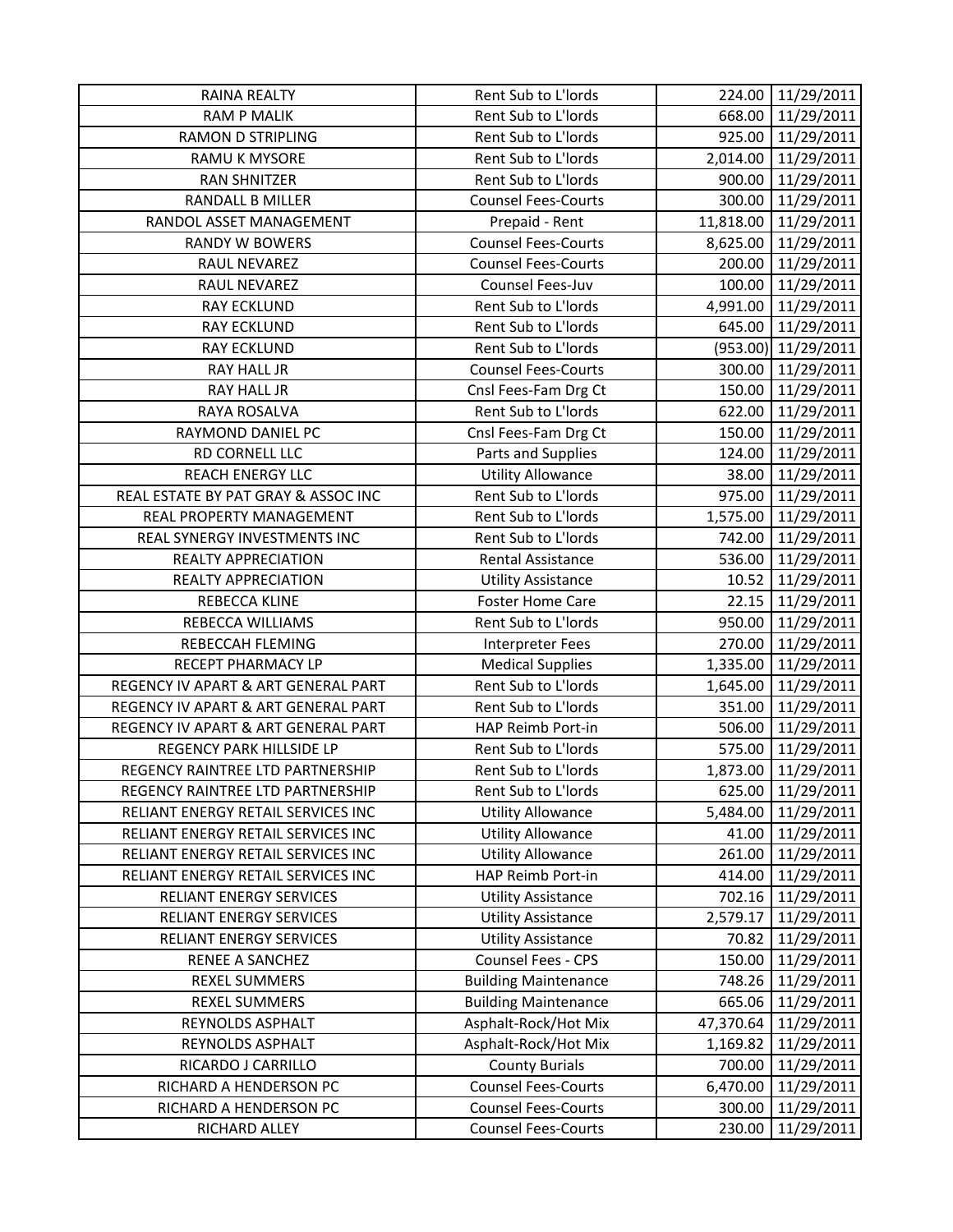| RICHARD ALLEY                          | <b>Counsel Fees-Courts</b> |           | 185.00 11/29/2011   |
|----------------------------------------|----------------------------|-----------|---------------------|
| RICHARD E JOHNSON SR                   | Rent Sub to L'Iords        |           | 1,330.00 11/29/2011 |
| RICHARD HOLLIS                         | Rent Sub to L'Iords        |           | 667.00 11/29/2011   |
| RICHARD KLINE                          | <b>Counsel Fees-Courts</b> | 6,700.00  | 11/29/2011          |
| RICHARD KLINE                          | <b>Counsel Fees-Courts</b> | 650.00    | 11/29/2011          |
| RICHARD SCOTT WALKER                   | <b>Counsel Fees-Courts</b> | 10,125.00 | 11/29/2011          |
| RICHARD SCOTT WALKER                   | <b>Counsel Fees-Courts</b> | 675.00    | 11/29/2011          |
| RICHARD SCOTT WALKER                   | Litigation Expense         | 165.00    | 11/29/2011          |
| RICHLAND HILLS PARTNERS LTD            | Rent Sub to L'Iords        | 2,313.00  | 11/29/2011          |
| RICHLAND PLACE APARTMENTS PARTNERS     | Rent Sub to L'Iords        | 878.00    | 11/29/2011          |
| RICHLAND SEWING CENTER                 | <b>Supplies</b>            | 240.00    | 11/29/2011          |
| <b>RICK T BRAME</b>                    | Rent Sub to L'Iords        | 1,003.00  | 11/29/2011          |
| RICKIE J WILLIAMS                      | Clothing                   | 200.00    | 11/29/2011          |
| <b>RICKY JACKSON</b>                   | Rent Sub to L'Iords        | 321.00    | 11/29/2011          |
| <b>RICKY VANHUSS</b>                   | Rent Sub to L'Iords        | 562.00    | 11/29/2011          |
| RITA C. SIMMONS                        | Rent Sub to L'Iords        | 259.00    | 11/29/2011          |
| RJD ASSOCIATES LTD                     | Rent Sub to L'Iords        | 579.00    | 11/29/2011          |
| <b>ROBBY SMITH</b>                     | Rent Sub to L'Iords        | 482.00    | 11/29/2011          |
| <b>ROBERT A WIDMAN</b>                 | HAP Reimb Port-in          | 589.00    | 11/29/2011          |
| <b>ROBERT GEORGE</b>                   | Rent Sub to L'Iords        | 1,050.00  | 11/29/2011          |
| <b>ROBERT HONEYSUCKER</b>              | Rent Sub to L'Iords        | 850.00    | 11/29/2011          |
| ROBERT L CROCHETT SR                   | Rent Sub to L'Iords        | 211.00    | 11/29/2011          |
| ROBERT L EPPS SR                       | Rent Sub to L'Iords        | 950.00    | 11/29/2011          |
| ROBERT W WILLIAMS                      | Rent Sub to L'Iords        | 817.00    | 11/29/2011          |
| ROBERTS REALTY ADVISORS INC            | Rent Sub to L'Iords        | 183.00    | 11/29/2011          |
| <b>ROBINSON &amp; SMART PC</b>         | <b>Counsel Fees-Courts</b> | 3,350.00  | 11/29/2011          |
| <b>ROBINSON &amp; SMART PC</b>         | <b>Counsel Fees-Courts</b> | 1,080.00  | 11/29/2011          |
| <b>ROBINSON &amp; SMART PC</b>         | <b>Counsel Fees-Courts</b> | 450.00    | 11/29/2011          |
| <b>RODNEY COLLIER</b>                  | Rent Sub to L'Iords        | 1,882.00  | 11/29/2011          |
| RODNEY M PATTERSON                     | Counsel Fees-Juv           | 100.00    | 11/29/2011          |
| <b>RODNEY MCNEELY</b>                  | Rent Sub to L'Iords        | 2,154.00  | 11/29/2011          |
| <b>RODNEY PRINCE</b>                   | Rent Sub to L'Iords        | 699.00    | 11/29/2011          |
| <b>ROGERS &amp; ROGERS INVESTMENTS</b> | Rent Sub to L'Iords        | 282.00    | 11/29/2011          |
| ROMULO L CASAQUITE                     | Rent Sub to L'Iords        | 852.00    | 11/29/2011          |
| RONALD BRUCALE                         | Rent Sub to L'Iords        | 1,046.00  | 11/29/2011          |
| RONALD BRUCALE                         | Rent Sub to L'Iords        | 594.00    | 11/29/2011          |
| RONALD COUCH                           | <b>Counsel Fees-Courts</b> | 950.00    | 11/29/2011          |
| RONALD J KOVACH PC                     | <b>Counsel Fees-Courts</b> | 400.00    | 11/29/2011          |
| Ronald J Wright                        | Education                  | 238.05    | 11/29/2011          |
| RONNIE D SMITH                         | Rent Sub to L'Iords        | 707.00    | 11/29/2011          |
| RONNIE EUGENE THOMAS                   | Rent Sub to L'Iords        | 462.00    | 11/29/2011          |
| RONNIE MOSLEY                          | Rental Assistance          | 695.00    | 11/29/2011          |
| ROSE ANNA SALINAS                      | <b>Counsel Fees-Courts</b> | 250.00    | 11/29/2011          |
| ROSE ANNA SALINAS                      | <b>Counsel Fees-Courts</b> | 1,007.50  | 11/29/2011          |
| Rose M Enriquez                        | Education                  | 44.00     | 11/29/2011          |
| ROSELIE BONES IJEOMA                   | HAP Reimb Port-in          | 578.00    | 11/29/2011          |
| ROSS LAND & REAL ESTATE SERVICES IN    | Rent Sub to L'Iords        | 228.00    | 11/29/2011          |
| ROXANNE ROBINSON                       | <b>Counsel Fees-Courts</b> | 450.00    | 11/29/2011          |
| ROY E BAILEY                           | Rent Sub to L'Iords        | 594.00    | 11/29/2011          |
| <b>ROY S SHARP</b>                     | HAP Reimb Port-in          | 655.00    | 11/29/2011          |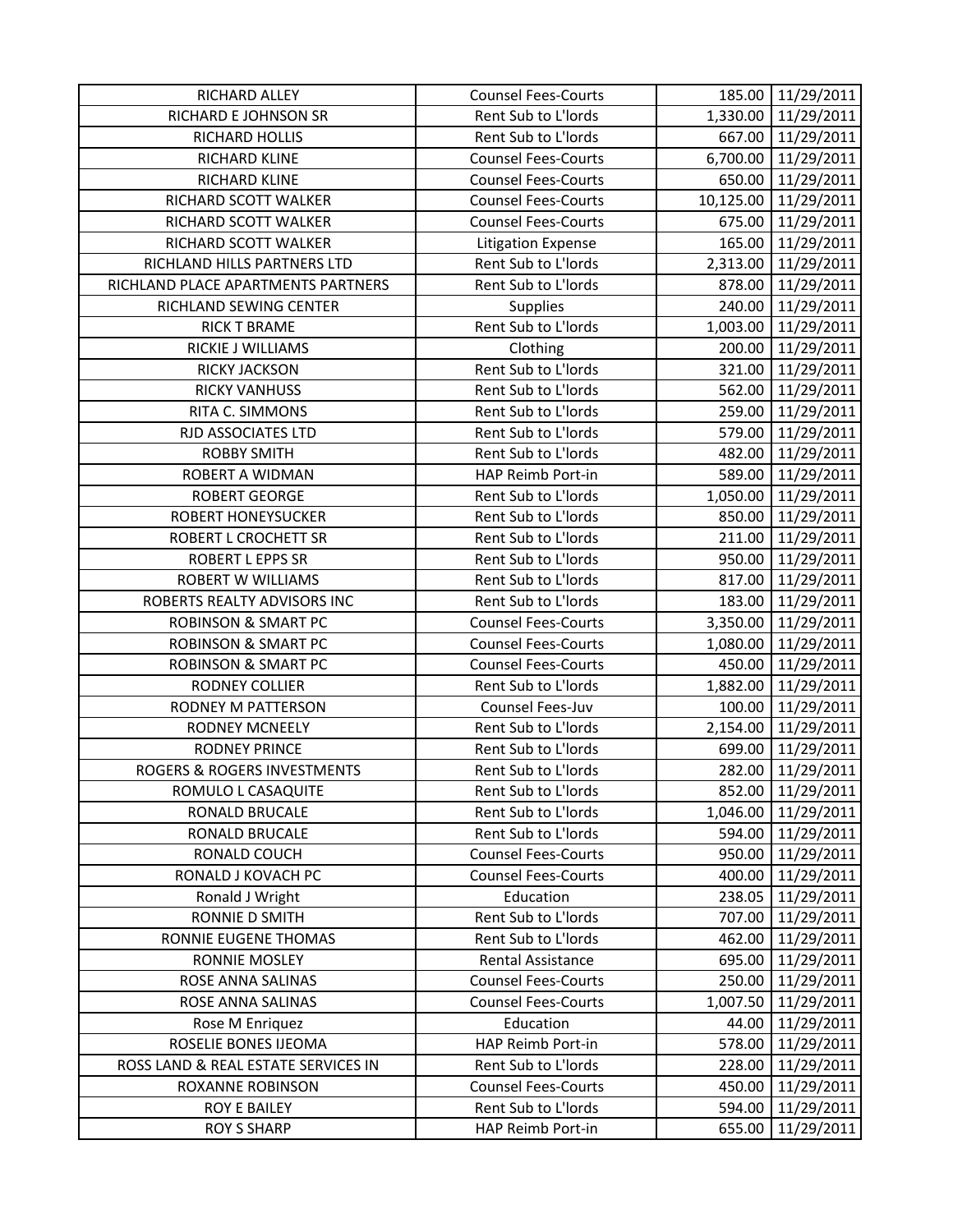| ROY W FOSTER JR                     | Rent Sub to L'Iords        |          | 3,001.00 11/29/2011 |
|-------------------------------------|----------------------------|----------|---------------------|
| <b>ROYER &amp; SCHUTTS</b>          | Non-Track Equipment        |          | 9,884.00 11/29/2011 |
| RUBEN JAMES EDWARDS SR              | Rent Sub to L'Iords        |          | 1,990.00 11/29/2011 |
| <b>RUBI S SWEANEY</b>               | Rent Sub to L'Iords        | 689.00   | 11/29/2011          |
| RUCHAN INVESTMENTS INC              | Rent Sub to L'Iords        | 654.00   | 11/29/2011          |
| <b>RUDY VELOZ</b>                   | Rent Sub to L'Iords        | 913.00   | 11/29/2011          |
| <b>RUFUS L JEWELL</b>               | HAP Reimb Port-in          | 467.00   | 11/29/2011          |
| RUPERT PUPKIN PROPERTIES ROSELLA LL | Rent Sub to L'Iords        | 389.00   | 11/29/2011          |
| Russell B. Casey                    | Travel                     | 256.05   | 11/29/2011          |
| RUSSELL J GRIECO                    | Rent Sub to L'Iords        | 697.00   | 11/29/2011          |
| <b>RUTH CRUZ</b>                    | <b>Meeting Expenses</b>    | 50.00    | 11/29/2011          |
| S & S FAITH FUND LLC                | Rent Sub to L'Iords        | 132.00   | 11/29/2011          |
| <b>SATTRUCKING INC</b>              | Rock and Gravel            |          | 9,246.16 11/29/2011 |
| SAF-T-GLOVE INC                     | Parts and Supplies         | 271.08   | 11/29/2011          |
| SAGINAW CROSSING LLC                | Rent Sub to L'Iords        |          | 2,294.00 11/29/2011 |
| <b>SAGINAW CROSSING LLC</b>         | Rent Sub to L'Iords        | 477.00   | 11/29/2011          |
| SAGINAW CROSSING LLC                | Rent Sub to L'Iords        | 2,730.00 | 11/29/2011          |
| SAGINAW CROSSING LLC                | Rent Sub to L'Iords        | 900.00   | 11/29/2011          |
| <b>SALVATORE LAMENTI</b>            | Rent Sub to L'Iords        | 491.00   | 11/29/2011          |
| <b>SAM BONIFIELD</b>                | <b>Counsel Fees-Courts</b> | 350.00   | 11/29/2011          |
| <b>SAM BONIFIELD</b>                | <b>Counsel Fees-Courts</b> | 800.00   | 11/29/2011          |
| <b>SAM BONIFIELD</b>                | <b>Counsel Fees-Courts</b> | 100.00   | 11/29/2011          |
| <b>SAMANTHA K HILL</b>              | <b>Counsel Fees-Courts</b> | 650.00   | 11/29/2011          |
| <b>SAMANTHA K HILL</b>              | <b>Counsel Fees-Courts</b> | 300.00   | 11/29/2011          |
| SAMANTHA K HILL                     | <b>Counsel Fees-Courts</b> | 600.00   | 11/29/2011          |
| <b>SAMANTHA K HILL</b>              | <b>Counsel Fees-Courts</b> |          | 600.00 11/29/2011   |
| SAMUEL E EMUZE                      | Rent Sub to L'Iords        | 497.00   | 11/29/2011          |
| SAMUEL M SANCHEZ                    | Counsel Fees - CPS         | 100.00   | 11/29/2011          |
| SAMUELS AVENUE LP                   | Rent Sub to L'Iords        | 4,638.00 | 11/29/2011          |
| SAMUELS AVENUE LP                   | Rent Sub to L'Iords        | 344.00   | 11/29/2011          |
| SANDRA GENE VILLELLI                | Rent Sub to L'Iords        | 575.00   | 11/29/2011          |
| <b>SANDRA PETRUSAITIS</b>           | Rent Sub to L'Iords        | 527.00   | 11/29/2011          |
| <b>SANJAY KUMAR</b>                 | Rent Sub to L'Iords        | 865.00   | 11/29/2011          |
| SANTIAGO SALINAS                    | <b>Counsel Fees-Courts</b> | 400.00   | 11/29/2011          |
| SARATOGA MANAGEMENT GROUP LLC       | Rent Sub to L'Iords        | 5,330.00 | 11/29/2011          |
| SARATOGA MANAGEMENT GROUP LLC       | Rent Sub to L'Iords        | 1,114.00 | 11/29/2011          |
| SARGENT-SOWELL (SA-SO)              | Safety/Tact Supplies       | 243.67   | 11/29/2011          |
| SARGENT-SOWELL (SA-SO)              | Safety/Tact Supplies       | 243.68   | 11/29/2011          |
| SATYAJEET LAHIRI                    | Psych Exam/Testimony       | 520.00   | 11/29/2011          |
| <b>SAVANT S CHAUHAN</b>             | Rent Sub to L'Iords        | 1,528.00 | 11/29/2011          |
| <b>SCOTT BROWN</b>                  | <b>Counsel Fees-Courts</b> | 1,000.00 | 11/29/2011          |
| <b>SCOTT BROWN</b>                  | <b>Counsel Fees-Courts</b> | 2,100.00 | 11/29/2011          |
| SCOTT BROWN PROPERTIES INC          | Rent Sub to L'Iords        | 1,079.00 | 11/29/2011          |
| SEQUEL YOUTH AND FAMILY SERVICES    | <b>Residential Servc</b>   | 553.35   | 11/29/2011          |
| SEQUEL YOUTH AND FAMILY SERVICES    | <b>Residential Servc</b>   | 6,975.00 | 11/29/2011          |
| SHACOBY J WOMACK                    | Rent Sub to L'Iords        | 663.00   | 11/29/2011          |
| <b>SHADOW CREEK APARTMENTS</b>      | Rent Sub to L'Iords        | 2,539.00 | 11/29/2011          |
| <b>SHADOW CREEK APARTMENTS</b>      | Rent Sub to L'Iords        | 640.00   | 11/29/2011          |
| <b>SHALLOM HOLDINGS</b>             | Rent Sub to L'Iords        | 700.00   | 11/29/2011          |
| Shane T Spencer                     | Travel                     | 8.00     | 11/29/2011          |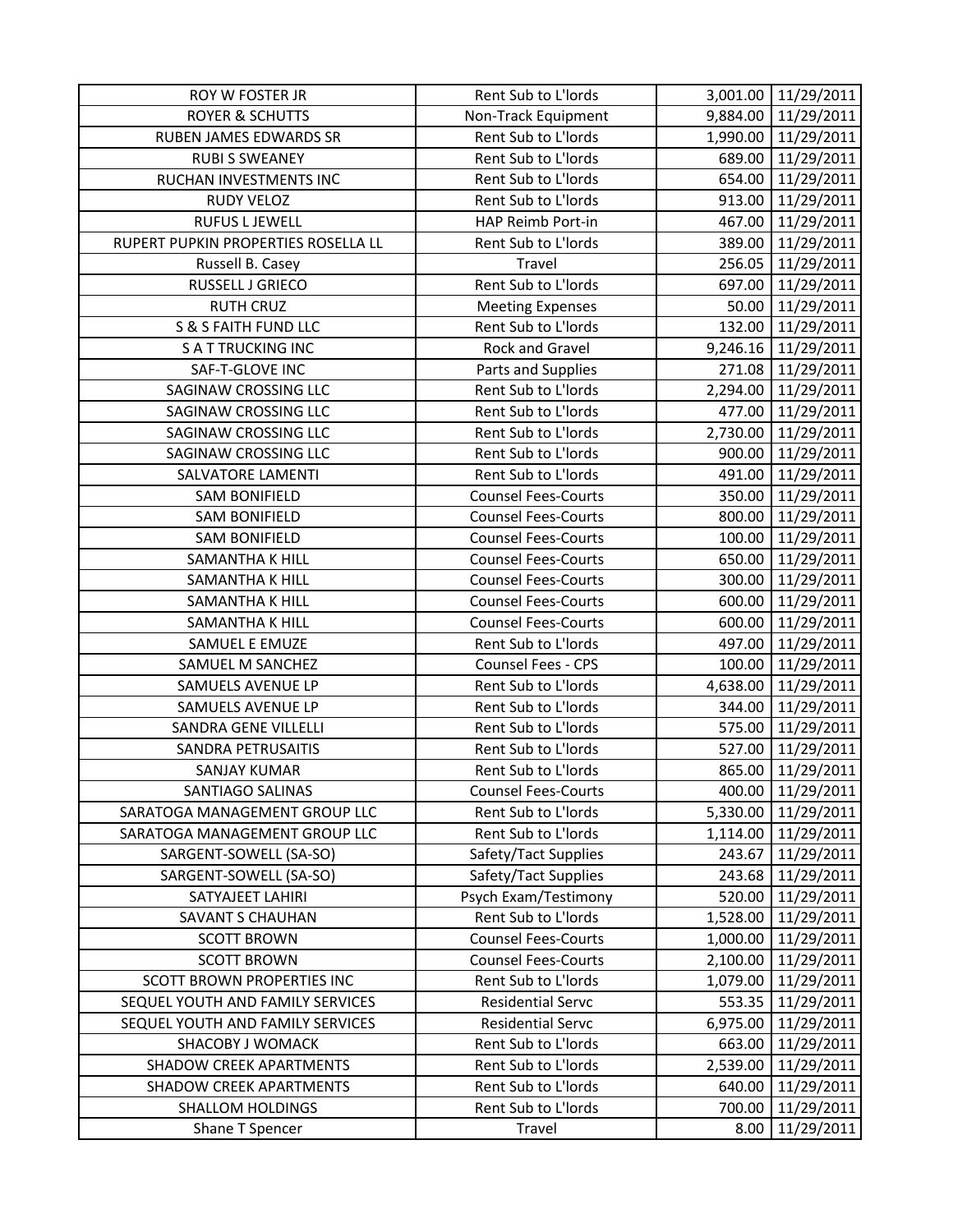| <b>SHANTOSH CORPORATION</b>        | Rental Assistance           | 612.00    | 11/29/2011        |
|------------------------------------|-----------------------------|-----------|-------------------|
| SHARANETTA JACKSON                 | Clothing                    | 225.00    | 11/29/2011        |
| <b>SHARON PATTERSON</b>            | Rent Sub to L'Iords         |           | 661.00 11/29/2011 |
| <b>SHAWN M WORTHEY</b>             | Rent Sub to L'Iords         | 778.00    | 11/29/2011        |
| <b>SHAWN PASCHALL</b>              | <b>Counsel Fees-Courts</b>  | 1,060.00  | 11/29/2011        |
| <b>SHAWN PASCHALL</b>              | <b>Counsel Fees-Courts</b>  | 815.00    | 11/29/2011        |
| Sheena A Hargrove                  | Travel                      | 198.47    | 11/29/2011        |
| SHENANDOAH TOWNHOMES LTD           | Rent Sub to L'Iords         | 5,854.00  | 11/29/2011        |
| SHENANDOAH TOWNHOMES LTD           | HAP Reimb Port-in           | 1,569.00  | 11/29/2011        |
| SHENANDOAH VILLAGE APTS LP         | Rent Sub to L'Iords         | 483.00    | 11/29/2011        |
| SHENANDOAH VILLAGE APTS LP         | HAP Reimb Port-in           | 1,360.00  | 11/29/2011        |
| SHERATON NORTH HOUSTON AT GEORGE   | Travel                      | 255.06    | 11/29/2011        |
| SHERWIN WILLIAMS PAINT             | <b>Support Serv Supply</b>  | 1,350.10  | 11/29/2011        |
| SHERWIN WILLIAMS PAINT             | <b>Building Maintenance</b> | 123.27    | 11/29/2011        |
| SHERYL WRIGHT                      | Rent Sub to L'Iords         | 750.00    | 11/29/2011        |
| <b>SHEVIA LTD</b>                  | Rent Sub to L'Iords         | 5,607.00  | 11/29/2011        |
| <b>SHEVIA LTD</b>                  | Rent Sub to L'Iords         | 2,147.00  | 11/29/2011        |
| SHI GOVERNMENT SOLUTIONS           | <b>Computer Supplies</b>    | 40.00     | 11/29/2011        |
| SHREEBHA UPADHYAYA                 | <b>Court Visitor</b>        | 62.14     | 11/29/2011        |
| SID W SHAPIRO                      | Counsel Fees - CPS          | 915.00    | 11/29/2011        |
| SIGNATURE LEASING & MANAGEMENT INC | Rent Sub to L'Iords         | 670.00    | 11/29/2011        |
| SILAS OTTONIEL ROSALES             | Rent Sub to L'Iords         | 339.00    | 11/29/2011        |
| SILVER CREEK PH II                 | Rent Sub to L'Iords         | 560.00    | 11/29/2011        |
| <b>SKIDRILL</b>                    | Capital Outlay-Furni        | 5,125.00  | 11/29/2011        |
| <b>SKY GROUP LLC</b>               | Rent Sub to L'Iords         | 848.00    | 11/29/2011        |
| SKYVUE MEMORIAL GARDENS            | <b>County Burials</b>       | 2,050.00  | 11/29/2011        |
| SMITH TEMPORARIES INC              | Contract Labor              | 672.00    | 11/29/2011        |
| <b>SOLOMON BRACKENS</b>            | Rent Sub to L'Iords         | 779.00    | 11/29/2011        |
| SON V NGUYEN                       | HAP Reimb Port-in           | 1,114.00  | 11/29/2011        |
| <b>SORENSON FORENSICS LLC</b>      | Investigative               | 2,364.00  | 11/29/2011        |
| SOUTH HULEN LP                     | Rent Sub to L'Iords         | 11,279.00 | 11/29/2011        |
| SOUTH HULEN LP                     | Rent Sub to L'Iords         | 1,489.00  | 11/29/2011        |
| <b>SOUTH HULEN LP</b>              | HAP Reimb Port-in           | 666.00    | 11/29/2011        |
| SOUTHFORK MMLP                     | Rent Sub to L'Iords         | 690.00    | 11/29/2011        |
| SOUTHWASTE DISPOSAL LLC            | Kitchen Maintenance         | 400.00    | 11/29/2011        |
| SOUTHWEST KEY PROGRAMS INC         | <b>Residential Servc</b>    | 2,308.08  | 11/29/2011        |
| SPARK ENERGY LP                    | <b>Utility Allowance</b>    | 57.00     | 11/29/2011        |
| SPARK ENERGY LP                    | <b>Utility Assistance</b>   | 77.54     | 11/29/2011        |
| <b>SPORTS SUPPLY GROUP INC</b>     | Shrff Commissary Inv        | 131.88    | 11/29/2011        |
| <b>SPORTS SUPPLY GROUP INC</b>     | Recreation                  | 19.78     | 11/29/2011        |
| SPRING OAK APARTMENTS              | Rent Sub to L'Iords         | 216.00    | 11/29/2011        |
| SPRING VALLEY LTD                  | Rent Sub to L'Iords         | 734.00    | 11/29/2011        |
| ST BERNARD PARISH GOVERNMENT       | Port HAP Port-out           | 346.00    | 11/29/2011        |
| ST BERNARD PARISH GOVERNMENT       | Port Admin Fee Expen        | 85.74     | 11/29/2011        |
| ST FRANCIS VILLAGE, INC            | Rent Sub to L'Iords         | 369.00    | 11/29/2011        |
| ST FRANCIS VILLAGE, INC            | Rent Sub to L'Iords         | 643.00    | 11/29/2011        |
| ST FRANCIS VILLAGE, INC            | Rent Sub to L'Iords         | 629.00    | 11/29/2011        |
| <b>STAPLES ADVANTAGE</b>           | <b>Supplies</b>             | 68.30     | 11/29/2011        |
| STAPLES ADVANTAGE                  | <b>Training Supplies</b>    | 733.29    | 11/29/2011        |
| STAPLES ADVANTAGE                  | Supplies                    | 36.88     | 11/29/2011        |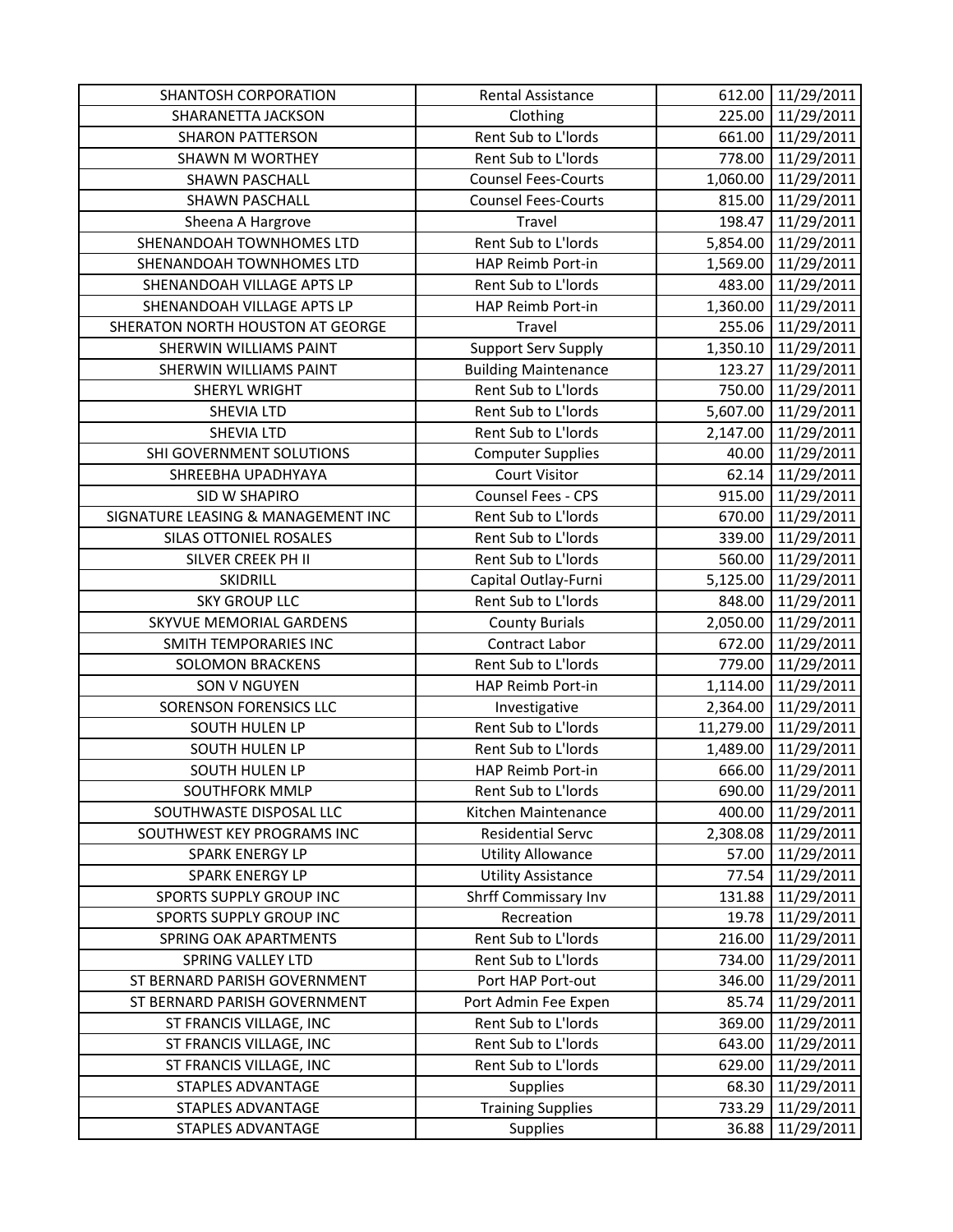| <b>STAPLES ADVANTAGE</b> | Supplies        | 52.96          | 11/29/2011 |
|--------------------------|-----------------|----------------|------------|
| <b>STAPLES ADVANTAGE</b> | <b>Supplies</b> | 76.47          | 11/29/2011 |
| <b>STAPLES ADVANTAGE</b> | <b>Supplies</b> | 55.30          | 11/29/2011 |
| STAPLES ADVANTAGE        | Supplies        | 808.77         | 11/29/2011 |
| <b>STAPLES ADVANTAGE</b> | <b>Supplies</b> | 12.53          | 11/29/2011 |
| <b>STAPLES ADVANTAGE</b> | Supplies        | 84.55          | 11/29/2011 |
| <b>STAPLES ADVANTAGE</b> | <b>Supplies</b> | 141.95         | 11/29/2011 |
| <b>STAPLES ADVANTAGE</b> | Supplies        | 241.20         | 11/29/2011 |
| <b>STAPLES ADVANTAGE</b> | Supplies        | 144.77         | 11/29/2011 |
| <b>STAPLES ADVANTAGE</b> | <b>Supplies</b> | 63.21          | 11/29/2011 |
| <b>STAPLES ADVANTAGE</b> | Supplies        | 93.35          | 11/29/2011 |
| <b>STAPLES ADVANTAGE</b> | Supplies        | 145.44         | 11/29/2011 |
| <b>STAPLES ADVANTAGE</b> | Supplies        | 227.64         | 11/29/2011 |
| <b>STAPLES ADVANTAGE</b> | <b>Supplies</b> | 189.20         | 11/29/2011 |
| <b>STAPLES ADVANTAGE</b> | Supplies        | 63.18          | 11/29/2011 |
| <b>STAPLES ADVANTAGE</b> | Supplies        | 59.01          | 11/29/2011 |
| <b>STAPLES ADVANTAGE</b> | Supplies        | 53.65          | 11/29/2011 |
| <b>STAPLES ADVANTAGE</b> | Supplies        | 497.50         | 11/29/2011 |
| <b>STAPLES ADVANTAGE</b> | Supplies        | $\overline{a}$ | 11/29/2011 |
| <b>STAPLES ADVANTAGE</b> | Supplies        |                | 11/29/2011 |
| <b>STAPLES ADVANTAGE</b> | Supplies        | 60.80          | 11/29/2011 |
| <b>STAPLES ADVANTAGE</b> | Supplies        | 45.10          | 11/29/2011 |
| <b>STAPLES ADVANTAGE</b> | Supplies        | 10.07          | 11/29/2011 |
| <b>STAPLES ADVANTAGE</b> | Supplies        | 592.28         | 11/29/2011 |
| <b>STAPLES ADVANTAGE</b> | Supplies        | 1,581.95       | 11/29/2011 |
| <b>STAPLES ADVANTAGE</b> | Supplies        | 24.68          | 11/29/2011 |
| <b>STAPLES ADVANTAGE</b> | Supplies        | 115.20         | 11/29/2011 |
| <b>STAPLES ADVANTAGE</b> | Supplies        | 259.37         | 11/29/2011 |
| <b>STAPLES ADVANTAGE</b> | Supplies        | 161.36         | 11/29/2011 |
| <b>STAPLES ADVANTAGE</b> | Supplies        | 63.34          | 11/29/2011 |
| <b>STAPLES ADVANTAGE</b> | Supplies        | 60.14          | 11/29/2011 |
| <b>STAPLES ADVANTAGE</b> | Supplies        | 265.69         | 11/29/2011 |
| <b>STAPLES ADVANTAGE</b> | Supplies        | 250.16         | 11/29/2011 |
| <b>STAPLES ADVANTAGE</b> | <b>Supplies</b> | 374.89         | 11/29/2011 |
| <b>STAPLES ADVANTAGE</b> | <b>Supplies</b> | 137.18         | 11/29/2011 |
| <b>STAPLES ADVANTAGE</b> | <b>Supplies</b> | 12.87          | 11/29/2011 |
| <b>STAPLES ADVANTAGE</b> | <b>Supplies</b> | 65.20          | 11/29/2011 |
| <b>STAPLES ADVANTAGE</b> | <b>Supplies</b> | 12.46          | 11/29/2011 |
| <b>STAPLES ADVANTAGE</b> | <b>Supplies</b> | 439.86         | 11/29/2011 |
| <b>STAPLES ADVANTAGE</b> | <b>Supplies</b> | 103.03         | 11/29/2011 |
| <b>STAPLES ADVANTAGE</b> | <b>Supplies</b> | 3.60           | 11/29/2011 |
| <b>STAPLES ADVANTAGE</b> | <b>Supplies</b> | 79.16          | 11/29/2011 |
| <b>STAPLES ADVANTAGE</b> | <b>Supplies</b> | 6.84           | 11/29/2011 |
| STAPLES ADVANTAGE        | <b>Supplies</b> | 144.93         | 11/29/2011 |
| <b>STAPLES ADVANTAGE</b> | <b>Supplies</b> | 94.49          | 11/29/2011 |
| STAPLES ADVANTAGE        | <b>Supplies</b> | 633.78         | 11/29/2011 |
| STAPLES ADVANTAGE        | <b>Supplies</b> | 93.96          | 11/29/2011 |
| <b>STAPLES ADVANTAGE</b> | <b>Supplies</b> | 47.08          | 11/29/2011 |
| STAPLES ADVANTAGE        | <b>Supplies</b> | 16.85          | 11/29/2011 |
| STAPLES ADVANTAGE        | <b>Supplies</b> | 34.11          | 11/29/2011 |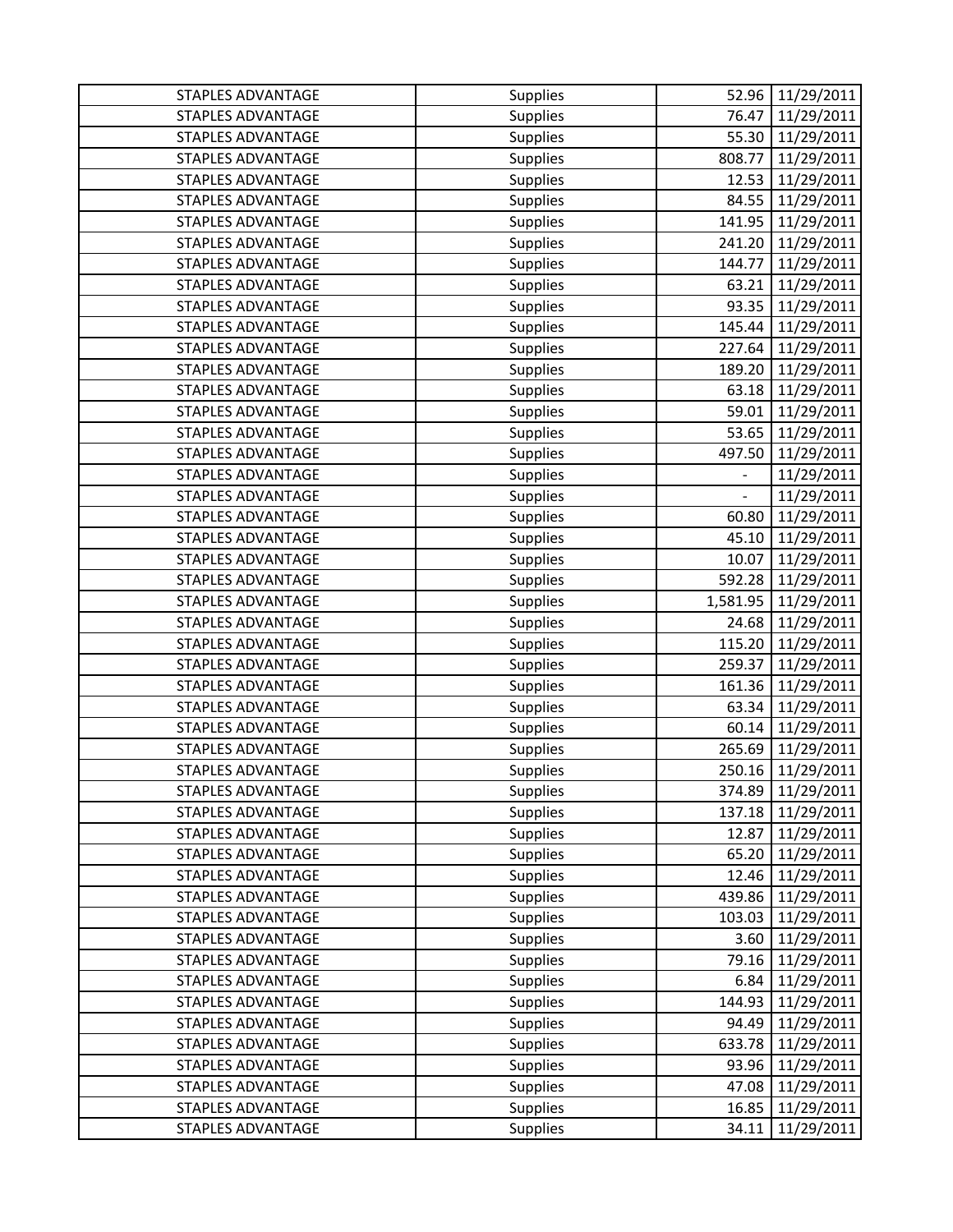| <b>STAPLES ADVANTAGE</b>       | Supplies                    | 55.88    | 11/29/2011 |
|--------------------------------|-----------------------------|----------|------------|
| <b>STAPLES ADVANTAGE</b>       | Supplies                    | 27.17    | 11/29/2011 |
| <b>STAPLES ADVANTAGE</b>       | Supplies                    | 164.93   | 11/29/2011 |
| <b>STAPLES ADVANTAGE</b>       | Supplies                    | 63.00    | 11/29/2011 |
| <b>STAPLES ADVANTAGE</b>       | Supplies                    | 29.25    | 11/29/2011 |
| <b>STAPLES ADVANTAGE</b>       | Supplies                    | 23.40    | 11/29/2011 |
| <b>STAPLES ADVANTAGE</b>       | Supplies                    | 40.18    | 11/29/2011 |
| <b>STAPLES ADVANTAGE</b>       | Supplies                    | 41.68    | 11/29/2011 |
| <b>STAPLES ADVANTAGE</b>       | Supplies                    | 31.45    | 11/29/2011 |
| <b>STAPLES ADVANTAGE</b>       | Supplies                    | 51.06    | 11/29/2011 |
| <b>STAPLES ADVANTAGE</b>       | Supplies                    | 123.51   | 11/29/2011 |
| <b>STAPLES ADVANTAGE</b>       | Supplies                    | 36.12    | 11/29/2011 |
| <b>STAPLES ADVANTAGE</b>       | Supplies                    | 61.80    | 11/29/2011 |
| <b>STAPLES ADVANTAGE</b>       | Supplies                    | 55.36    | 11/29/2011 |
| <b>STAPLES ADVANTAGE</b>       | Supplies                    | 25.19    | 11/29/2011 |
| <b>STAPLES ADVANTAGE</b>       | Supplies                    | 241.17   | 11/29/2011 |
| <b>STAPLES ADVANTAGE</b>       | Supplies                    | 16.71    | 11/29/2011 |
| <b>STAPLES ADVANTAGE</b>       | Supplies                    | 8.25     | 11/29/2011 |
| <b>STAPLES ADVANTAGE</b>       | Supplies                    | 11.20    | 11/29/2011 |
| <b>STAPLES ADVANTAGE</b>       | Supplies                    | ÷        | 11/29/2011 |
| <b>STAPLES ADVANTAGE</b>       | Supplies                    | 305.88   | 11/29/2011 |
| <b>STAPLES ADVANTAGE</b>       | Supplies                    |          | 11/29/2011 |
| <b>STAPLES ADVANTAGE</b>       | Supplies                    | 86.68    | 11/29/2011 |
| <b>STAPLES ADVANTAGE</b>       | Supplies                    | 76.04    | 11/29/2011 |
| <b>STAPLES ADVANTAGE</b>       | <b>Computer Supplies</b>    | 28.76    | 11/29/2011 |
| <b>STAPLES ADVANTAGE</b>       | <b>Computer Supplies</b>    | 2,119.66 | 11/29/2011 |
| <b>STAPLES ADVANTAGE</b>       | Lab Supplies                | 316.28   | 11/29/2011 |
| <b>STAPLES ADVANTAGE</b>       | Lab Supplies                | 95.92    | 11/29/2011 |
| <b>STAPLES ADVANTAGE</b>       | <b>Custodian Supplies</b>   | 68.16    | 11/29/2011 |
| <b>STAPLES ADVANTAGE</b>       | <b>Building Maintenance</b> | 20.46    | 11/29/2011 |
| <b>STAPLES ADVANTAGE</b>       | <b>Supplies</b>             | 9.66     | 11/29/2011 |
| <b>STAPLES ADVANTAGE</b>       | Supplies                    | 41.50    | 11/29/2011 |
| <b>STAPLES ADVANTAGE</b>       | <b>Supplies</b>             | 25.51    | 11/29/2011 |
| <b>STAPLES ADVANTAGE</b>       | Supplies                    | 190.54   | 11/29/2011 |
| <b>STAPLES ADVANTAGE</b>       | <b>Supplies</b>             | 63.57    | 11/29/2011 |
| STAPLES ADVANTAGE              | <b>Supplies</b>             | 151.89   | 11/29/2011 |
| <b>STAPLES ADVANTAGE</b>       | <b>Supplies</b>             | 1,306.81 | 11/29/2011 |
| <b>STAPLES ADVANTAGE</b>       | Supplies                    | 243.27   | 11/29/2011 |
| <b>STAPLES ADVANTAGE</b>       | <b>Supplies</b>             | 351.13   | 11/29/2011 |
| STAPLES ADVANTAGE              | <b>Supplies</b>             | 280.24   | 11/29/2011 |
| <b>STAR ELECTRICITY LLC</b>    | <b>Utility Allowance</b>    | 70.00    | 11/29/2011 |
| <b>STARBUCK &amp; WISE INC</b> | Rent Sub to L'Iords         | 1,741.00 | 11/29/2011 |
| STATE INDUSTRIAL PRODUCTS CORP | <b>Custodian Supplies</b>   | 2,468.54 | 11/29/2011 |
| <b>STATON &amp; TAYLOR PC</b>  | <b>Counsel Fees-Courts</b>  | 975.00   | 11/29/2011 |
| <b>STATON &amp; TAYLOR PC</b>  | <b>Counsel Fees-Courts</b>  | 400.00   | 11/29/2011 |
| <b>STATON &amp; TAYLOR PC</b>  | <b>Counsel Fees-Courts</b>  | 450.00   | 11/29/2011 |
| STELLA NWANKWO                 | Rent Sub to L'Iords         | 850.00   | 11/29/2011 |
|                                |                             |          |            |
| STEPHAN R BLACK                | Rent Sub to L'Iords         | 524.00   | 11/29/2011 |
| STEPHANIE PATTEN               | <b>Counsel Fees-Courts</b>  | 2,100.00 | 11/29/2011 |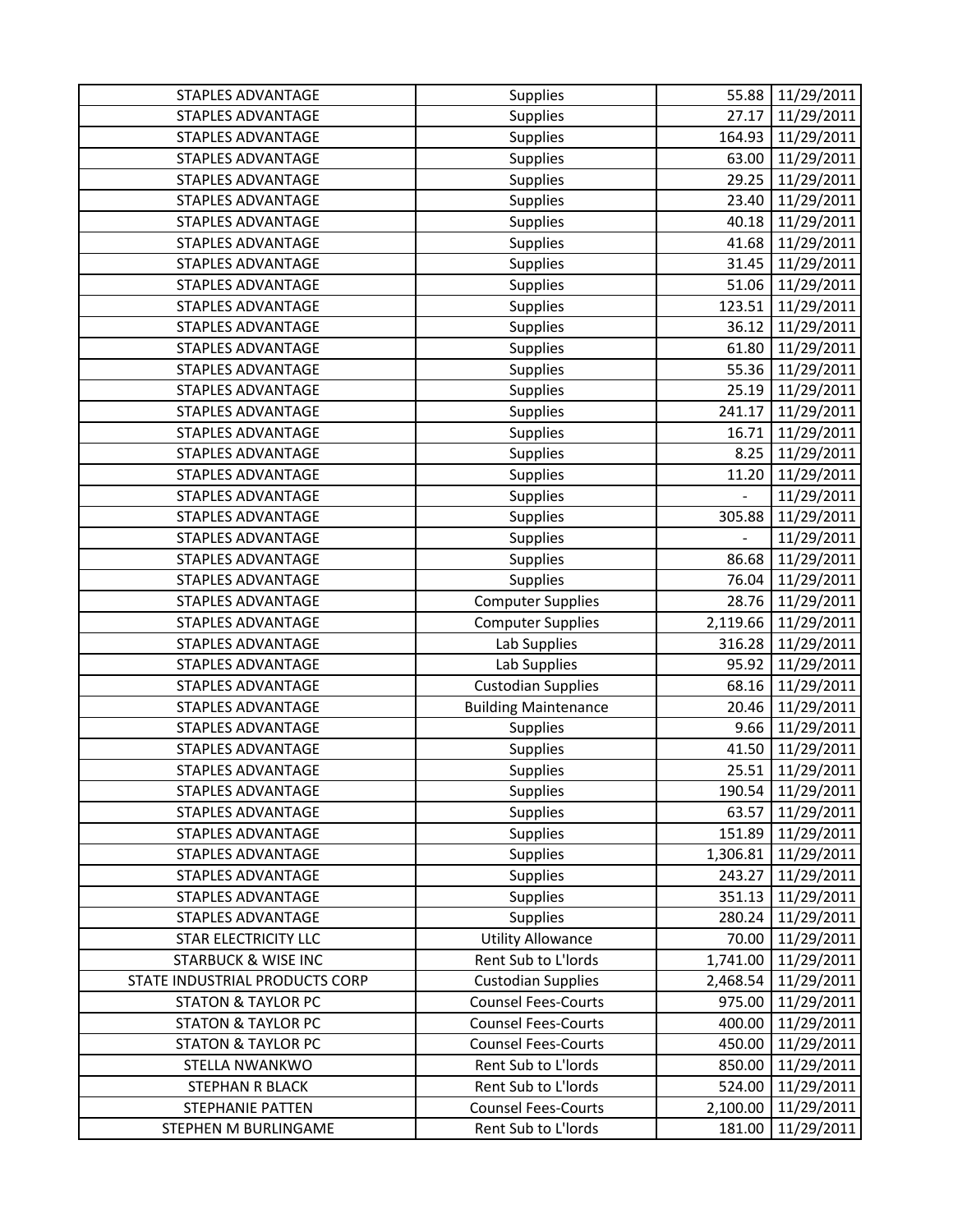| <b>STEPHEN N WOOD</b>                | Rent Sub to L'Iords         | 811.00    | 11/29/2011          |
|--------------------------------------|-----------------------------|-----------|---------------------|
| <b>STEVE GORDON &amp; ASSOCIATES</b> | <b>Counsel Fees-Courts</b>  | 500.00    | 11/29/2011          |
| <b>STEVE GORDON &amp; ASSOCIATES</b> | <b>Counsel Fees-Courts</b>  |           | 350.00 11/29/2011   |
| <b>STEVE HAMPTON</b>                 | Rent Sub to L'Iords         | 432.00    | 11/29/2011          |
| STEVEN ROBERT FROMM                  | Rent Sub to L'Iords         | 886.00    | 11/29/2011          |
| <b>STREAM ENERGY</b>                 | <b>Utility Allowance</b>    | 3,612.00  | 11/29/2011          |
| <b>STREAM ENERGY</b>                 | <b>Utility Allowance</b>    | 95.00     | 11/29/2011          |
| <b>STREAM ENERGY</b>                 | HAP Reimb Port-in           | 198.00    | 11/29/2011          |
| <b>STREAM ENERGY</b>                 | <b>Utility Assistance</b>   | 973.83    | 11/29/2011          |
| <b>STREET CAPITAL RENTALS I</b>      | Rent Sub to L'Iords         | 530.00    | 11/29/2011          |
| STREET CAPITAL RENTALS II LLC        | Rent Sub to L'Iords         | 6,576.00  | 11/29/2011          |
| <b>SUMAN BHAT CHERRY</b>             | Rent Sub to L'Iords         | 1,114.00  | 11/29/2011          |
| <b>SUMMERBROOK APARTMENTS</b>        | Rental Assistance           | 640.00    | 11/29/2011          |
| <b>SUMMIT CONSULTANTS</b>            | <b>Building Maintenance</b> | 700.00    | 11/29/2011          |
| SUNSET POINTE HOUSING PARTNERSHIP    | Rent Sub to L'Iords         |           | 8,433.00 11/29/2011 |
| SUNSET POINTE HOUSING PARTNERSHIP    | Rent Sub to L'Iords         | 470.00    | 11/29/2011          |
| SUPREME MEDICAL FULFILLMENT          | Lab Supplies                |           | 347.36 11/29/2011   |
| Susanna H Lea                        | Education                   |           | 192.10 11/29/2011   |
| SUVINI SAGARIKA WICKRAMARATNE        | Rent Sub to L'Iords         | 990.00    | 11/29/2011          |
| <b>SUZANNE BENINATE</b>              | Rent Sub to L'Iords         | 965.00    | 11/29/2011          |
| <b>SWEET TALKING LLC</b>             | Prepaid - Rent              | 4,052.00  | 11/29/2011          |
| <b>SYCAMORE CENTER VILLAS</b>        | Rent Sub to L'Iords         |           | 7,880.00 11/29/2011 |
| <b>SYCAMORE CENTER VILLAS</b>        | Rent Sub to L'Iords         | 1,976.00  | 11/29/2011          |
| SYCAMORE POINTE TOWNHOMES            | Rent Sub to L'Iords         | 3,012.00  | 11/29/2011          |
| SYCAMORE POINTE TOWNHOMES            | Rent Sub to L'Iords         | 693.00    | 11/29/2011          |
| SYCAMORE TRACE INVESTORS LP          | Rent Sub to L'Iords         | 825.00    | 11/29/2011          |
| SYCAMORE TRACE INVESTORS LP          | Rent Sub to L'Iords         | 525.00    | 11/29/2011          |
| SYED AJAZ ANWAR                      | Rent Sub to L'Iords         | 823.00    | 11/29/2011          |
| TU ELECTRIC                          | <b>Utility Allowance</b>    | 7,833.00  | 11/29/2011          |
| TU ELECTRIC                          | <b>Utility Allowance</b>    | 36.00     | 11/29/2011          |
| TU ELECTRIC                          | <b>Utility Allowance</b>    | 494.00    | 11/29/2011          |
| TU ELECTRIC                          | HAP Reimb Port-in           | 938.00    | 11/29/2011          |
| TAE E MARKGRAF                       | Rent Sub to L'Iords         | 2,242.00  | 11/29/2011          |
| <b>TAHIRA MITHANI</b>                | Rent Sub to L'Iords         | 725.00    | 11/29/2011          |
| <b>TANIA JACKSON WILLIAMS</b>        | <b>Rent Sub to L'Iords</b>  | 1,024.00  | 11/29/2011          |
| <b>TARA ENERGY LLC</b>               | <b>Utility Allowance</b>    | 16.00     | 11/29/2011          |
| TARA ENERGY LLC                      | <b>Utility Allowance</b>    | 77.00     | 11/29/2011          |
| <b>TARGET BANK</b>                   | Household Supp Asst         | 143.15    | 11/29/2011          |
| TARRANT CO CHALLENGE INC             | <b>Professional Service</b> | 855.03    | 11/29/2011          |
| TARRANT COUNTRY VILLA ASSOC          | Rent Sub to L'Iords         | 612.00    | 11/29/2011          |
| TARRANT COUNTY CHALLENGE INC         | <b>Professional Service</b> | 14,814.00 | 11/29/2011          |
| <b>TARRANT COUNTY COLLEGE-NW</b>     | Education                   | 54.00     | 11/29/2011          |
| TARRANT COUNTY COLLEGE-NW            | Education                   | 108.00    | 11/29/2011          |
| TARRANT COUNTY COLLEGE-NW            | Education                   | 362.00    | 11/29/2011          |
| TARRANT COUNTY DISTRICT ATTORNEY     | <b>Counsel Fees-Courts</b>  | 400.00    | 11/29/2011          |
| TARRANT COUNTY DISTRICT ATTORNEY     | <b>Counsel Fees-Courts</b>  | 500.00    | 11/29/2011          |
| TARRANT COUNTY HOUSING PARTNERSHIP   | Rent Sub to L'Iords         | 1,635.00  | 11/29/2011          |
| TARRANT COUNTY NARCOTICS UNIT        | <b>Confidential Funds</b>   | 675.00    | 11/29/2011          |
| <b>TARRANT PARTNERS LP</b>           | Rent Sub to L'Iords         | 19,634.00 | 11/29/2011          |
| <b>TARRANT PARTNERS LP</b>           | Rent Sub to L'Iords         | 374.00    | 11/29/2011          |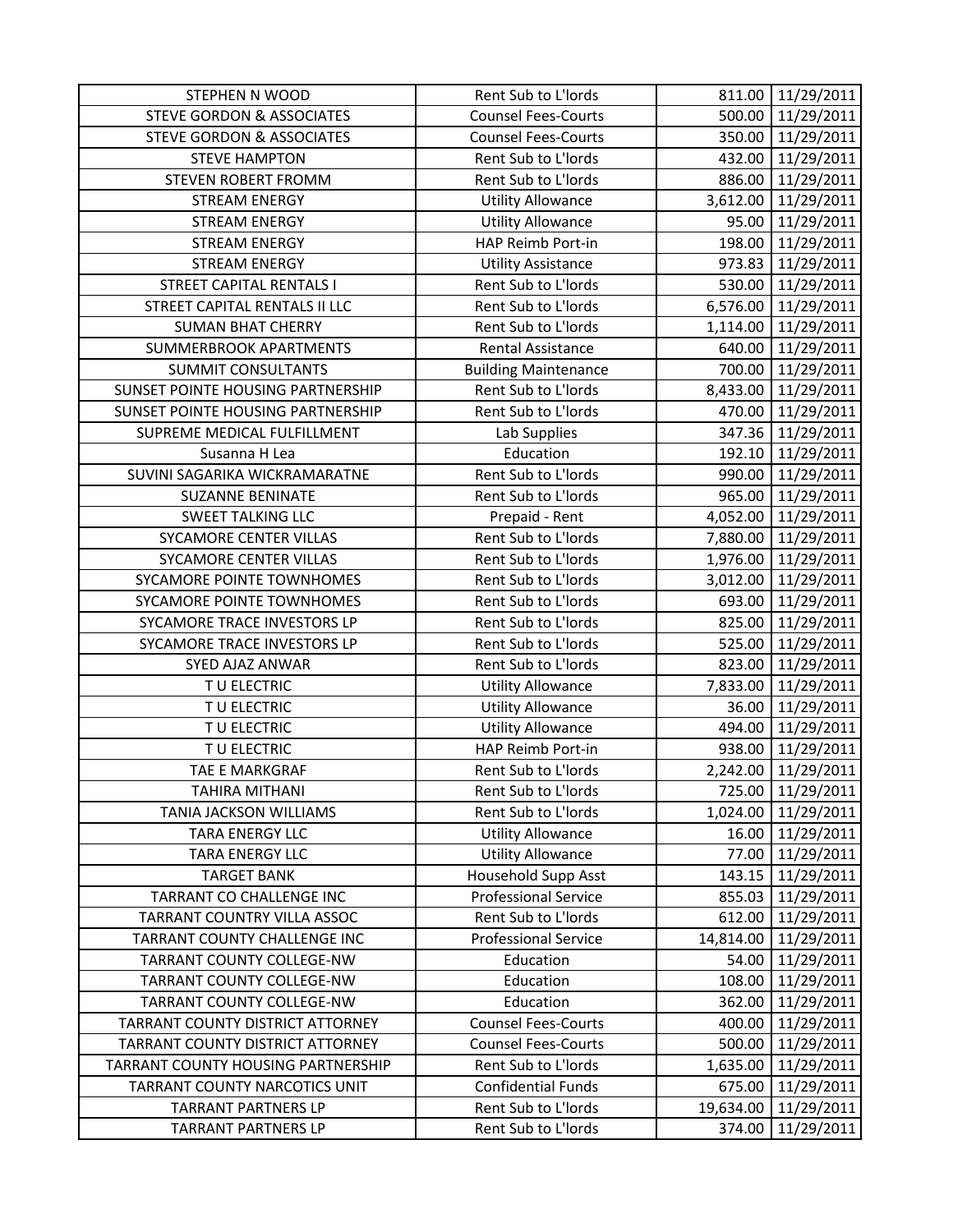| <b>TARRANT PARTNERS LP</b>          | Rent Sub to L'Iords         | 572.00   | 11/29/2011          |
|-------------------------------------|-----------------------------|----------|---------------------|
| <b>TARRANT PARTNERS LP</b>          | HAP Reimb Port-in           | 1,602.00 | 11/29/2011          |
| TARRANT PROPERTIES, INC             | Rent Sub to L'Iords         |          | 566.00 11/29/2011   |
| <b>TAVANE ALICIA GORDON</b>         | Rent Sub to L'Iords         | 1,010.00 | 11/29/2011          |
| <b>TAVEEWAN GURKIN</b>              | Rent Sub to L'Iords         | 246.00   | 11/29/2011          |
| <b>TEAGUE LUMBER</b>                | <b>Building Maintenance</b> | 287.88   | 11/29/2011          |
| <b>TEAGUE LUMBER</b>                | Non-Track Const/Bldg        | 2,739.24 | 11/29/2011          |
| TEAGUE NALL & PERKINS INC           | <b>Professional Service</b> | 1,350.30 | 11/29/2011          |
| TECAN U.S.                          | Lab Supplies                | 759.90   | 11/29/2011          |
| TELLER LAW FIRM PC                  | Counsel Fees - CPS          | 100.00   | 11/29/2011          |
| <b>TERESA A LAWSON</b>              | Rent Sub to L'Iords         | 622.00   | 11/29/2011          |
| <b>TERESEA ADCOCK</b>               | <b>Professional Service</b> | 340.56   | 11/29/2011          |
| <b>TERESEA ADCOCK</b>               | Reporter's Records          | 340.00   | 11/29/2011          |
| TERRA MANOR REAL ESTATE INC         | Rent Sub to L'Iords         | 290.00   | 11/29/2011          |
| <b>TERRY GIBBONS</b>                | Rent Sub to L'Iords         |          | 6,513.00 11/29/2011 |
| <b>TERRY GIBBONS</b>                | Rent Sub to L'Iords         | 1,090.00 | 11/29/2011          |
| <b>TERRY GIBBONS</b>                | HAP Reimb Port-in           | 411.00   | 11/29/2011          |
| TEXAS COMPTROLLER OF PUBLIC ACCTS   | Supplies                    | 267.00   | 11/29/2011          |
| <b>TEXAS CONFERENCE OF</b>          | Education                   | 390.00   | 11/29/2011          |
| TEXAS DEPT OF CRIMINAL JUSTICE      | Sheriff Inventory           | 4,195.21 | 11/29/2011          |
| TEXAS FAMILY LAW FOUNDATION         | Law Books                   | 213.00   | 11/29/2011          |
| TEXAS FIRE PROTECTION SPECL'ST      | <b>Building Maintenance</b> | 1,598.00 | 11/29/2011          |
| TEXAS FLOODPLAIN MANAGEMENT ASSOC   | Dues                        | 85.00    | 11/29/2011          |
| TEXAS HEALTH HARRIS METHODIST       | <b>Professional Service</b> | 290.40   | 11/29/2011          |
| TEXAS HI-PORT PROPERTIES LTD        | Rent Sub to L'Iords         | 2,584.00 | 11/29/2011          |
| TEXAS HI-PORT PROPERTIES LTD        | Rent Sub to L'Iords         | 1,165.00 | 11/29/2011          |
| TEXAS LONGEVITY HOUSING, INC        | Rent Sub to L'Iords         | 4,488.00 | 11/29/2011          |
| TEXAS LONGEVITY HOUSING, INC        | Rent Sub to L'Iords         | 742.00   | 11/29/2011          |
| TEXAS OVERHEAD DOOR CO              | <b>Building Maintenance</b> | 500.00   | 11/29/2011          |
| <b>TEXAS POWER LP</b>               | <b>Utility Allowance</b>    | 198.00   | 11/29/2011          |
| <b>TEXAS POWER LP</b>               | <b>Utility Allowance</b>    | 98.00    | 11/29/2011          |
| <b>TEXAS POWER LP</b>               | HAP Reimb Port-in           | 46.00    | 11/29/2011          |
| TEXAS PUBLIC PURCHASING ASSOCIATION | Dues                        | 50.00    | 11/29/2011          |
| TEXAS PUBLIC PURCHASING ASSOCIATION | Dues                        | 50.00    | 11/29/2011          |
| TEXAS PUBLIC PURCHASING ASSOCIATION | Dues                        | 50.00    | 11/29/2011          |
| <b>TEXAS REAL ESTATE</b>            | Rent Sub to L'Iords         | 528.00   | 11/29/2011          |
| TEXCAN VENTURES II LTD              | Rent Sub to L'Iords         | 1,961.00 | 11/29/2011          |
| TEXCAN VENTURES II LTD              | <b>Utility Allowance</b>    | 56.00    | 11/29/2011          |
| TEXCAN VENTURES II LTD              | Rent Sub to L'Iords         | 1,750.00 | 11/29/2011          |
| TEXCAN VENTURES II LTD              | Rent Sub to L'Iords         | 136.00   | 11/29/2011          |
| <b>TEXCAN VENTURES III</b>          | Rent Sub to L'Iords         | 3,896.00 | 11/29/2011          |
| <b>TEXCAN VENTURES III</b>          | Rent Sub to L'Iords         | 501.00   | 11/29/2011          |
| <b>TEXCAN VENTURES III</b>          | HAP Reimb Port-in           | 1,646.00 | 11/29/2011          |
| <b>THANH LE</b>                     | Rent Sub to L'Iords         | 416.00   | 11/29/2011          |
| <b>THANH LE</b>                     | HAP Reimb Port-in           | 610.00   | 11/29/2011          |
| THANKSGIVING REALTY INC             | Rent Sub to L'Iords         | 2,388.00 | 11/29/2011          |
| THE DECKER LAW FIRM PC              | Counsel Fees - CPS          | 100.00   | 11/29/2011          |
| THE FORTIS COMPANY LLC              | Rent Sub to L'Iords         | 2,975.00 | 11/29/2011          |
| THE HOUSING AUTHORITY OF MARICOPA   | Port HAP Port-out           | 792.00   | 11/29/2011          |
| THE HOUSING AUTHORITY OF MARICOPA   | Port Admin Fee Expen        | 42.87    | 11/29/2011          |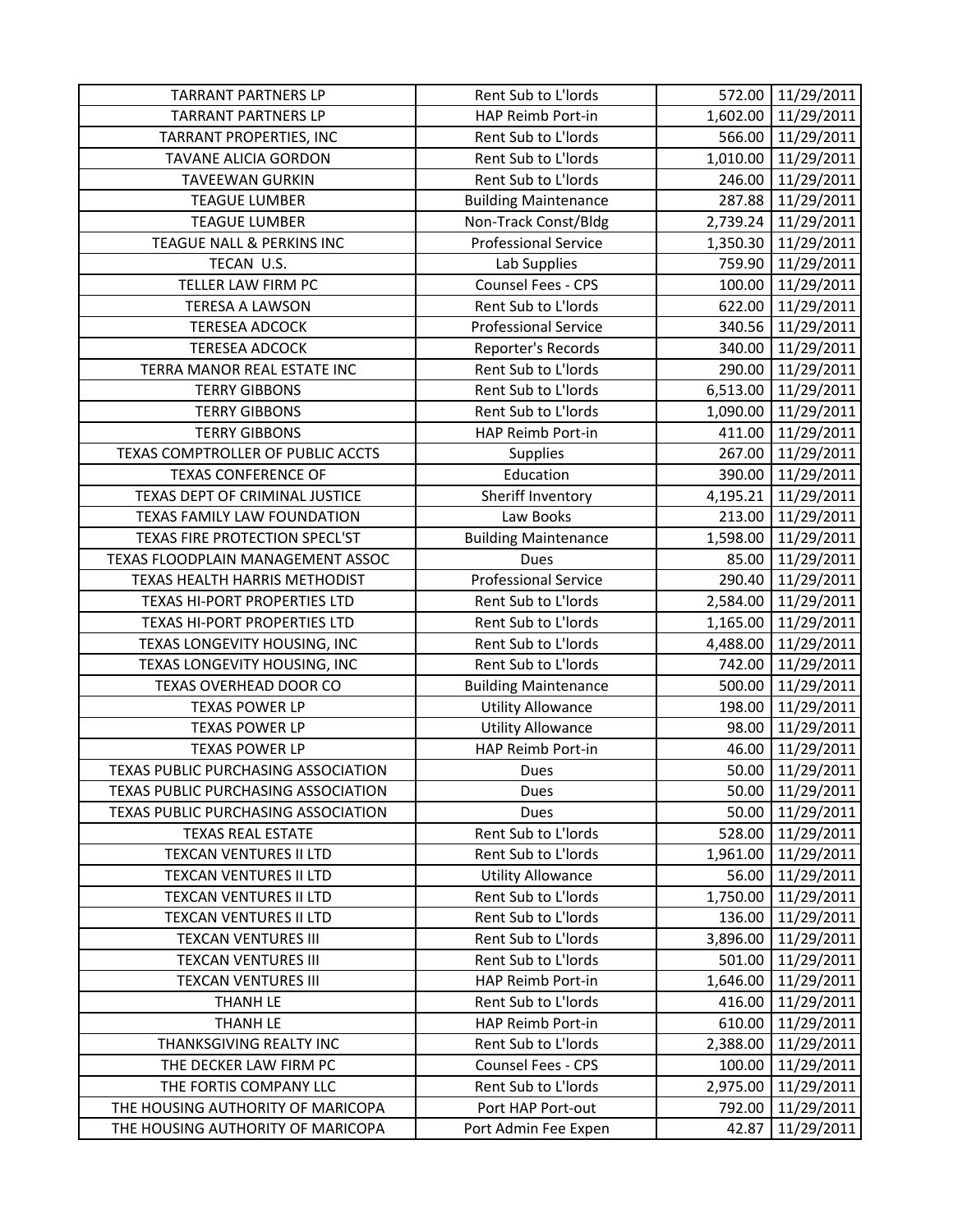| THE HUSTON FIRM PC                | <b>Counsel Fees-Courts</b>  | 750.00    | 11/29/2011            |
|-----------------------------------|-----------------------------|-----------|-----------------------|
| THE LAKES OF WILLIAMSBERG         | Rent Sub to L'Iords         | 18,889.00 | 11/29/2011            |
| THE LAKES OF WILLIAMSBERG         | Rent Sub to L'Iords         |           | 1,105.00 11/29/2011   |
| THE LAKES OF WILLIAMSBERG         | Rent Sub to L'Iords         | 1,151.00  | 11/29/2011            |
| THE LAKES OF WILLIAMSBERG         | HAP Reimb Port-in           | 821.00    | 11/29/2011            |
| THE LAW FIRM OF DAVID C JONES     | <b>Counsel Fees-Courts</b>  | 100.00    | 11/29/2011            |
| THE LAW FIRM OF DAVID C JONES     | <b>Counsel Fees-Courts</b>  | 700.00    | 11/29/2011            |
| THE LAW FIRM OF DAVID C JONES     | <b>Counsel Fees-Courts</b>  | 700.00    | 11/29/2011            |
| THE LAW OFFICE OF ANGELA DOSKOCIL | Cnsl Fees-Fam Drg Ct        | 100.00    | 11/29/2011            |
| THE M A DAVIDSON FAMILY LIMITED   | Rent Sub to L'Iords         | 885.00    | 11/29/2011            |
| THE MULHOLLAND CO                 | Supplies                    | 3.50      | 11/29/2011            |
| THE MULHOLLAND CO                 | <b>Supplies</b>             | 14.00     | 11/29/2011            |
| THE MULHOLLAND CO                 | Supplies                    | 52.00     | 11/29/2011            |
| THE MULHOLLAND CO                 | Supplies                    | 9.00      | 11/29/2011            |
| THE S R DAVIDSON FAMILY LIMITED   | Rent Sub to L'Iords         | 7,908.00  | 11/29/2011            |
| THE S R DAVIDSON FAMILY LIMITED   | Rent Sub to L'Iords         | 914.00    | 11/29/2011            |
| THE SCOTT R DAVIDSON INTEREST INC | Rent Sub to L'Iords         |           | 4,570.00 11/29/2011   |
| THE SCOTT R DAVIDSON INTEREST INC | Rental Assistance           |           | 1,950.00 11/29/2011   |
| THE TEXAS OAKS APT                | Rent Sub to L'Iords         | 7,840.00  | 11/29/2011            |
| THE TEXAS OAKS APT                | <b>Utility Allowance</b>    | 214.00    | 11/29/2011            |
| THE TEXAS OAKS APT                | HAP Reimb Port-in           | 515.00    | 11/29/2011            |
| THE VERDUN GROUP LP               | Rent Sub to L'Iords         |           | 1,158.00 11/29/2011   |
| THEODORE YARIYEP LOT              | Rent Sub to L'Iords         | 867.00    | 11/29/2011            |
| THEODORE YARIYEP LOT              | HAP Reimb Port-in           | 990.00    | 11/29/2011            |
| THERESA YOKO COPELAND             | <b>Counsel Fees-Courts</b>  | 150.00    | 11/29/2011            |
| THOMAS BENJAMIN JR                | Rent Sub to L'Iords         | 379.00    | 11/29/2011            |
| THOMAS J COBB                     | HAP Reimb Port-in           | 422.00    | 11/29/2011            |
| THOMAS JOHNSON                    | Rent Sub to L'Iords         | 526.00    | 11/29/2011            |
| THOMAS M HOLBROOK                 | Rent Sub to L'Iords         | 730.00    | 11/29/2011            |
| THOMAS W BALLANTYNE               | Rent Sub to L'Iords         | 1,410.00  | 11/29/2011            |
| THORLAUG DANIELSDOTTIR            | Rent Sub to L'Iords         | 715.00    | 11/29/2011            |
| TIC EXPRESS LLC                   | <b>Supplies</b>             | 426.57    | 11/29/2011            |
| <b>TIC EXPRESS LLC</b>            | Supplies                    | 64.79     | 11/29/2011            |
| TIC EXPRESS LLC                   | <b>Supplies</b>             | 119.34    | 11/29/2011            |
| TIC EXPRESS LLC                   | <b>Supplies</b>             | 49.00     | 11/29/2011            |
| TIC EXPRESS LLC                   | <b>Computer Supplies</b>    | 460.00    | 11/29/2011            |
| TIC EXPRESS LLC                   | <b>Shrff Commissary Inv</b> | 1,900.72  | 11/29/2011            |
| TIMBER CHASE APARTMENTS LLC       | Rent Sub to L'Iords         | 1,683.00  | 11/29/2011            |
| <b>TIMOTHY J AYRES</b>            | Rent Sub to L'Iords         | 524.00    | 11/29/2011            |
| TIMOTHY J LEDOUX                  | Rent Sub to L'Iords         | 691.00    | 11/29/2011            |
| TINA D ROBINSON                   | Rent Sub to L'Iords         | 607.00    | 11/29/2011            |
| TLG LEGACY APARTMENTS LLC         | Rent Sub to L'Iords         | 3,522.00  | 11/29/2011            |
| TLG LEGACY APARTMENTS LLC         | Rent Sub to L'Iords         | 494.00    | 11/29/2011            |
| TLG LEGACY APARTMENTS LLC         | Rent Sub to L'Iords         |           | $(615.00)$ 11/29/2011 |
| TLG LEGACY APARTMENTS LLC         | Rental Assistance           | 696.00    | 11/29/2011            |
| TOG HOTEL PROPERTIES              | <b>Witness Travel</b>       | 350.03    | 11/29/2011            |
| TOKUNBO KAY O OYE-NELKAN          | Rent Sub to L'Iords         | 963.00    | 11/29/2011            |
| TOM MINH LE                       | Rent Sub to L'Iords         | 550.00    | 11/29/2011            |
| <b>TOM TILTON</b>                 | Rent Sub to L'Iords         | 639.00    | 11/29/2011            |
| <b>TOM WHITE</b>                  | Rent Sub to L'Iords         | 844.00    | 11/29/2011            |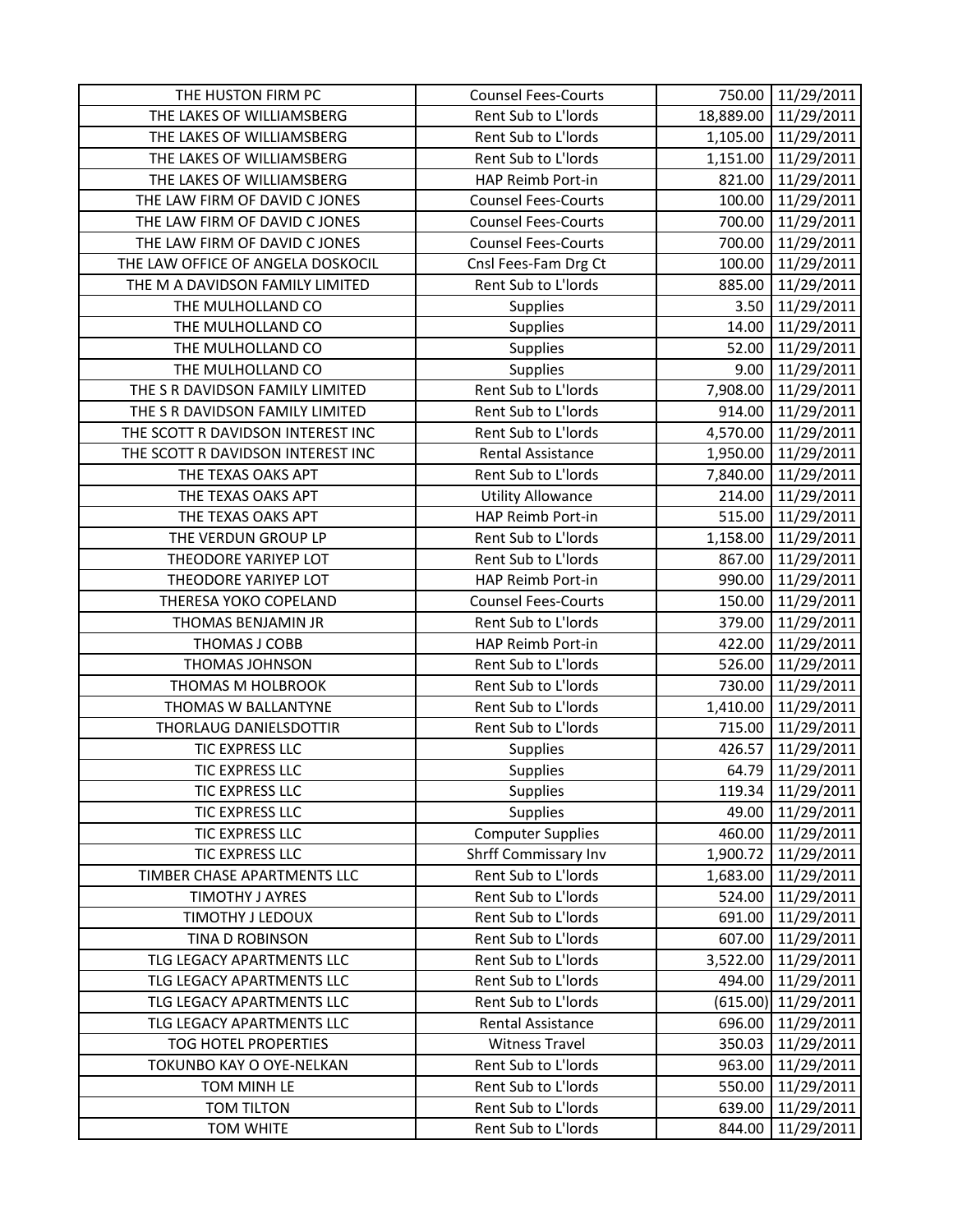| <b>TOM WITTROCK</b>                 | Rent Sub to L'Iords        |          | 9,359.00 11/29/2011  |
|-------------------------------------|----------------------------|----------|----------------------|
| <b>TOM WITTROCK</b>                 | Rent Sub to L'Iords        |          | 745.00 11/29/2011    |
| <b>TOM WITTROCK</b>                 | Rent Sub to L'Iords        |          | 582.00 11/29/2011    |
| <b>TOM WITTROCK</b>                 | HAP Reimb Port-in          | 900.00   | 11/29/2011           |
| <b>TONY P HOLMES</b>                | Rent Sub to L'Iords        | 807.00   | 11/29/2011           |
| <b>TONY TRUONG</b>                  | Rent Sub to L'Iords        | 487.00   | 11/29/2011           |
| TOP NOTCH PROPERTY MANAGEMENT       | Rent Sub to L'Iords        | 1,478.00 | 11/29/2011           |
| TOWN CENTER MALL LP                 | Prepaid - Rent             |          | 3,106.76 11/29/2011  |
| TOWN CENTER MALL LP                 | Prepaid - Rent             | 4,114.91 | 11/29/2011           |
| TOWN NORTH ASSOCIATION LTD.         | Prepaid - Rent             |          | 1,878.80 11/29/2011  |
| TOWN NORTH ASSOCIATION LTD.         | Prepaid - Rent             | 4,831.20 | 11/29/2011           |
| TRACI D WILKINSON PC                | <b>Counsel Fees-Courts</b> | 1,975.00 | 11/29/2011           |
| TRACI D WILKINSON PC                | Counsel Fees - CPS         | 300.00   | 11/29/2011           |
| <b>TRACIE KENAN</b>                 | <b>Counsel Fees-Courts</b> | 800.00   | 11/29/2011           |
| <b>TRAVIS YOUNG</b>                 | <b>Counsel Fees-Courts</b> | 750.00   | 11/29/2011           |
| <b>TRAVIS YOUNG</b>                 | <b>Counsel Fees-Courts</b> | 400.00   | 11/29/2011           |
| TRI COUNTY ELECTRIC CO-OP           | <b>Utility Allowance</b>   | 26.00    | 11/29/2011           |
| TRI COUNTY ELECTRIC CO-OP           | <b>Utility Allowance</b>   | 29.00    | 11/29/2011           |
| TRI COUNTY ELECTRIC CO-OP           | <b>Utility Assistance</b>  | 246.01   | 11/29/2011           |
| TRINITY QUALITY HOUSING LP          | Rent Sub to L'Iords        | 982.00   | 11/29/2011           |
| TRINITY QUALITY HOUSING LP          | Rent Sub to L'Iords        | 570.00   | 11/29/2011           |
| TRIPLENET PRICING LLC               | Supplies                   | 99.80    | 11/29/2011           |
| TRIPLENET PRICING LLC               | Supplies                   | 193.50   | 11/29/2011           |
| <b>TROY BETHLEY</b>                 | Rent Sub to L'Iords        | 556.00   | 11/29/2011           |
| TROY EUGENE THOMAS                  | Rent Sub to L'Iords        | 850.00   | 11/29/2011           |
| TRUCKPRO INC                        | Parts and Supplies         | 78.66    | 11/29/2011           |
| TRUGREEN LANDCARE LLC               | Landscaping Expense        | 652.00   | 11/29/2011           |
| <b>TRUONG DAO</b>                   | Rent Sub to L'Iords        | 785.00   | 11/29/2011           |
| <b>TRW ENTERPRISES</b>              | Rent Sub to L'Iords        | 955.00   | 11/29/2011           |
| TTI-TTF12-TX TRANSPORTATION INSTITU | Travel                     | 225.00   | 11/29/2011           |
| <b>TUAN Q TRAN</b>                  | Rent Sub to L'Iords        | 877.00   | 11/29/2011           |
| T-UNIVERSAL CORP                    | Rent Sub to L'Iords        | 3,334.00 | 11/29/2011           |
| TX AGRILIFE EXT SERV #215330        | Education                  | 10.00    | 11/29/2011           |
| TXI OPERATIONS, LP (NT)             | <b>Base Stab Materials</b> |          | 15,724.50 11/29/2011 |
| TXU ELECTRIC COMPANY                | <b>Utility Assistance</b>  | 660.64   | 11/29/2011           |
| TXU ELECTRIC COMPANY                | <b>Utility Assistance</b>  | 365.57   | 11/29/2011           |
| TXU ELECTRIC COMPANY                | <b>Utility Assistance</b>  | 2,418.06 | 11/29/2011           |
| TXU ELECTRIC COMPANY                | <b>Utility Assistance</b>  | 461.31   | 11/29/2011           |
| TXU ELECTRIC COMPANY                | <b>Utility Assistance</b>  | 834.00   | 11/29/2011           |
| U S POSTMASTER                      | Postage                    | 264.00   | 11/29/2011           |
| <b>U S POSTMASTER</b>               | Postage                    | 88.00    | 11/29/2011           |
| <b>ULINE INC</b>                    | <b>Supplies</b>            | 170.84   | 11/29/2011           |
| UNION GOSPEL MISSION                | Rental Assistance          | 735.50   | 11/29/2011           |
| UNITED STATES PLASTICS CORP         | Lab Supplies               | 908.39   | 11/29/2011           |
| UPS/UNITED PARCEL SERVICE           | Postage                    | 92.00    | 11/29/2011           |
| UPS/UNITED PARCEL SERVICE           | Postage                    | 154.12   | 11/29/2011           |
| UPS/UNITED PARCEL SERVICE           | Postage                    | 185.04   | 11/29/2011           |
| UPS/UNITED PARCEL SERVICE           | Postage                    | 45.61    | 11/29/2011           |
| UPS/UNITED PARCEL SERVICE           | Postage                    | 32.56    | 11/29/2011           |
| UTAK LABORATORIES INC               | Lab Supplies               | 643.20   | 11/29/2011           |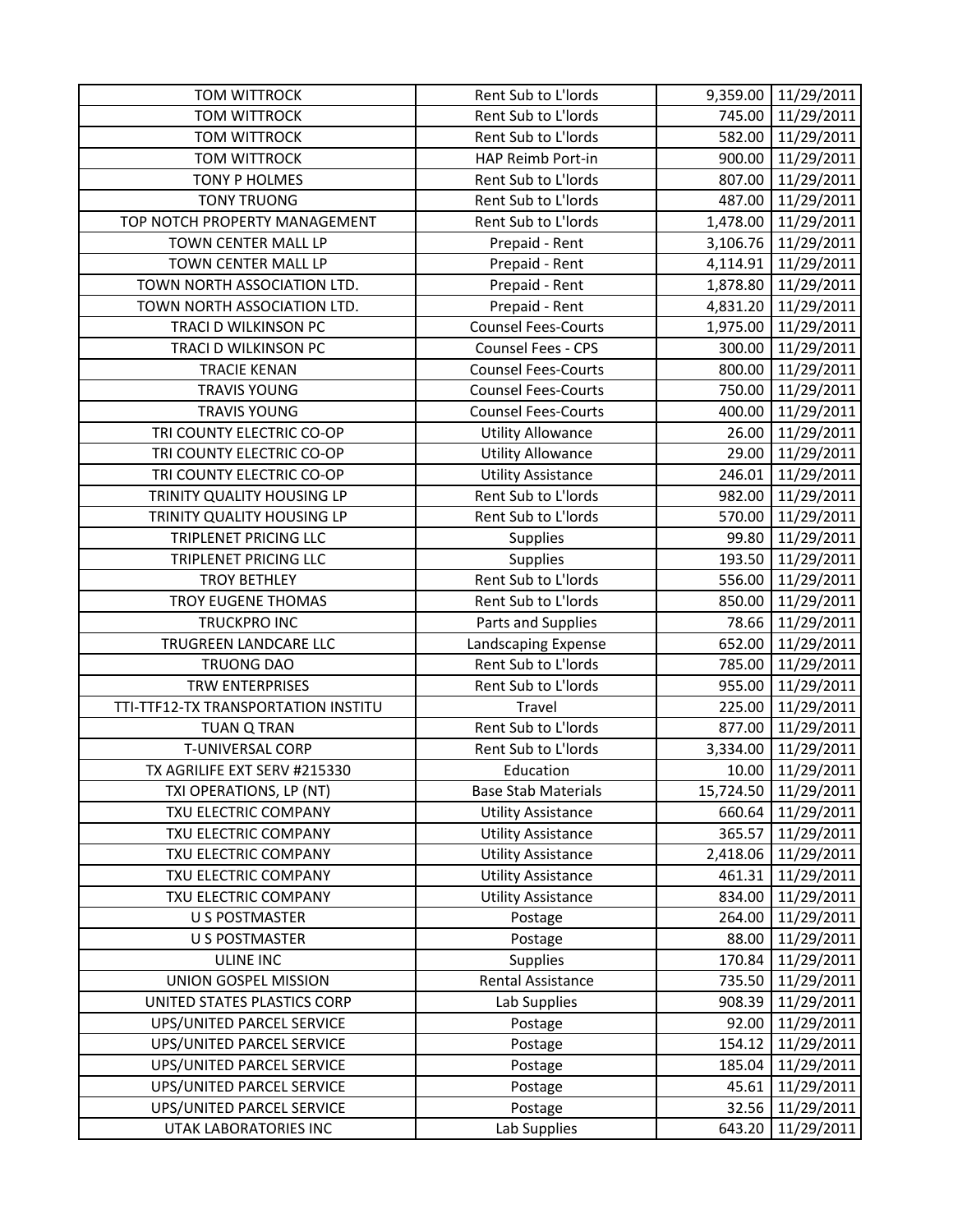| UVALDO GOMEZ                       | Rental Assistance          |          | 550.00 11/29/2011    |
|------------------------------------|----------------------------|----------|----------------------|
| V A DAVIS                          | Rent Sub to L'Iords        |          | 2,338.00 11/29/2011  |
| V A DAVIS                          | HAP Reimb Port-in          |          | 1,145.00 11/29/2011  |
| <b>VALLEY CREEK APARTMENTS</b>     | Rent Sub to L'Iords        | 3,534.00 | 11/29/2011           |
| <b>VALLEY CREEK APARTMENTS</b>     | Rent Sub to L'Iords        | 683.00   | 11/29/2011           |
| <b>VALLEY OAKS APARTMENTS</b>      | Rent Sub to L'Iords        | 1,072.00 | 11/29/2011           |
| VAN T NGUYEN                       | Rent Sub to L'Iords        | 1,349.00 | 11/29/2011           |
| <b>VANDERBILT APARTMENTS LLP</b>   | Rent Sub to L'Iords        | 4,229.00 | 11/29/2011           |
| VANESSA M JORDAN                   | <b>Counsel Fees-Courts</b> | 325.00   | 11/29/2011           |
| VANESSA M JORDAN                   | <b>Counsel Fees-Courts</b> |          | 2,935.00 11/29/2011  |
| <b>VAUGHN BAILEY</b>               | Counsel Fees - CPS         | 100.00   | 11/29/2011           |
| VENKATESWARA RAO B ADDEPALLI       | Rent Sub to L'Iords        | 342.00   | 11/29/2011           |
| VENTREX ENVIRONMENTAL SERVICES     | <b>Disposal Service</b>    |          | 645.66 11/29/2011    |
| <b>VERNON RUDD</b>                 | Prepaid - Rent             |          | 2,775.00 11/29/2011  |
| <b>VERNON RUDD</b>                 | Prepaid - Rent             | 1,429.05 | 11/29/2011           |
| <b>VERNONA E CARTER</b>            | Rent Sub to L'Iords        | 141.00   | 11/29/2011           |
| <b>VERONICA HULITT</b>             | Rent Sub to L'Iords        | 679.00   | 11/29/2011           |
| <b>VIC A AKERS</b>                 | Rent Sub to L'Iords        | 1,456.00 | 11/29/2011           |
| VICKERY RESIDENTIAL PROPERTIES LP  | Rent Sub to L'Iords        | 42.00    | 11/29/2011           |
| <b>VICKI E WILEY</b>               | <b>Counsel Fees-Courts</b> | 150.00   | 11/29/2011           |
| <b>VICKI E WILEY</b>               | <b>Counsel Fees - CPS</b>  | 100.00   | 11/29/2011           |
| <b>VICKI E WILEY</b>               | Cnsl Fees-Fam Drg Ct       | 100.00   | 11/29/2011           |
| <b>VICKIE AKINS</b>                | Clothing                   | 100.00   | 11/29/2011           |
| <b>VICTOR DAY</b>                  | Rent Sub to L'Iords        | 583.00   | 11/29/2011           |
| <b>VICTORIA WARREN</b>             | Relative Assistance        | 300.00   | 11/29/2011           |
| <b>VIJAY K CHAWLA</b>              | Rent Sub to L'Iords        |          | 25,617.00 11/29/2011 |
| <b>VIJAY K CHAWLA</b>              | Rent Sub to L'Iords        | 954.00   | 11/29/2011           |
| <b>VIJAY K CHAWLA</b>              | Rent Sub to L'Iords        | 983.00   | 11/29/2011           |
| <b>VILLAGE CREEK TOWNHOMES</b>     | Rent Sub to L'Iords        | 1,012.00 | 11/29/2011           |
| VILLAS OF EASTWOOD TERRACE LLC     | Rent Sub to L'Iords        | 1,271.00 | 11/29/2011           |
| VILLAS OF MARINE CREEK LTD PARTNER | Rent Sub to L'Iords        | 380.00   | 11/29/2011           |
| VILLAS OF MARINE CREEK LTD PARTNER | Rent Sub to L'Iords        | 326.00   | 11/29/2011           |
| <b>VINH HUYNH</b>                  | Rent Sub to L'Iords        | 1,397.00 | 11/29/2011           |
| <b>VIRGINIA CARTER</b>             | <b>Counsel Fees-Courts</b> | 1,200.00 | 11/29/2011           |
| <b>VIRGINIA CARTER</b>             | Counsel Fees-Juv           | 100.00   | 11/29/2011           |
| W & M ENVIRONMENTAL GROUP INC      | Capital Outlay Land        | 3,743.72 | 11/29/2011           |
| W R STARKEY MORTGAGE LLP           | Rent Sub to L'Iords        | 862.00   | 11/29/2011           |
| <b>WAFAA ALI</b>                   | Rent Sub to L'Iords        | 935.00   | 11/29/2011           |
| WAK - FS LP                        | Rent Sub to L'Iords        | 3,271.00 | 11/29/2011           |
| WAK - FS LP                        | Rent Sub to L'Iords        | 629.00   | 11/29/2011           |
| WALLS CRISS CROSS SERVICE CO       | <b>Computer Supplies</b>   | 2,819.95 | 11/29/2011           |
| WALMART #807                       | <b>Other Payable</b>       | 18.97    | 11/29/2011           |
| WALT A CLEVELAND                   | <b>Counsel Fees-Courts</b> | 800.00   | 11/29/2011           |
| WARREN HOUSE FORT WORTH LP         | Rent Sub to L'Iords        | 505.00   | 11/29/2011           |
| <b>WARREN ST JOHN</b>              | <b>Counsel Fees-Courts</b> | 700.00   | 11/29/2011           |
| WARREN WINSLOW WILSON              | Rent Sub to L'Iords        | 1,000.00 | 11/29/2011           |
| WARREN-WARRICK APARTMENTS LLC      | Rent Sub to L'Iords        | 575.00   | 11/29/2011           |
| WDOP SUB 1 LP                      | Rent Sub to L'Iords        | 1,382.00 | 11/29/2011           |
| WDOP SUB II LP                     | Rent Sub to L'Iords        | 4,345.00 | 11/29/2011           |
| WDOP SUB II LP                     | Rent Sub to L'Iords        | 745.00   | 11/29/2011           |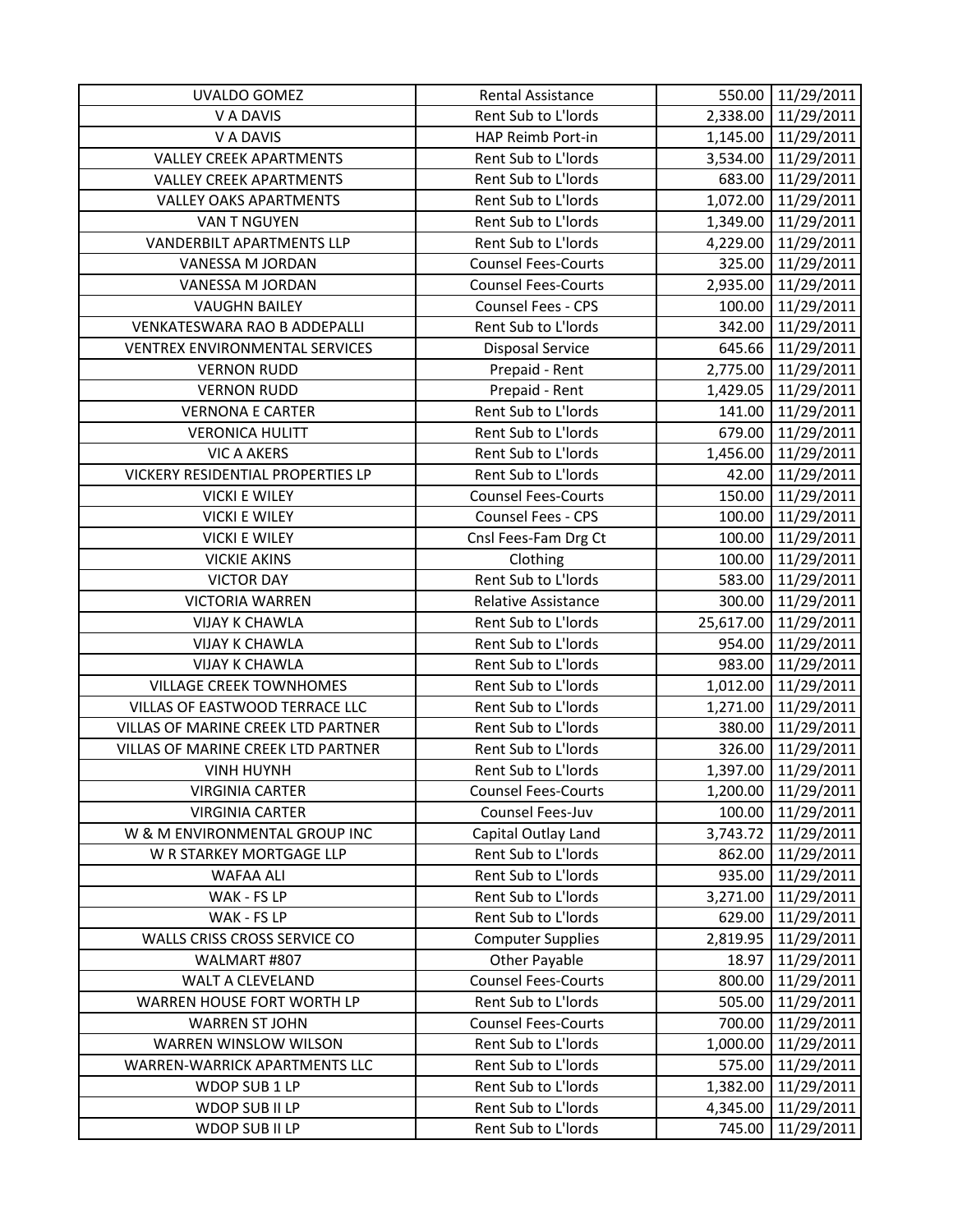| WDOP SUB II LP                       | Rent Sub to L'Iords         |           | 2,848.00 11/29/2011 |
|--------------------------------------|-----------------------------|-----------|---------------------|
| <b>WEATHERFORD HOUSING AUTHORITY</b> | Port HAP Port-out           |           | 1,141.00 11/29/2011 |
| <b>WEATHERFORD HOUSING AUTHORITY</b> | Port Admin Fee Expen        |           | 171.48 11/29/2011   |
| <b>WEILUN WANG</b>                   | Rent Sub to L'Iords         | 890.00    | 11/29/2011          |
| WEIR INVESTMENTS FUND LLC            | <b>Utility Allowance</b>    | 46.00     | 11/29/2011          |
| <b>WELLINGTON ALLEN</b>              | Rent Sub to L'Iords         | 77.00     | 11/29/2011          |
| <b>WELLS FARGO HOME MORTGAGE</b>     | Rent Sub to L'Iords         | 471.00    | 11/29/2011          |
| WELLS FRAMING CONTRACTORS INC        | Rent Sub to L'Iords         | 900.00    | 11/29/2011          |
| <b>WENDY BOHANON</b>                 | Rent Sub to L'Iords         | 319.00    | 11/29/2011          |
| <b>WEST GROUP</b>                    | <b>Professional Service</b> |           | 1,122.13 11/29/2011 |
| <b>WEST GROUP</b>                    | Law Books                   | 13,533.46 | 11/29/2011          |
| <b>WEST GROUP PAYMENT CENTER</b>     | <b>On-Line Service</b>      | 1,903.99  | 11/29/2011          |
| WEST WIND ONE                        | Rent Sub to L'Iords         | 199.00    | 11/29/2011          |
| WESTDALE ASSET MANAGEMENT            | Rent Sub to L'Iords         | 317.00    | 11/29/2011          |
| WESTERN HILLS AFFORDABLE HOUSING LP  | Rent Sub to L'Iords         |           | 2,998.00 11/29/2011 |
| WESTERN HILLS AFFORDABLE HOUSING LP  | Rent Sub to L'Iords         | 867.00    | 11/29/2011          |
| <b>WESTERN RIM PROPERTIES</b>        | Rent Sub to L'Iords         |           | 1,651.00 11/29/2011 |
| <b>WESTERN RIM PROPERTIES</b>        | Rent Sub to L'Iords         |           | 518.00 11/29/2011   |
| <b>WESTERN RIM PROPERTIES</b>        | HAP Reimb Port-in           | 433.00    | 11/29/2011          |
| WESTERN-BRW PAPER CO INC             | Supplies                    | 402.00    | 11/29/2011          |
| WESTERN-BRW PAPER CO INC             | Supplies                    | 804.00    | 11/29/2011          |
| <b>WHIGHAM FLP</b>                   | Rent Sub to L'Iords         |           | 878.00 11/29/2011   |
| <b>WHITNEY ILLIES</b>                | Rent Sub to L'Iords         | 847.00    | 11/29/2011          |
| WILC/MDR PTNSHIP & WILC/MVL AS TIC   | Rent Sub to L'Iords         | 880.00    | 11/29/2011          |
| WILDWOOD BRANCH TOWNHOMES LP         | Rent Sub to L'Iords         | 1,070.00  | 11/29/2011          |
| <b>WILLANDA GRIMES</b>               | Rent Sub to L'Iords         | 554.00    | 11/29/2011          |
| WILLARD ELDON WILLIAMS SR            | Rent Sub to L'Iords         | 719.00    | 11/29/2011          |
| WILLIAM ALLEN SHEARER                | Rent Sub to L'Iords         | 845.00    | 11/29/2011          |
| WILLIAM BARRY NORMAN                 | Psych Exam/Testimony        | 400.00    | 11/29/2011          |
| <b>WILLIAM BRIAN GOZA</b>            | <b>Counsel Fees-Courts</b>  | 850.00    | 11/29/2011          |
| WILLIAM BRIAN GOZA                   | <b>Counsel Fees-Courts</b>  | 200.00    | 11/29/2011          |
| <b>WILLIAM BURK ROSENTHAL</b>        | Rent Sub to L'Iords         | 474.00    | 11/29/2011          |
| WILLIAM H BILL RAY PC                | <b>Counsel Fees-Courts</b>  | 365.00    | 11/29/2011          |
| WILLIAM H BILL RAY PC                | <b>Counsel Fees-Courts</b>  | 500.00    | 11/29/2011          |
| WILLIAM H BILL RAY PC                | <b>Counsel Fees-Courts</b>  | 300.00    | 11/29/2011          |
| WILLIAM H MCDOWELL                   | Rent Sub to L'Iords         | 443.00    | 11/29/2011          |
| <b>WILLIAM H NORRIS</b>              | Rent Sub to L'Iords         | 448.00    | 11/29/2011          |
| WILLIAM MICHAEL HARBER JR            | <b>Counsel Fees-Courts</b>  | 150.00    | 11/29/2011          |
| <b>WILLIAM RUCKER</b>                | Rent Sub to L'Iords         | 1,650.00  | 11/29/2011          |
| <b>WILLIAM THOMAS</b>                | Rent Sub to L'Iords         | 800.00    | 11/29/2011          |
| <b>WILLIE F LESTER</b>               | Rent Sub to L'Iords         | 832.00    | 11/29/2011          |
| <b>WILLYE WILLIAMS ESTATE</b>        | Rent Sub to L'Iords         | 1,028.00  | 11/29/2011          |
| <b>WINIFRED HANEY</b>                | HAP Reimb Port-in           | 314.00    | 11/29/2011          |
| WOODMONT APARTMENTS LP               | Rent Sub to L'Iords         | 12,007.00 | 11/29/2011          |
| WOODMONT APARTMENTS LP               | Rent Sub to L'Iords         | 489.00    | 11/29/2011          |
| WOODMONT APARTMENTS LP               | HAP Reimb Port-in           | 1,456.00  | 11/29/2011          |
| WOODWAY ON THE GREEN APTS INC        | Rent Sub to L'Iords         | 1,152.00  | 11/29/2011          |
| WOOF BROTHERS LLC                    | HAP Reimb Port-in           | 856.00    | 11/29/2011          |
| <b>WORLD REALTY</b>                  | Rent Sub to L'Iords         | 186.00    | 11/29/2011          |
| <b>WORTHINGTON POINT LP</b>          | Rent Sub to L'Iords         | 6,941.00  | 11/29/2011          |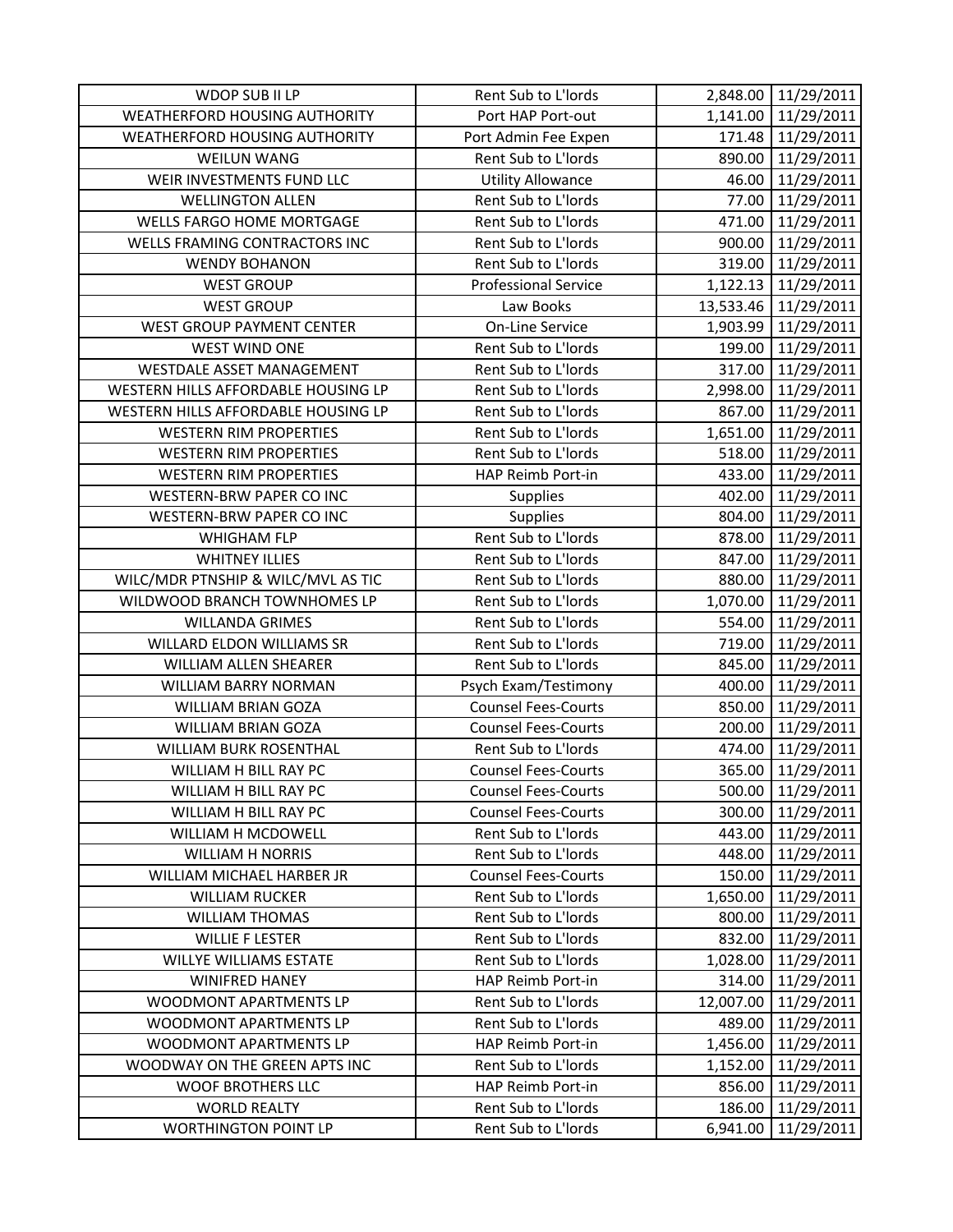|                          |                     | 11/29/2011         |
|--------------------------|---------------------|--------------------|
| Rent Sub to L'Iords      |                     | 11/29/2011         |
| HAP Reimb Port-in        | 3,591.00            | 11/29/2011         |
| Rent Sub to L'Iords      | 7,620.00            | 11/29/2011         |
| Rent Sub to L'Iords      | 1,539.00            | 11/29/2011         |
| HAP Reimb Port-in        | 922.00              | 11/29/2011         |
| Rent Sub to L'Iords      | 1,021.00            | 11/29/2011         |
| Rent Sub to L'Iords      | 1,121.00            | 11/29/2011         |
| Rent Sub to L'Iords      | 703.00              | 11/29/2011         |
| Rent Sub to L'Iords      | 890.00              | 11/29/2011         |
| Kitchen Supplies         | 53.81               | 11/29/2011         |
| Travel                   | 100.00              | 11/29/2011         |
| Transportation           | 260.60              | 11/29/2011         |
| Transportation           | 106.85              | 11/29/2011         |
| Rent Sub to L'Iords      | 925.00              | 11/29/2011         |
| <b>Utility Allowance</b> | 148.00              | 11/29/2011         |
| Rent Sub to L'Iords      | 821.00              | 11/29/2011         |
| Rent Sub to L'Iords      | 738.00              | 11/29/2011         |
| Rental Assistance        | 699.00              | 11/29/2011         |
|                          | Rent Sub to L'Iords | 1,008.00<br>602.00 |

| <b>COMMISSIONERS' REPORT OF CLAIMS - Addendum</b> |                                 |                    |                   |
|---------------------------------------------------|---------------------------------|--------------------|-------------------|
| FOR THE WEEK ENDING - November 29, 2011           |                                 |                    |                   |
|                                                   |                                 |                    |                   |
| <b>Vendor Name</b>                                | <b>Item Description</b>         | <b>Paid Amount</b> | <b>Check Date</b> |
| Alice Whitten                                     | 5006 Chapter 13 Levy            | 3,232.11           | 11/29/2011        |
| Allen Systems Group Inc                           | Software Maintenance            | 400,000.00         | 11/29/2011        |
| American General Life Ins                         | Lifestyle, American General Co. | 80.00              | 11/29/2011        |
| Anthem Life Insurance Co                          | PGL/Anthem Life                 | 40.00              | 11/29/2011        |
| Arkansas Office of Child                          | Child Support                   | 201.23             | 11/29/2011        |
| <b>Automated Collection Service</b>               | 5002 Student Loan Levy          | 232.37             | 11/29/2011        |
| CLEAT                                             | <b>Union Dues</b>               | 5,964.00           | 11/29/2011        |
| California SDU                                    | Child Support                   | 119.07             | 11/29/2011        |
| Chapter 13 Trustee                                | 5006 Chapter 13 Levy            | 534.25             | 11/29/2011        |
| City of Arlington                                 | <b>County Projects</b>          | 7,252.00           | 11/29/2011        |
| City of Arlington                                 | <b>County Projects</b>          | 202,000.00         | 11/29/2011        |
| City of Kennedale                                 | <b>County Projects</b>          | 3,377.01           | 11/29/2011        |
| City of Kennedale                                 | <b>County Projects</b>          | 536,991.29         | 11/29/2011        |
| City of Kennedale                                 | <b>County Projects</b>          | 265,690.00         | 11/29/2011        |
| Delta Dental Insurance Co                         | <b>Dental Claims</b>            | 17,364.50          | 11/29/2011        |
| Delta Dental Insurance Co                         | <b>Dental Claims</b>            | 5,297.10           | 11/29/2011        |
| Delta Management Association                      | 5002 Student Loan Levy          | 128.03             | 11/29/2011        |
| Florida, State of, Disbursement                   | Child Support                   | 64.38              | 11/29/2011        |
| <b>Fraternal Order of Police</b>                  | <b>Union Dues</b>               | 1,750.00           | 11/29/2011        |
| <b>GC Services LP</b>                             | 5002 Student Loan Levy          | 241.15             | 11/29/2011        |
| Healthsmart                                       | Medical Claims - AC & CO        | 750.00             | 11/29/2011        |
| Healthsmart                                       | Medical Claims - AC & CO        | 250.00             | 11/29/2011        |
| HUD, US Dept of                                   | HUD 5007 Garnishment            | 75.00              | 11/29/2011        |
| <b>Internal Revenue Service</b>                   | 5001 Tax Levy                   | 2,304.90           | 11/29/2011        |
| <b>IRS FICA EE</b>                                | FICA-Employee                   | 333,041.36         | 11/29/2011        |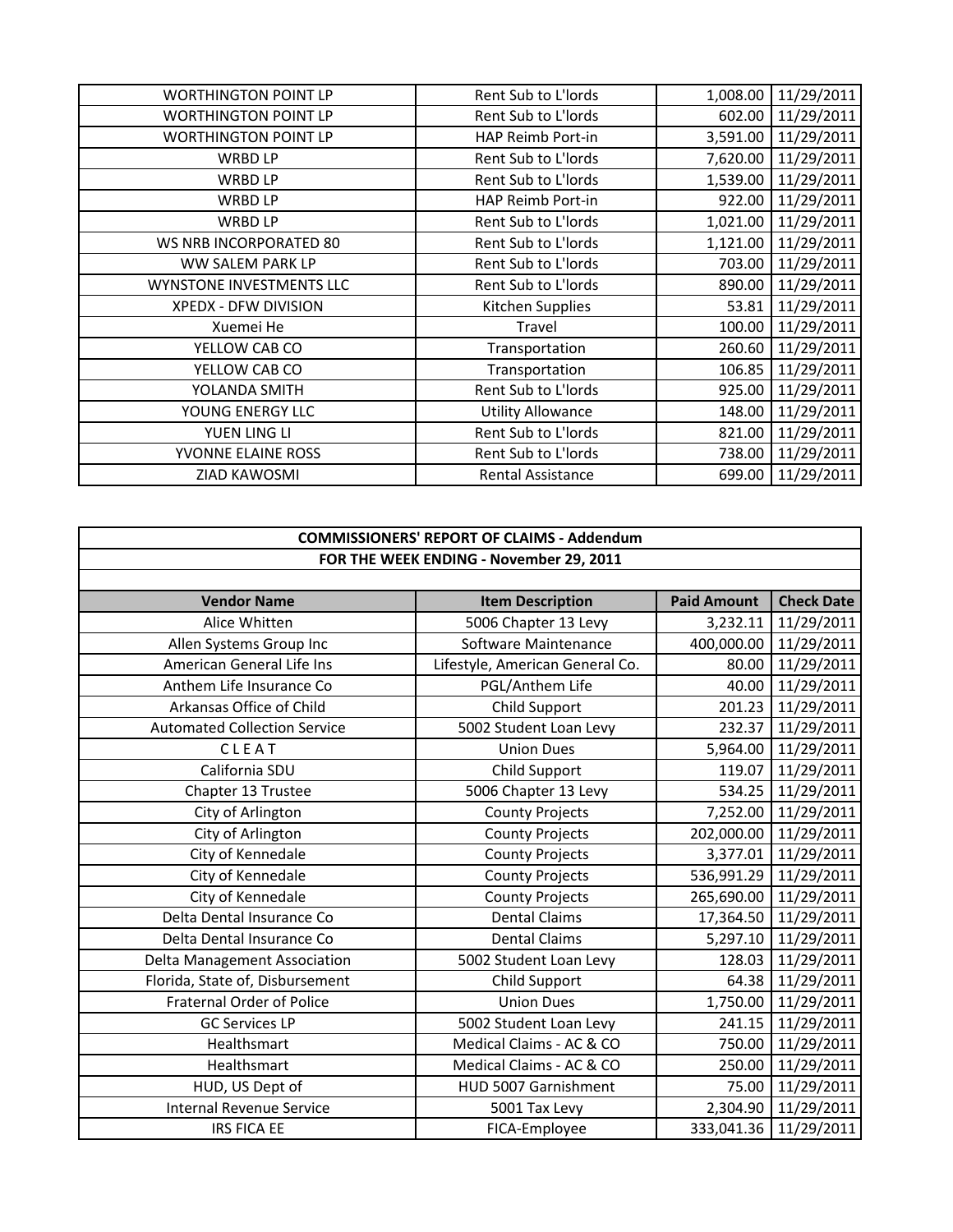| <b>IRS FICA ER</b>                         | FICA-Employer                                 | 491,632.41            | 11/29/2011               |
|--------------------------------------------|-----------------------------------------------|-----------------------|--------------------------|
| <b>IRS FIT</b>                             | FIT Withholding                               | 972,913.37            | 11/29/2011               |
| IRS MED EE                                 | Medicare-Employee                             | 120,701.42            | 11/29/2011               |
| <b>IRS MED ER</b>                          | Medicare-Employer                             | 120,701.42            | 11/29/2011               |
| Janie Brownlee                             | Investigative                                 | 900.00                | 11/29/2011               |
| Lincoln Financial Group                    | Deferred Comp                                 | 12,801.97             | 11/29/2011               |
| Louisiana Department of S                  | Child Support                                 | 79.46                 | 11/29/2011               |
| Metropolitan Life                          | Metlife                                       | 16,813.05             | 11/29/2011               |
| Michigan State Disbursement                | Child Support                                 | 226.34                | 11/29/2011               |
| <b>Missouri Family Support</b>             | Child Support                                 | 228.92                | 11/29/2011               |
| Nationwide Retirement Solution             | Deferred Comp                                 | 110,558.59            | 11/29/2011               |
| <b>NCO Financial Systems Inc</b>           | 5002 Student Loan Levy                        | 678.29                | 11/29/2011               |
| New Jersey Support Payment                 | Child Support                                 | 222.00                | 11/29/2011               |
| NFPA-National Fire Protection Assoc        | <b>Dues</b>                                   | 150.00                | 11/29/2011               |
| North Dakota SDU                           | Child Support                                 | 281.54                | 11/29/2011               |
| Oklahoma Guaranteed Stude                  | 5002 Student Loan Levy                        | 218.90                | 11/29/2011               |
| Pacificare of Texas, Inc                   | <b>HMO Premiums</b>                           | 253,332.07            | 11/29/2011               |
| Paulette Williams                          | Williams 5007 Garnishment                     | 303.54                | 11/29/2011               |
| PayFlex                                    | Dependent Care                                | 1,452.42              | 11/29/2011               |
| PayFlex                                    | Medical                                       | 44,222.96             | 11/29/2011               |
| Pennsylvania-HEAA                          | 5002 Student Loan Levy                        | 501.11                | 11/29/2011               |
| Pioneer Credit Recovery I                  | 5002 Student Loan Levy                        | 144.01                | 11/29/2011               |
| Police & Firefighters Ins                  | <b>Union Dues</b>                             | 17,964.49             | 11/29/2011               |
| <b>Prepaid Legal Services</b>              | Prepaid Attorney                              | 4,000.00              | 11/29/2011               |
| Ranger Industrial                          | <b>Custodian Supplies</b>                     | 788.60                | 11/29/2011               |
| Rasix Computer Center Inc                  | Supplies                                      | 82.86                 | 11/29/2011               |
| Sequel Youth and Family Services           | <b>Residential Servc</b>                      | 553.35                | 11/29/2011               |
|                                            |                                               |                       |                          |
| Social Security Admin Levy                 | SSA 5007 Garnishment                          | 25.00                 | 11/29/2011               |
| Tarrant Co. P/R Acct                       | <b>Payroll Transfers</b>                      | 6,049,050.13          | 11/29/2011               |
| <b>Tarrant County Child Supp</b>           | Child Support                                 | 144.92                | 11/29/2011               |
| <b>Tarrant County Deputy Sheriff</b>       | <b>Union Dues</b>                             | 1,456.00              | 11/29/2011               |
| <b>Tarrant County Hospital District</b>    | Prepaid Rent                                  | 3,093.00              | 11/29/2011               |
| Tennesse Child Support Re                  | Child Support                                 | 212.30                | 11/29/2011               |
| <b>Texas Child Support Disbu</b>           | Child Support                                 | 41,455.10             | 11/29/2011               |
| <b>Texas Guaranteed Student</b>            | 5002 Student Loan Levy                        | 1,900.71              | 11/29/2011               |
| Texas Public Health Association-THP        | Education                                     | 180.00                | 11/29/2011               |
| Texas Public Health Association-THP        | Education                                     | 180.00                | 11/29/2011               |
| Tim Truman                                 | 5006 Chapter 13 Levy                          | 4,323.25              | 11/29/2011               |
| Time Warner Cable Media Sales              | Utilities                                     | 80.87                 | 11/29/2011               |
| Tom Powers Chapter 13 Trustee              | 5006 Chapter 13 Levy                          | 2,791.21              | 11/29/2011               |
| U S Postmaster                             | Postage                                       | 4,007.60              | 11/29/2011               |
| U S Postmaster                             | Postage                                       | 198.00                | 11/29/2011               |
| United HealthCare                          | Medical Claims - AC & CO                      | 907,239.45            | 11/29/2011               |
| United HealthCare                          | <b>Medical Claims - RT</b>                    | 88,936.02             | 11/29/2011               |
| <b>United States Treasury</b>              | <b>Counsel Fees-Courts</b>                    | 900.00                | 11/29/2011               |
| <b>United States Treasury</b>              | <b>Counsel Fees-Criminal Appeals</b>          | 1,025.00              | 11/29/2011               |
| United Way                                 | <b>United Fund</b>                            | 1,335.61              | 11/29/2011               |
| <b>US Department Of Education</b>          | 5002 Student Loan Levy                        | 231.10                | 11/29/2011               |
| Valic Retirement<br>Ward North America Inc | Deferred Comp<br><b>Worker's Compensation</b> | 8,551.92<br>50,000.00 | 11/29/2011<br>11/29/2011 |